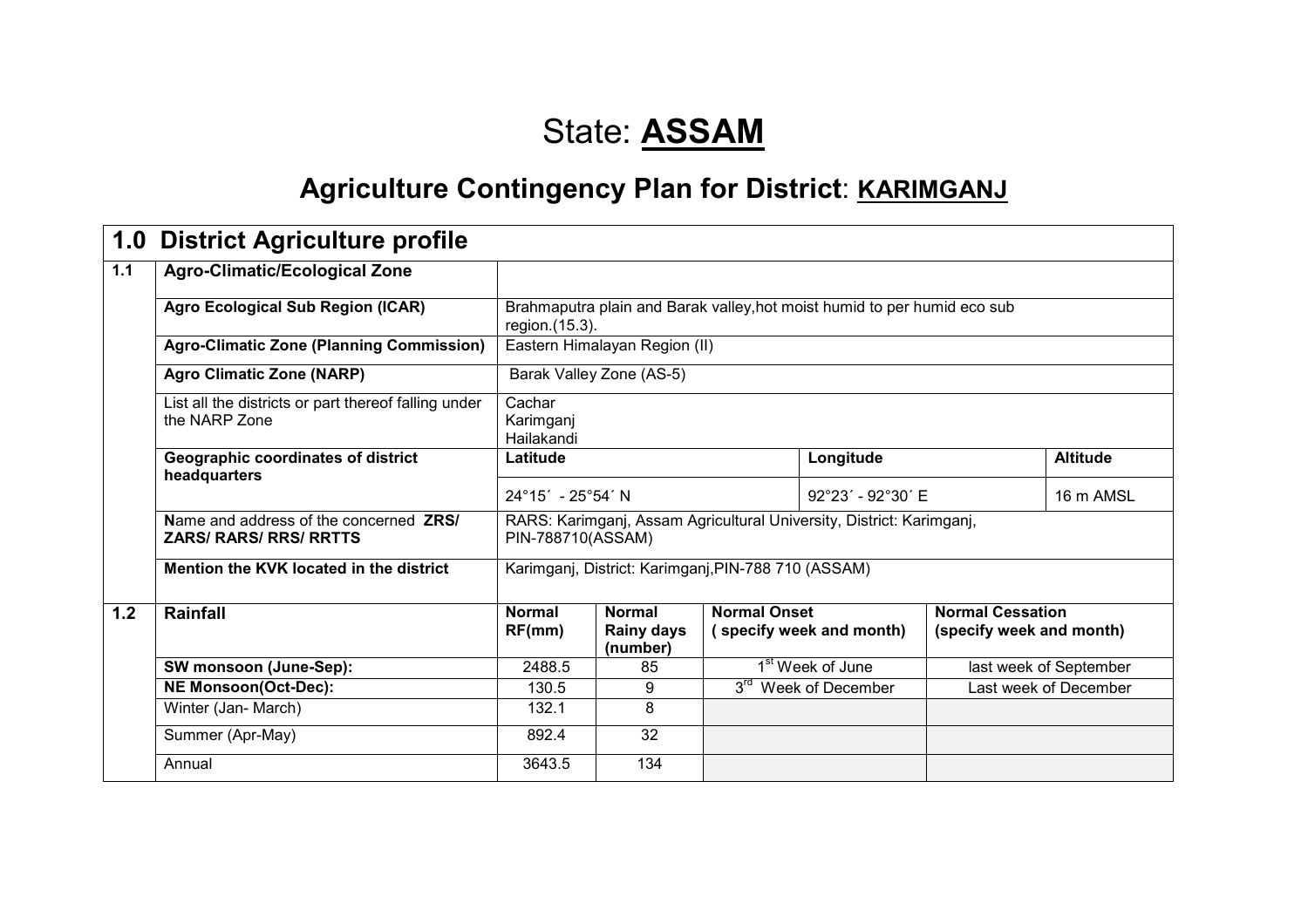| 1.3 | Land use         | Geographical   | <b>Cultivable</b> | <b>Forest</b> | Land under       | Permane         | Cultivabl | Land        | Barren     | Current     | Othe  |
|-----|------------------|----------------|-------------------|---------------|------------------|-----------------|-----------|-------------|------------|-------------|-------|
|     | pattern of the   | area ('000 ha) | area ('000 ha)    | area          | non-             | nt              | e         | under       | and        | Fallows     |       |
|     | district (latest |                |                   | ('000 ha)     | agricultural use | <b>Pastures</b> | wastela   | Misc.       | uncultivab | $(000)$ ha) | fallo |
|     | statistics)      |                |                   |               | ('000 ha)        | $(000)$ ha)     | nd ('000  | tree        | le         |             | WS    |
|     |                  |                |                   |               |                  |                 | ha)       | crops       | land ('000 |             | (100) |
|     |                  |                |                   |               |                  |                 |           | and         | ha)        |             | 0     |
|     |                  |                |                   |               |                  |                 |           | groves      |            |             | ha    |
|     |                  |                |                   |               |                  |                 |           | $(000)$ ha) |            |             |       |
|     | Area ('000 ha)   | 180.9          | 96.29             | 26.76         | 24.58            | 2.71            | 2.1       | 8.4         | 14.5       | 2.50        | 5.16  |
|     |                  |                |                   |               |                  |                 |           |             |            |             |       |

| 1.4 | <b>Major Soils (common</b>    | Area ('000 ha)                                                                                               | Percent (%) of total |
|-----|-------------------------------|--------------------------------------------------------------------------------------------------------------|----------------------|
|     | names like red sandy          |                                                                                                              |                      |
|     | loam deep soils (etc.,)*      |                                                                                                              |                      |
|     | Old mountain                  | 42.633                                                                                                       | 23.57                |
|     | alluvium (texture varies from |                                                                                                              |                      |
|     | sandy or fine loamy to fine   | Soil is deep and heavy textured varying from silty to clay loam with moderate organic matter<br>content.     |                      |
|     | clayey)                       |                                                                                                              |                      |
|     | 2 Old riverine                | 12.654                                                                                                       | 6.99                 |
|     | alluvium (texture varies from |                                                                                                              |                      |
|     | sandy to fine silty loam)     | Sandy to fine silty loam, yearly deposit of silt is a regular feature in this region.                        |                      |
|     | 3 Peat soil                   | 6.296                                                                                                        | 3.48                 |
|     |                               | High in pH, sometime up to 7.0, rich in organic matter, usually dark gray in colour and heavy<br>in texture. |                      |
|     | 4 Non-laterised red soil      | 64.929                                                                                                       | 35.89                |
|     |                               | Soil is silty to clay loam.                                                                                  |                      |
|     | 5 Laterised red soil (Hills   | 54.338                                                                                                       | 30.04                |
|     | and forest soil)              |                                                                                                              |                      |
|     |                               | The texture of the soil is sandy loam, rich in Fe and AI content and high in acidity.                        |                      |

\* mention colour, depth and texture (heavy, light, sandy, loamy, clayey etc) and give vernacular name, if any, in brackets (data source: Status Report For Barak Valley Zone, NARP).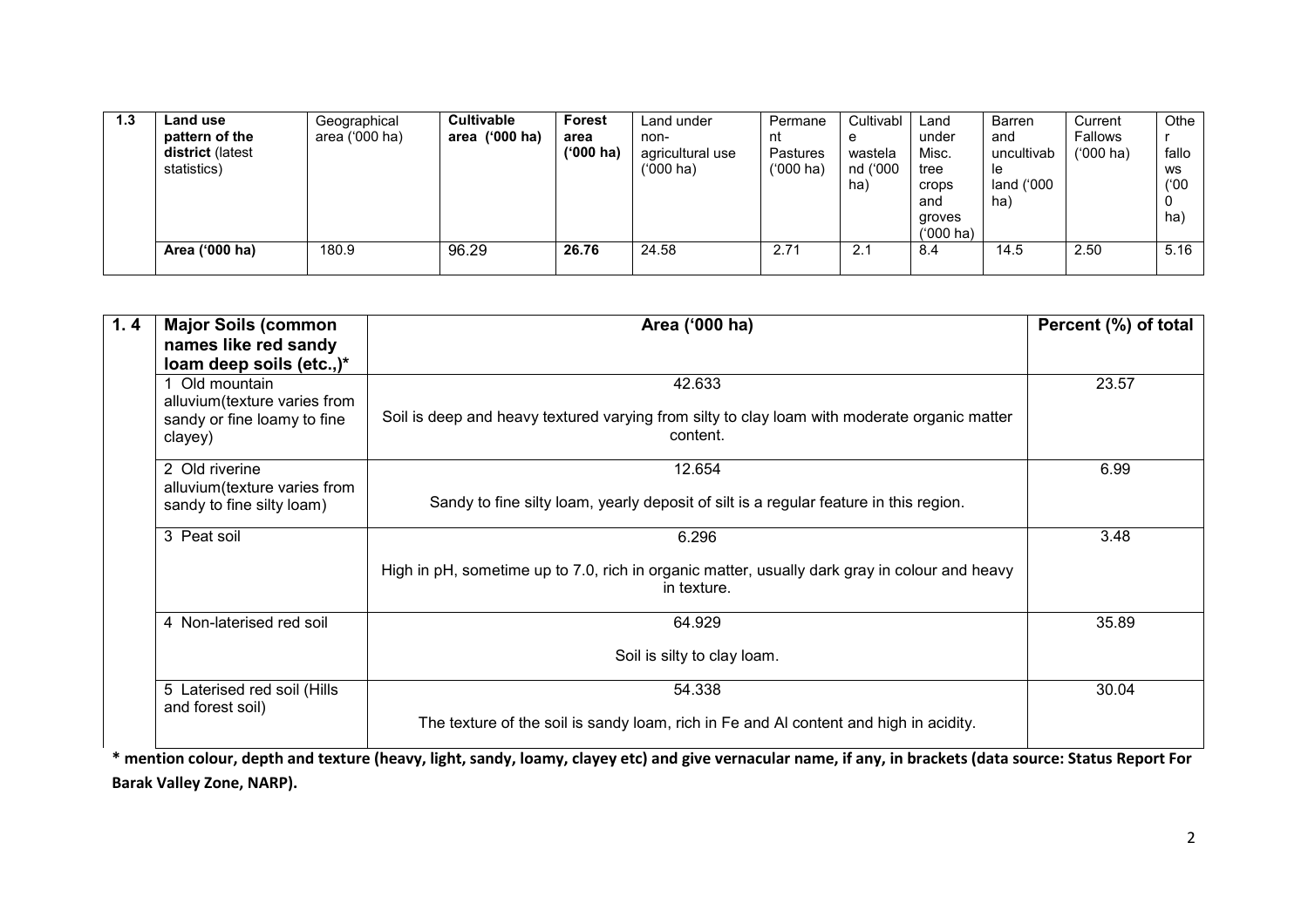| 1.5 | <b>Agricultural land use</b> | Area ('000 ha) | Cropping intensity % |
|-----|------------------------------|----------------|----------------------|
|     | Net sown area                | 68.55          | 140                  |
|     | Area sown more than once     | 27.74          |                      |
|     | Gross cropped area           | 96.29          |                      |

| 1.6 | <b>Irrigation</b>            | Area ('000 ha) |                |                           |
|-----|------------------------------|----------------|----------------|---------------------------|
|     | Net irrigated area           | 9.6            |                |                           |
|     | Gross irrigated area         | 14.04          |                |                           |
|     | Rainfed area                 | 58.90          |                |                           |
|     | <b>Sources of Irrigation</b> | Number         | Area ('000 ha) | % of total irrigated area |
|     | Canals                       |                |                |                           |

| <b>Tanks</b>                                                                                               | 281                              |            |                                                                                                   |
|------------------------------------------------------------------------------------------------------------|----------------------------------|------------|---------------------------------------------------------------------------------------------------|
| Open wells                                                                                                 | 237                              |            |                                                                                                   |
| Bore wells                                                                                                 | 528                              |            |                                                                                                   |
| Lift irrigation schemes                                                                                    |                                  |            |                                                                                                   |
| Micro-irrigation                                                                                           |                                  |            |                                                                                                   |
| Other sources (please specify)                                                                             |                                  |            |                                                                                                   |
| <b>Total Irrigated Area</b>                                                                                | 9600 ha                          |            |                                                                                                   |
| Pump sets                                                                                                  | 1046                             |            |                                                                                                   |
| No. of Tractors                                                                                            | 103                              |            |                                                                                                   |
|                                                                                                            |                                  |            |                                                                                                   |
| Groundwater availability and use* (Data<br>source: State/Central Ground water<br><b>Department /Board)</b> | No. of blocks/<br><b>Tehsils</b> | $(%)$ area | Quality of water (specify the<br>problem such as high levels of<br>arsenic, fluoride, saline etc) |
| Over exploited                                                                                             |                                  |            |                                                                                                   |
| Critical                                                                                                   |                                  |            |                                                                                                   |
| Semi-critical                                                                                              |                                  |            |                                                                                                   |
| Safe                                                                                                       |                                  |            |                                                                                                   |
| Wastewater availability and use                                                                            |                                  |            |                                                                                                   |
| Ground water quality                                                                                       |                                  |            |                                                                                                   |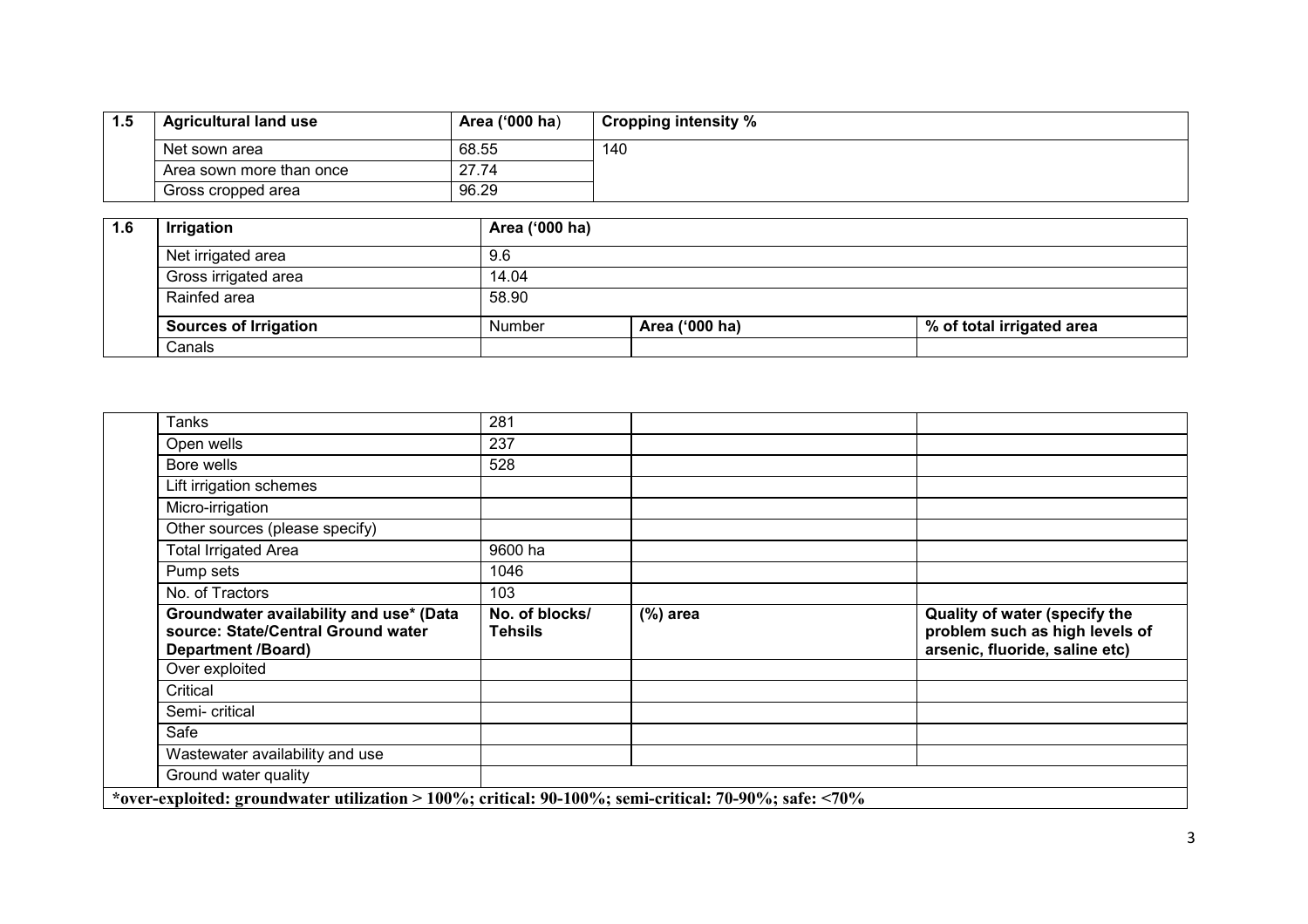| 1.6. a. | <b>Fertilizer and Pesticides use</b> | Type                                                                                                                      | Total quantity (tonnes)            |
|---------|--------------------------------------|---------------------------------------------------------------------------------------------------------------------------|------------------------------------|
|         | Fertilizers*                         | Urea<br><b>DAP</b><br>Potash<br><b>SSP</b><br>Other straight fertilizers (specify)<br>Other complex fertilizers (specify) | 351.62 (N)<br>67.21(P)<br>80.43(K) |
| 2       | <b>Chemical Pesticides*</b>          | Insecticides<br><b>Fungicides</b><br>Weedicides<br>Others (specify)                                                       | Data not available                 |

\* If break up is not available, indicate total quantity used in the district for any recent year, Source: DAO, Karimganj, 2010

#### 1.7 Area under major field crops & horticulture (as per latest figures) (Specify year 2009-10)

| $\overline{1.7}$ | <b>Major field crops</b><br>cultivated |           |                |              | Area ('000 ha) |         |              |               |                    |  |  |  |  |
|------------------|----------------------------------------|-----------|----------------|--------------|----------------|---------|--------------|---------------|--------------------|--|--|--|--|
|                  |                                        |           | <b>Kharif</b>  |              |                | Rabi    |              | <b>Summer</b> | <b>Grand total</b> |  |  |  |  |
|                  |                                        | Irrigated | <b>Rainfed</b> | <b>Total</b> | Irrigated      | Rainfed | <b>Total</b> |               |                    |  |  |  |  |
|                  | Paddy                                  |           | 5.13           | 5.13         |                | 65.62   | 65.62        | 5.97          | 76.72              |  |  |  |  |
|                  | Pigeon pea                             |           | 0.05           | 0.05         |                |         |              |               | 0.05               |  |  |  |  |
|                  | Black gram                             |           |                |              |                | 0.03    | 0.03         |               | 0.03               |  |  |  |  |
|                  | French bean & country<br>bean          |           |                |              |                | 1.39    | 1.39         |               | 1.39               |  |  |  |  |
|                  | Mustard                                |           |                |              |                | 0.32    | 0.32         |               | 0.32               |  |  |  |  |
|                  | Pea                                    |           |                |              |                | 0.30    | 0.30         |               | 0.30               |  |  |  |  |
|                  | Sugarcane                              |           | 0.29           | 0.29         |                |         |              |               |                    |  |  |  |  |
|                  | Potato                                 |           |                |              |                | 1.94    | 1.94         |               | 1.94               |  |  |  |  |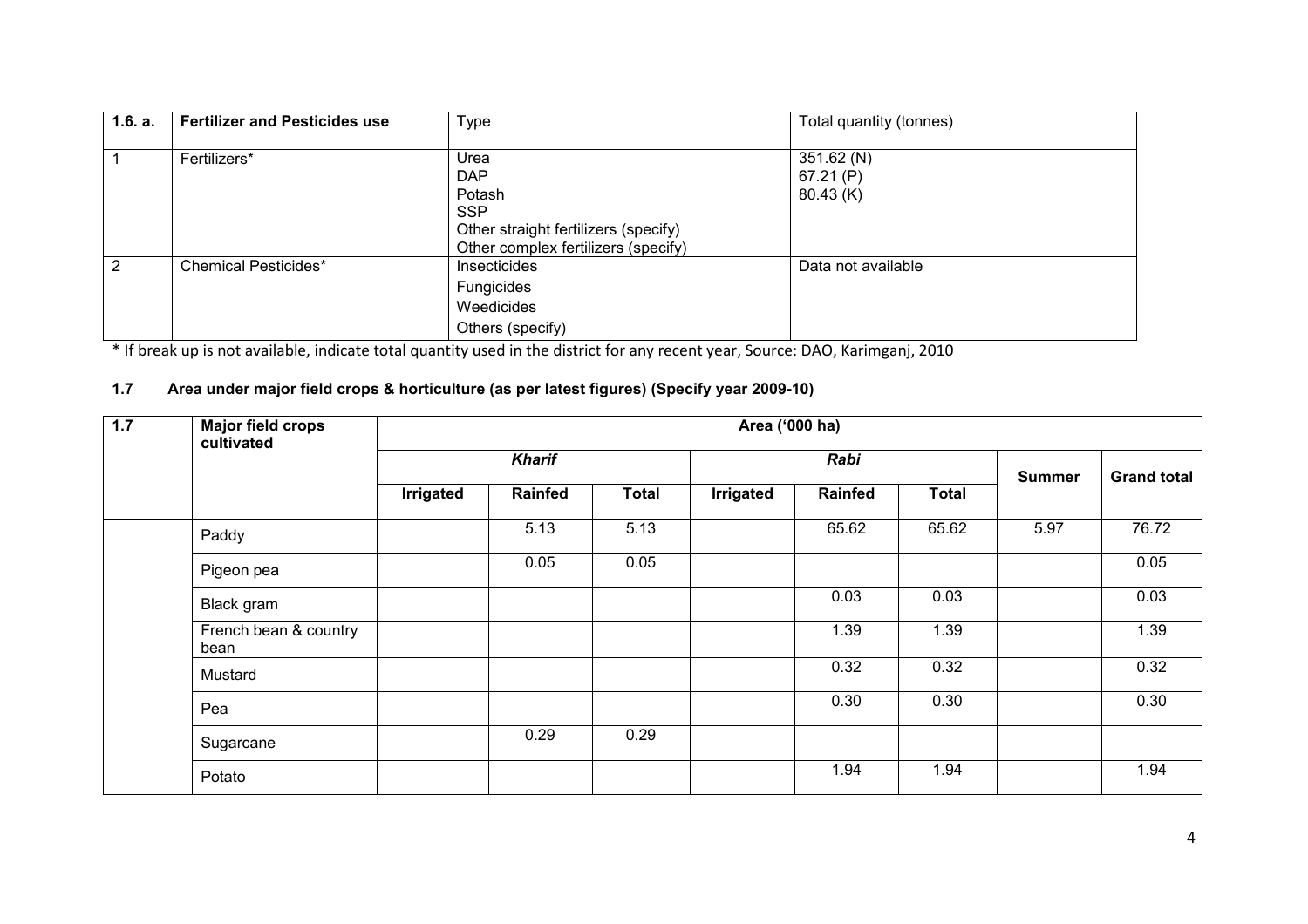| 1.7 <sub>b</sub>           | Horticulture crops -<br><b>Fruits</b>     |                      |                          |                        |
|----------------------------|-------------------------------------------|----------------------|--------------------------|------------------------|
|                            |                                           | <b>Total</b>         | <b>Irrigated</b>         | Rainfed ('000 ha)      |
|                            | Pineapple                                 | 0.40                 |                          | 0.40                   |
|                            | Assam lemon                               | 0.19                 |                          | 0.19                   |
|                            | Litchi                                    | 0.06                 |                          | 0.06                   |
|                            | Guava                                     | 0.04                 |                          | 0.04                   |
|                            | Jack fruit                                | 0.35                 |                          | 0.35                   |
|                            | Mango                                     | 0.89                 |                          | 0.89                   |
|                            | Banana                                    | 0.35                 |                          | 0.35                   |
|                            | Papaya                                    | 0.08                 |                          | 0.08                   |
|                            | Orange                                    | 0.05                 |                          | 0.05                   |
| 1.7c                       | Horticulture crops -<br><b>Vegetables</b> | Total area ('000 ha) | Irrigated area ('000 ha) | Rainfed area ('000 ha) |
|                            | Summer Vegetables                         | 1.8                  |                          | 1.8                    |
|                            | Winter vegetables                         | 2.8                  |                          | 2.8                    |
| <b>Others</b><br>(specify) | <b>Spices &amp; Condiments</b>            |                      |                          |                        |
|                            | Chilli                                    | 0.17                 |                          | 0.17                   |
|                            | Turmeric                                  | 0.25                 |                          | 0.25                   |
|                            | Ginger                                    | 0.12                 |                          | 0.12                   |
|                            | Black pepper                              | 0.23                 |                          | 0.23                   |
|                            | Onion                                     | 0.03                 |                          | 0.03                   |
| 1.7 <sub>d</sub>           | <b>Medicinal and</b>                      | Total area ('000 ha) | Irrigated area ('000 ha) | Rainfed area ('000 ha) |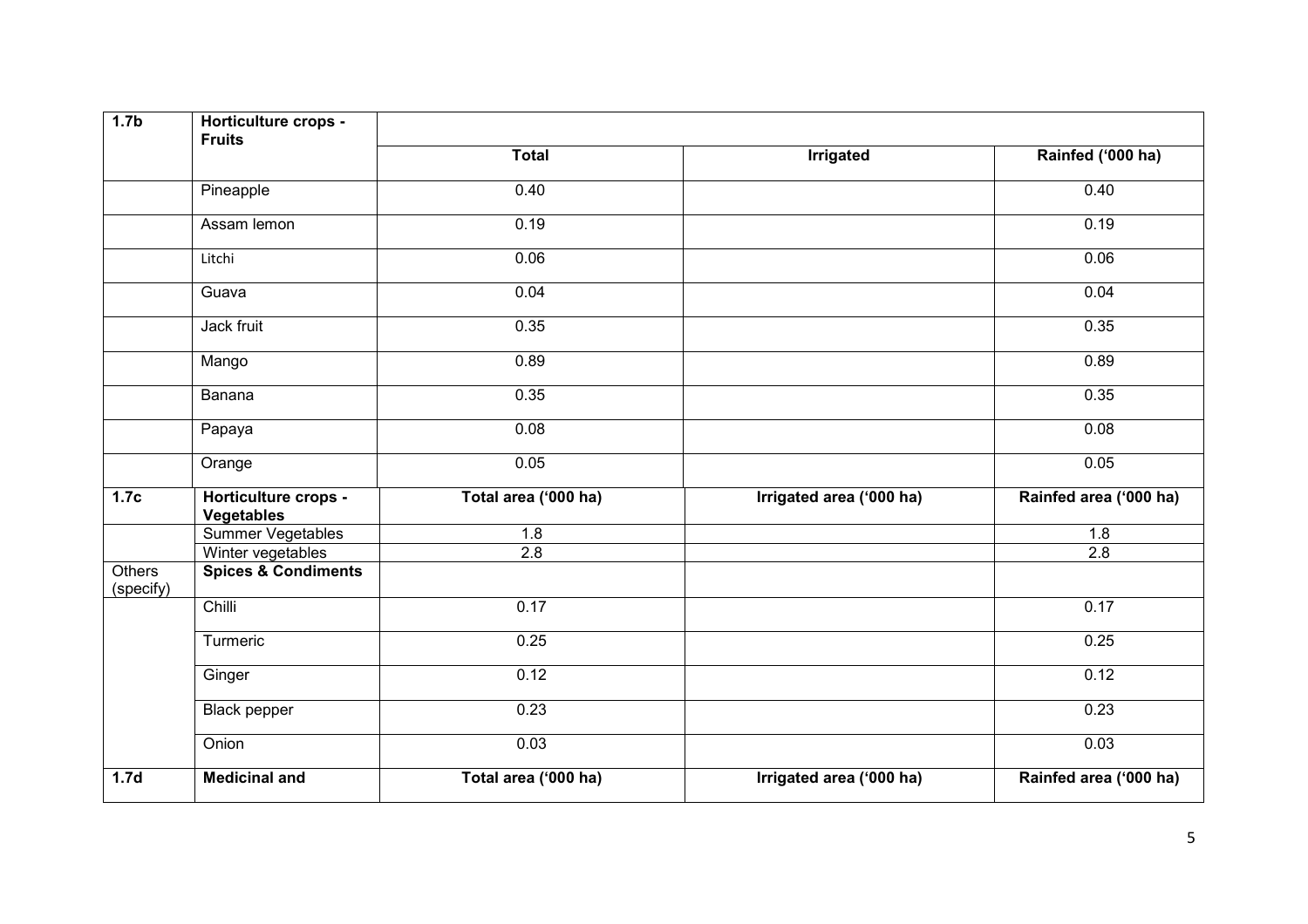|                  | <b>Aromatic crops</b>                  |                      |                          |                        |
|------------------|----------------------------------------|----------------------|--------------------------|------------------------|
| 1.7e             | <b>Plantation crops</b>                | Total area ('000 ha) | Irrigated area ('000 ha) | Rainfed area ('000 ha) |
|                  | Coconut                                | 0.17                 |                          | 0.17                   |
|                  | Arecanut                               | 0.82                 |                          | 0.82                   |
|                  | Eg., industrial pulpwood<br>crops etc. |                      |                          |                        |
| 1.7f             | <b>Fodder crops</b>                    |                      |                          |                        |
| 1.7 <sub>g</sub> | <b>Grazing land</b>                    | 2.7                  |                          | 2.7                    |
| 1.7h             | Sericulture etc                        | 0.04                 |                          | 0.04                   |
| 1.7i             | <b>Others (specify)</b>                |                      |                          |                        |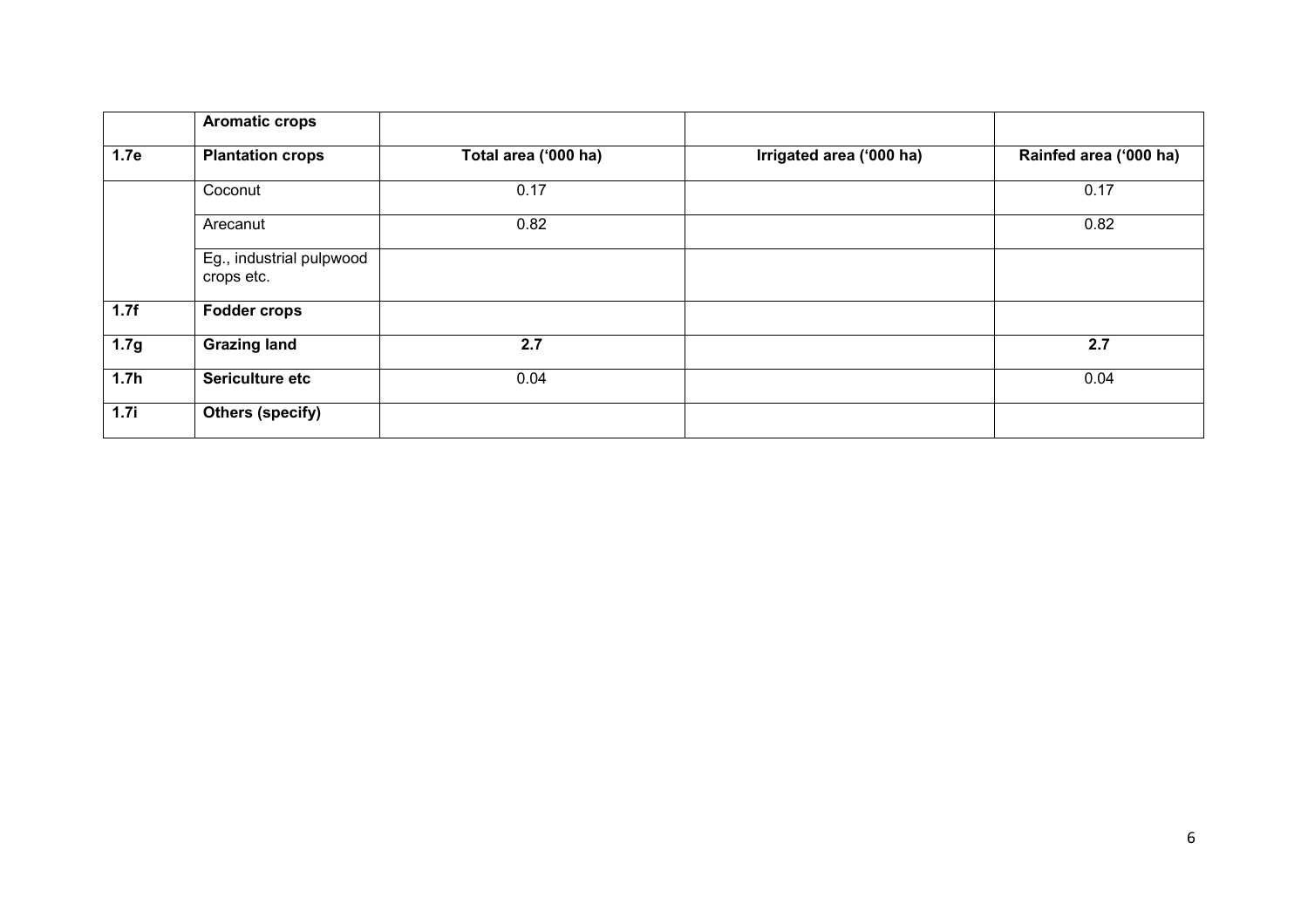| 1.8  | Livestock (in number)                                                                                                                                                                                                     |                        |            | Male ('000)                   | <b>Female ('000)</b>                     |  |                                                        | <b>Total ('000)</b>          |
|------|---------------------------------------------------------------------------------------------------------------------------------------------------------------------------------------------------------------------------|------------------------|------------|-------------------------------|------------------------------------------|--|--------------------------------------------------------|------------------------------|
|      | Non descriptive Cattle (local low yielding)                                                                                                                                                                               |                        |            |                               |                                          |  | 31.45                                                  |                              |
|      | Crossbred cattle                                                                                                                                                                                                          |                        |            |                               |                                          |  | 15.11                                                  |                              |
|      | Non descriptive Buffaloes (local low yielding)                                                                                                                                                                            |                        |            |                               |                                          |  | 65.28                                                  |                              |
|      | <b>Graded Buffaloes</b>                                                                                                                                                                                                   |                        |            |                               |                                          |  |                                                        |                              |
|      | Goat                                                                                                                                                                                                                      |                        |            |                               |                                          |  | 125.5<br>9                                             |                              |
|      | Sheep                                                                                                                                                                                                                     |                        |            |                               |                                          |  | 16.13                                                  |                              |
|      | Others (Pig)                                                                                                                                                                                                              |                        |            |                               |                                          |  | 8.38                                                   |                              |
|      | Commercial dairy farms (Number)                                                                                                                                                                                           |                        |            |                               |                                          |  | $\sim$                                                 |                              |
| 1.9  | <b>Poultry</b>                                                                                                                                                                                                            |                        |            | No. of farms                  |                                          |  | Total No. of birds ('000)                              |                              |
|      | Commercial<br>Backyard<br>A. Capture<br>i) Marine (Data Source: Fisheries<br>Department)<br>ii) Inland (Data Source: Fisheries<br>Department)<br><b>B.</b> Culture<br>ii) Fresh water (Data Source: Fisheries Department) |                        |            | <b>NA</b>                     |                                          |  |                                                        |                              |
|      |                                                                                                                                                                                                                           |                        |            |                               | 925.08                                   |  |                                                        |                              |
| 1.10 | Fisheries (Data source: Chief Planning Officer of district)                                                                                                                                                               |                        |            |                               |                                          |  |                                                        |                              |
|      |                                                                                                                                                                                                                           |                        |            |                               |                                          |  |                                                        |                              |
|      |                                                                                                                                                                                                                           |                        |            |                               |                                          |  |                                                        |                              |
|      |                                                                                                                                                                                                                           | No. of fishermen       |            | <b>Boats</b>                  | <b>Nets</b>                              |  |                                                        | <b>Storage</b><br>facilities |
|      |                                                                                                                                                                                                                           |                        | Mechanized | Non-<br>mechanized            | Mechanized<br>(Trawl nets,<br>Gill nets) |  | Non-mechanized<br>(Shore Seines, Stake<br>& trap nets) | (Ice plants<br>etc.)         |
|      |                                                                                                                                                                                                                           | No. Farmer owned ponds |            | No. of Reservoirs             |                                          |  | No. of village tanks                                   |                              |
|      |                                                                                                                                                                                                                           | 21275                  |            |                               |                                          |  | 212                                                    |                              |
|      |                                                                                                                                                                                                                           |                        |            |                               |                                          |  |                                                        |                              |
|      |                                                                                                                                                                                                                           |                        |            | <b>Water Spread Area (ha)</b> | Yield (t/ha)                             |  | Production ('000 tons)                                 |                              |
|      | i) Brackish water (Data Source: MPEDA/ Fisheries Department)                                                                                                                                                              |                        |            |                               |                                          |  |                                                        |                              |
|      | <b>Others</b>                                                                                                                                                                                                             |                        |            | 21937.5                       | 0.4                                      |  | 8.94                                                   |                              |
|      |                                                                                                                                                                                                                           |                        |            |                               |                                          |  |                                                        |                              |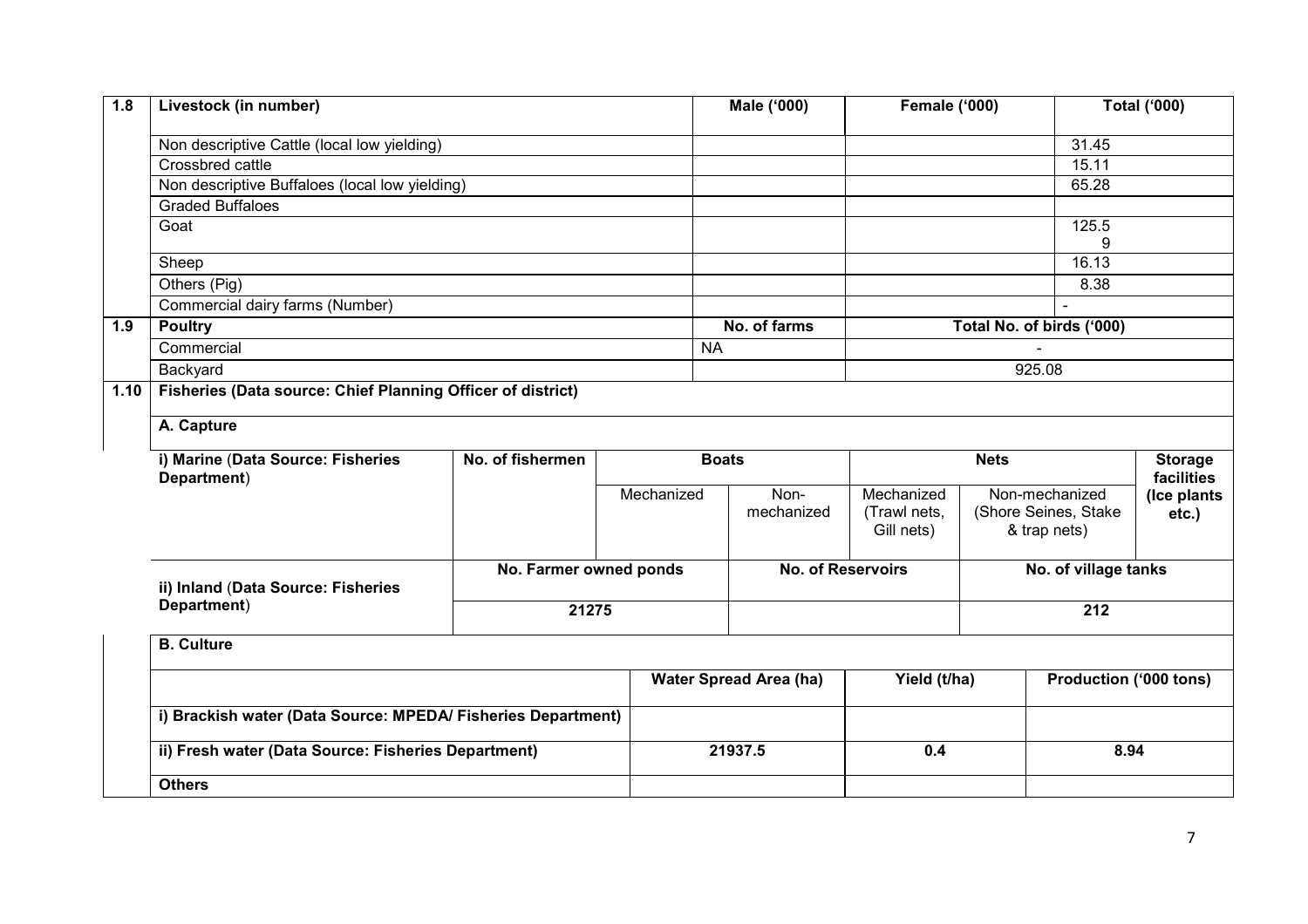#### 1.11 Production and Productivity of major crops (2010-11)

| Name of                             |                       | <b>Kharif</b>                                                             |                       | Rabi                    |                       | <b>Summer</b>           |                       | <b>Total</b>             | Crop<br>residu                    |
|-------------------------------------|-----------------------|---------------------------------------------------------------------------|-----------------------|-------------------------|-----------------------|-------------------------|-----------------------|--------------------------|-----------------------------------|
| crop                                | Production<br>(000 t) | Productivity<br>(kg/ha)                                                   | Production<br>(000 t) | Productivity<br>(kg/ha) | Production<br>(000 t) | Productivity<br>(kg/ha) | Production<br>(000 t) | Productivi<br>ty (kg/ha) | e as<br>fodde<br>r ('000<br>tons) |
|                                     |                       | Major Field crops (Crops to be identified based on total acreage)         |                       |                         |                       |                         |                       |                          |                                   |
| Autumn<br>paddy                     |                       |                                                                           | 10368.816             | 2022                    |                       |                         | 10368.816             | 2022                     |                                   |
| Winter<br>paddy                     | 114173.58             | 1740                                                                      |                       |                         |                       |                         | 114173.58             | 1740                     |                                   |
| Summer<br>paddy                     |                       |                                                                           |                       |                         | 11243.712             | 1884                    | 11243.712             | 1884                     |                                   |
| Pigeon<br>pea                       | 21.15                 | 450                                                                       |                       |                         |                       |                         | 21.15                 | 450                      |                                   |
| <b>Black</b><br>gram                |                       |                                                                           | 15.3                  | 450                     |                       |                         | 15.3                  | 450                      |                                   |
| French<br>bean &<br>Country<br>bean |                       |                                                                           | 3055.8                | 2200                    |                       |                         | 3055.8                | 2200                     |                                   |
| Mustard                             |                       |                                                                           | 161.50                | 500                     |                       |                         | 161.50                | 500                      |                                   |
| Pea                                 |                       |                                                                           | 150                   | 500                     |                       |                         | 150                   | 500                      |                                   |
| Sugarcane                           | 6099                  | 21400                                                                     |                       |                         |                       |                         | 6099                  | 21400                    |                                   |
| Potato                              |                       |                                                                           | 19420                 | 10000                   |                       |                         | 19420                 | 10000                    |                                   |
|                                     |                       |                                                                           |                       |                         |                       |                         |                       |                          |                                   |
|                                     |                       | Major Horticultural crops (Crops to be identified based on total acreage) |                       |                         |                       |                         |                       |                          |                                   |
| Summer<br>vegetables                |                       |                                                                           |                       |                         | 12852                 | 7000                    | 12852                 | 7000                     |                                   |
| Winter                              |                       |                                                                           | 42135                 | 15000                   |                       |                         | 42135                 | 15000                    |                                   |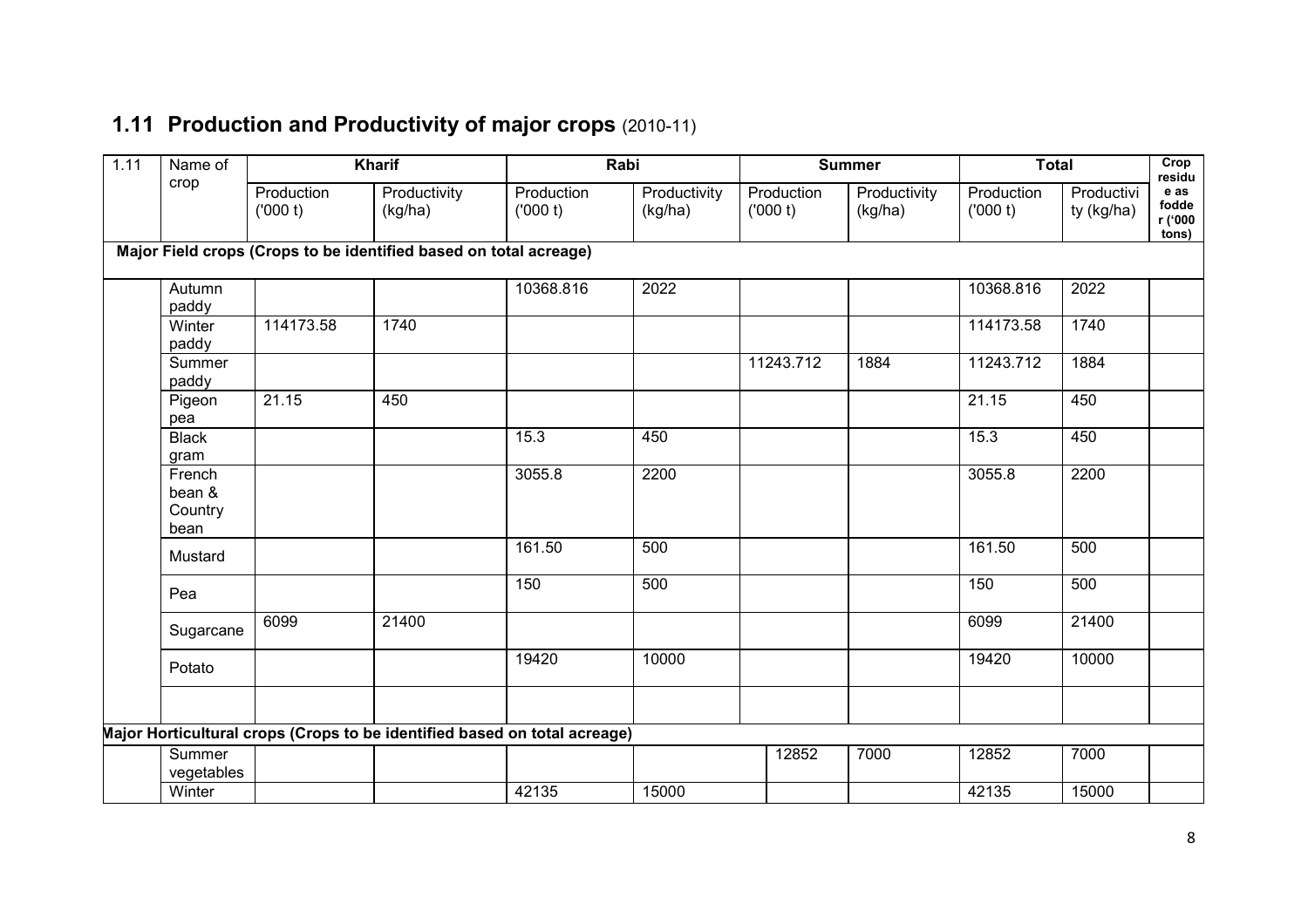| vegetables             |         |       |       |         |         |         |
|------------------------|---------|-------|-------|---------|---------|---------|
| chilli                 | 90.18   | 540   |       |         | 90.18   | 540     |
| Turmeric               | 4032    | 16000 |       |         | 4032    | 16000   |
| Ginger                 | 1035    | 9000  |       |         | 1035    | 9000    |
| <b>Black</b><br>pepper | 63.25   | 275   |       |         | 63.25   | 275     |
| Onion                  | 94.54   | 3260  |       |         | 94.54   | 3260    |
| Arecanut               | 1600.95 | 1950  |       |         | 1600.95 | 1950    |
| Coconut                | 336     | 2000  |       |         | 336     | 2000    |
| Pineapple              |         |       | 13736 | 34000   | 13736   | 34000   |
| Assam<br>lemon         |         |       | 950   | 5000    | 950     | 5000    |
| Litchi                 |         |       | 290   | 5000    | 290     | 5000    |
| Jack fruit             |         |       | 11960 | 33977.3 | 11960   | 33977.3 |
| Mango                  |         |       | 2411  | 2699.9  | 2411    | 2699.9  |
| Guava                  | 410     | 10000 |       |         | 410     | 10000   |
| Banana                 | 10560   | 30000 |       |         | 10560   | 30000   |
| Papaya                 | 2378    | 29000 |       |         | 2378    | 29000   |
| Orange                 | 490     | 10000 |       |         | 490     | 10000   |
|                        |         |       |       |         |         |         |

| 1.12 | Sowing window for 5<br>major field crops<br>(start and end of<br>normal sowing period) | Paddy             | Rajmah           | Potato           | <b>Mustard</b>   | Pea              |
|------|----------------------------------------------------------------------------------------|-------------------|------------------|------------------|------------------|------------------|
|      | Kharif-Rainfed                                                                         | June-July         |                  |                  |                  |                  |
|      | Kharif-Irrigated                                                                       |                   |                  |                  |                  |                  |
|      | Rabi-Rainfed                                                                           | February-March    | October-November | October-November | October-November | October-November |
|      | Rabi-Irrigated                                                                         |                   |                  |                  |                  |                  |
|      | Summer-irrigated                                                                       |                   |                  |                  |                  |                  |
|      | Summer-rainfed                                                                         | November-December |                  |                  |                  |                  |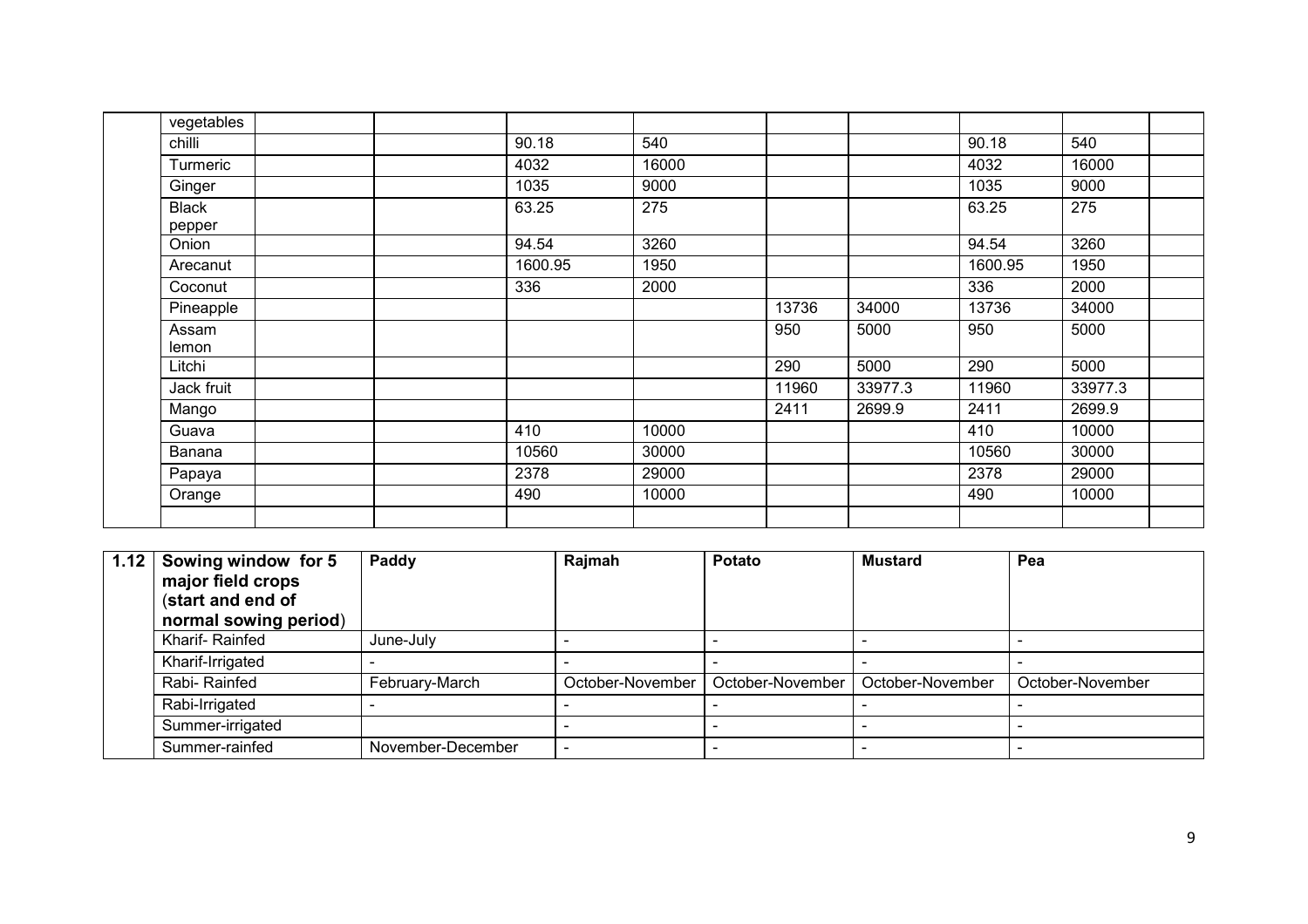| 1.13 | What is the major contingency the district is prone to? (Tick mark) | Regular | <b>Occasional</b> | <b>None</b> |
|------|---------------------------------------------------------------------|---------|-------------------|-------------|
|      | Drought                                                             |         |                   |             |
|      | Flood                                                               |         |                   |             |
|      | Cyclone                                                             |         |                   |             |
|      | Hail storm                                                          |         |                   |             |
|      | Heat wave                                                           |         |                   |             |
|      | Cold wave                                                           |         |                   |             |
|      | Frost                                                               |         |                   |             |
|      | Sea water intrusion                                                 |         |                   |             |
|      | Pests and disease outbreak (specify)                                |         |                   |             |
|      | Others (specify)                                                    |         |                   |             |

6 out of 10 years = Regular

| 1.14   Include Digital maps of the district for | Location map of district within State as Annexure I | Enclosed: Yes / No | Yes |
|-------------------------------------------------|-----------------------------------------------------|--------------------|-----|
|                                                 | Mean annual rainfall as Annexure 2                  | Enclosed: Yes / No | Yes |
|                                                 | Soil map as Annexure 3                              | Enclosed: Yes / No | Yes |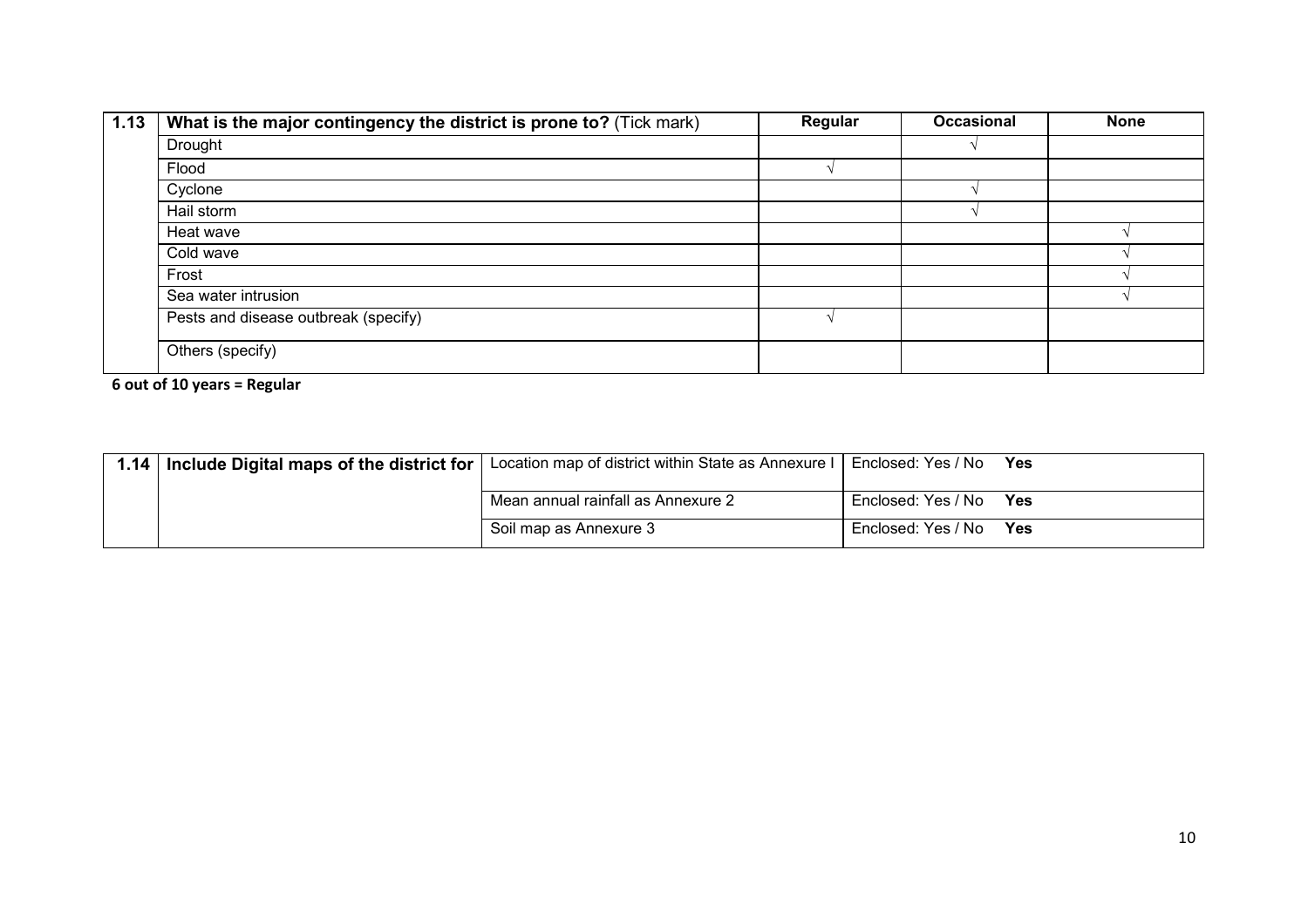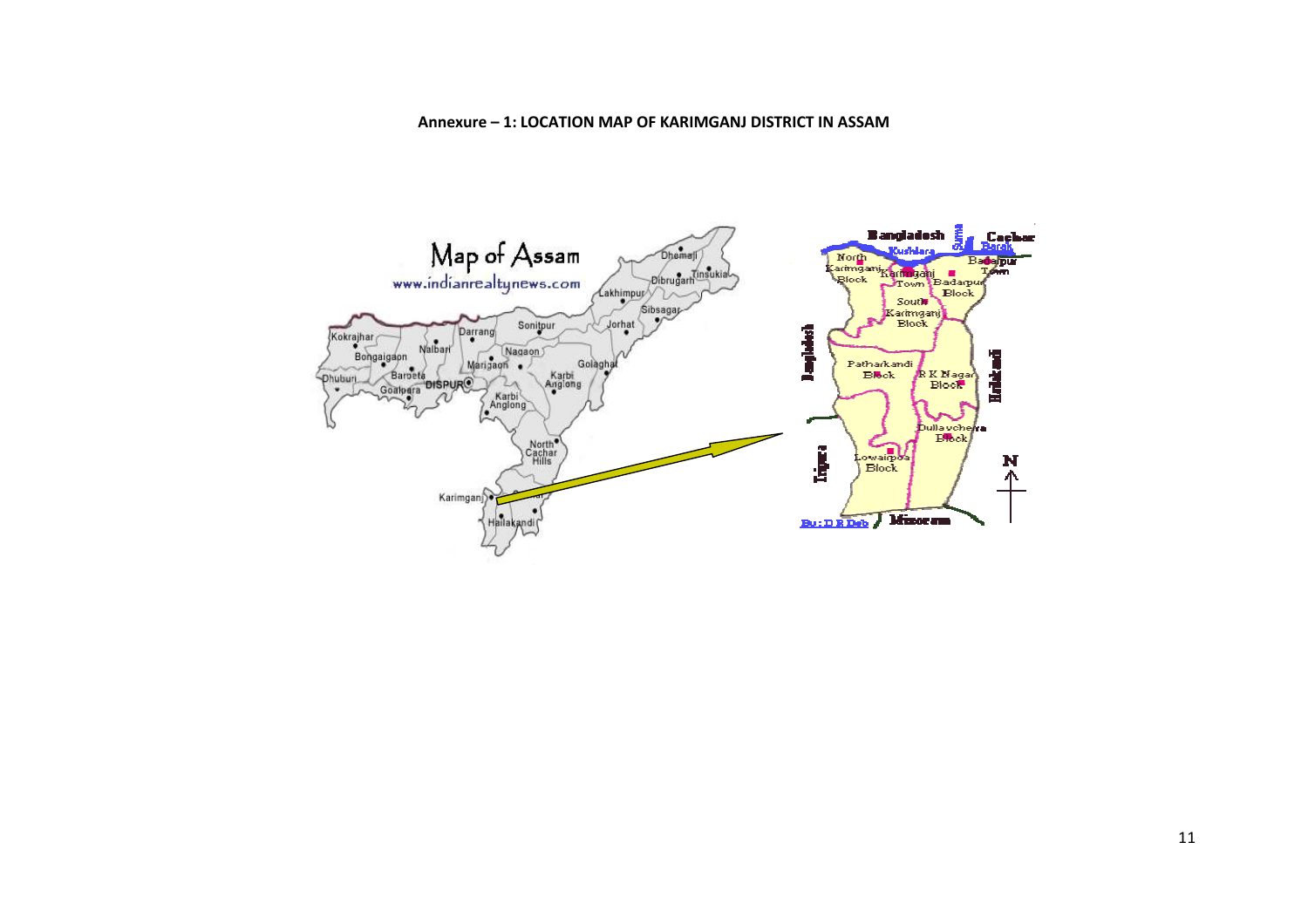Annexure – 2: MEAN ANNUAL RAINFALL OF KARIMGANJ DISTRICT

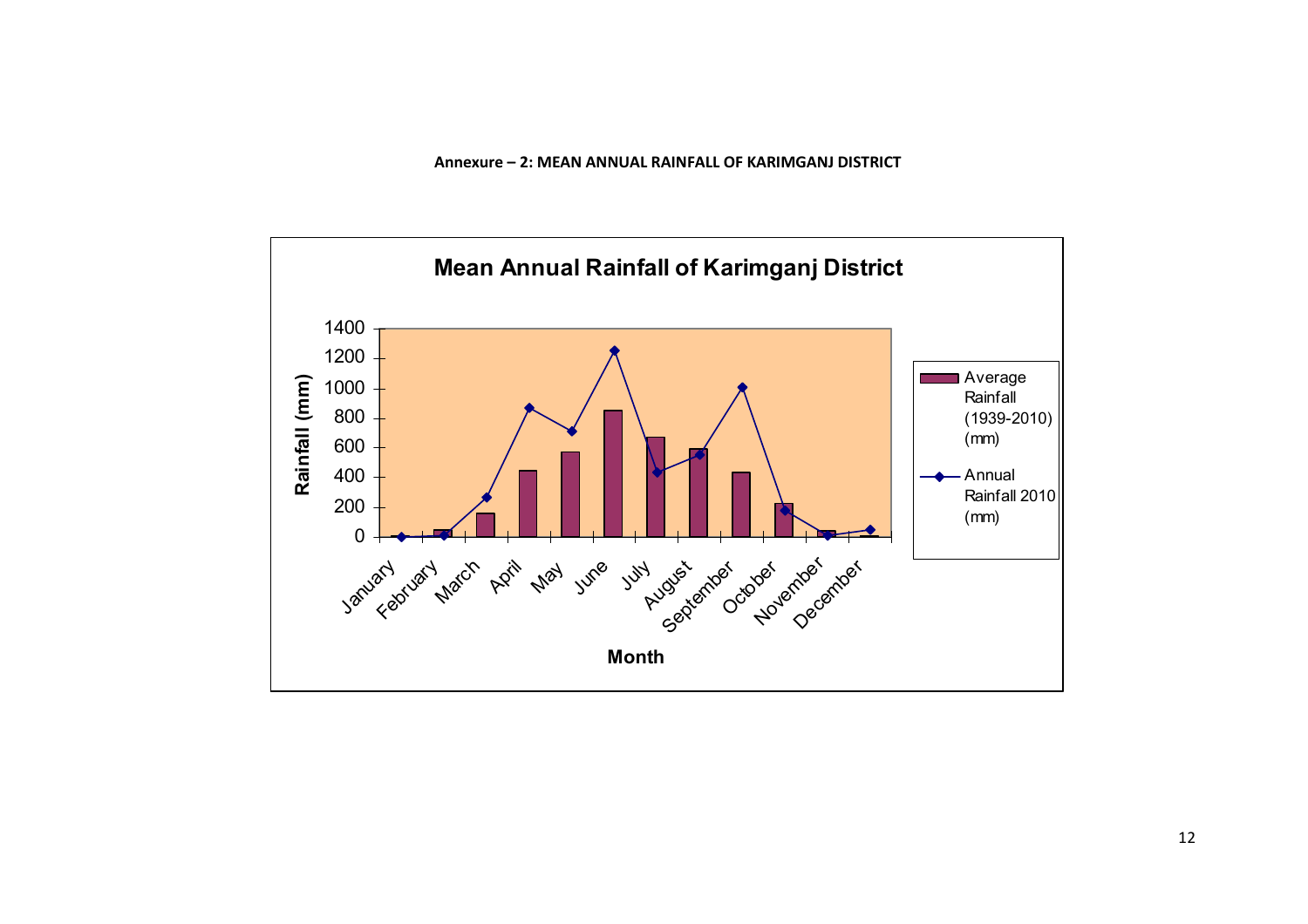

#### Annexure – 3: SOIL MAP OF KARIMGANJ DISTRICT, ASSAM

Source: NBSS & LUP (ICAR),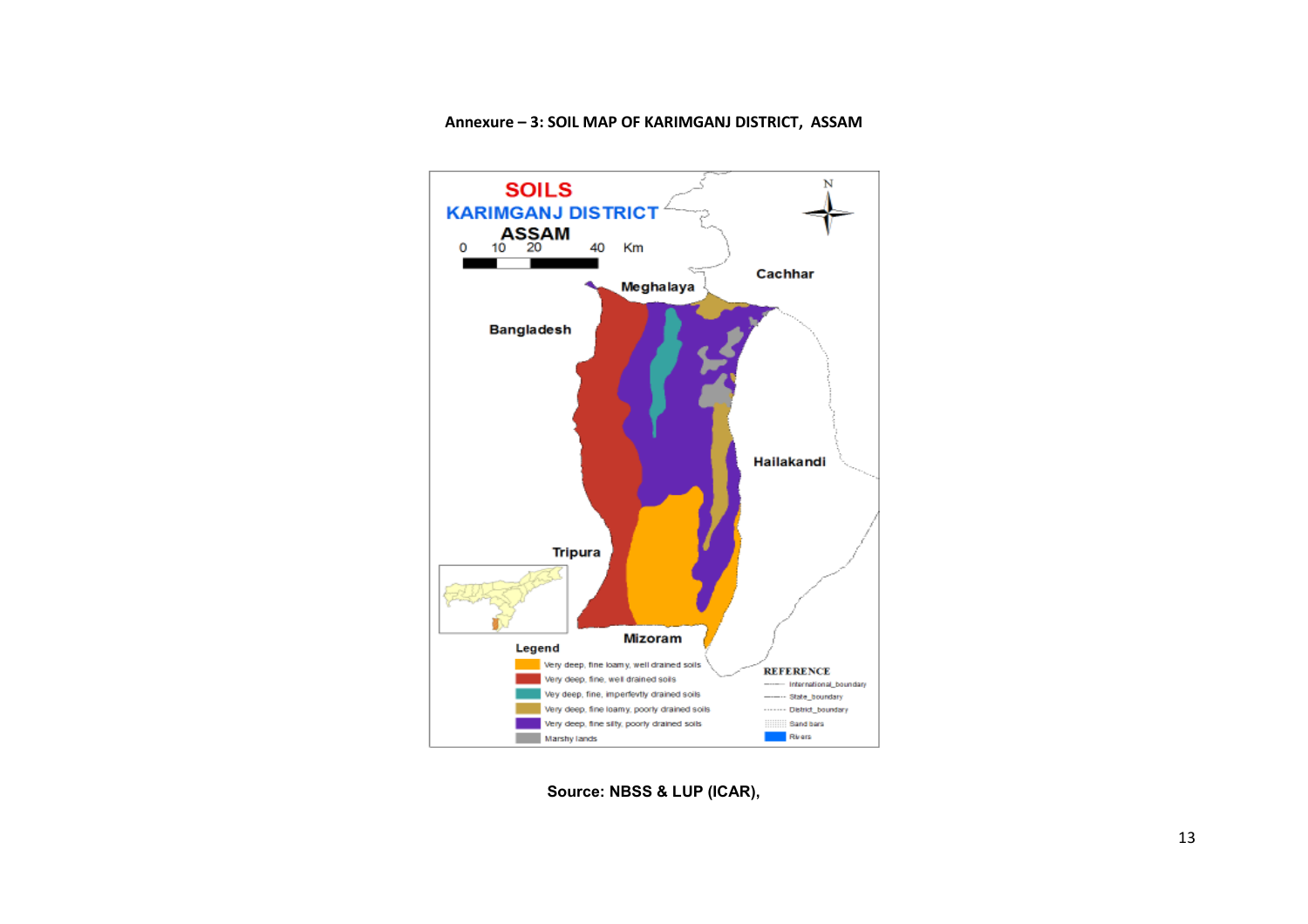#### 2.0 Strategies for weather related contingencies

# 2.1 Drought<br>2.1.1 Rainfed situation

| <b>Condition</b>                                    |                                                                                                                              |                                                                                                                                                                                                                                                                                                                                                                   | <b>Suggested Contingency measures</b>                                       |                                                                                                                                                                                                                                                                                                                                                                                                                                                                                    |                                                                                                                                                                                                                                |  |
|-----------------------------------------------------|------------------------------------------------------------------------------------------------------------------------------|-------------------------------------------------------------------------------------------------------------------------------------------------------------------------------------------------------------------------------------------------------------------------------------------------------------------------------------------------------------------|-----------------------------------------------------------------------------|------------------------------------------------------------------------------------------------------------------------------------------------------------------------------------------------------------------------------------------------------------------------------------------------------------------------------------------------------------------------------------------------------------------------------------------------------------------------------------|--------------------------------------------------------------------------------------------------------------------------------------------------------------------------------------------------------------------------------|--|
| Early<br>season<br>drought<br>(delayed<br>onset)    | Major<br>Farming<br>situation <sup>a</sup>                                                                                   | <b>Normal Crop / Cropping</b><br>system <sup>b</sup>                                                                                                                                                                                                                                                                                                              | Change in crop<br>/ cropping<br>system <sup>c</sup><br>including<br>variety | Agronomic measures <sup>a</sup>                                                                                                                                                                                                                                                                                                                                                                                                                                                    | <b>Remarks on</b><br>Implementation <sup>e</sup>                                                                                                                                                                               |  |
| Delay by 2<br>weeks<br>June 3 <sup>rd</sup><br>week | Abundant &<br>erratic<br>rainfall<br>shallow<br>dark grey to<br>brown soils<br>(low land) &<br>Deep dark<br>grey to<br>brown | Sali rice (Mono crop-Low &<br>medium land)<br>Sali rice: Ranjit, Bahadur,<br>Pankaj, Kushal,<br>Moniram. Glutinous rice: Gandhi<br>Biroin (local). Scented<br>rice: Badshabhog.                                                                                                                                                                                   | No change in<br>crop/cropping<br>system                                     | Preparation of seed bed & main field<br>immediately after rainfall. Rain water<br>harvesting by 30 cm high bunding.<br>Utilization of waters for irrigation from<br>nearby beels, ponds, rivers, natural<br>depressions etc. Keep constant visit in the<br>field to check any cracks & crevices and<br>take immediate measures by repairing/mud<br>plastering. Number of seedlings per hill be<br>increased to 3-4 with closer spacing of 15<br>$cm \times 10$ cm.                 | Supply of seeds through<br><b>National Calamity Relief</b><br>Fund, National Disaster<br>Management Fund.<br>Procurement of certified<br>seeds from ASC Ltd. &<br>RARS, AAU. Supply of<br>Water pumps, STW,<br>LLP under RKVY. |  |
|                                                     | soils(Up &<br><b>Medium</b><br>land)                                                                                         | Sali rice - Oil seeds/pulses<br>(medium land)<br>For Sali rice Same as cropping<br>system-1.<br>Rapeseed: TS-36, TS-38, TS-29,<br>M-27.Linseed: T-397 & local.<br>Sesamum: Madhavi, Gouri,<br>Vinayak, Punjab tall No.1, RT-<br>1. Pulses: Rajmah (Local, Uday,<br>PDR-14), Pea (Azad P-1, T-163,<br>Boneville, Local), Black gram<br>(Local, T-9, T-27, KU-309). | No change in<br>crop/cropping<br>system                                     | For Sali rice Same as cropping system-1.<br>Early sowing of rapeseed. Soil & moisture<br>conservation measures (Organic mulches +<br>more FYM). Timely land preparation &<br>sowing. Seed soaking for toria. Weeding &<br>breaking of soil mulch by finger weeder.<br>Ridge & furrow cultivation of Rajmah. Grow<br>short duration pulses (Black gram, Rajmah,<br>Pea etc.). Utilization of waters for irrigation<br>from nearby beels, ponds, rivers, natural<br>depressions etc. | Same as Cropping<br>system-1. Supply of<br>Finger weeder under<br>RKVY. Supply of Water<br>pumps, STW, LLP<br>under RKVY.                                                                                                      |  |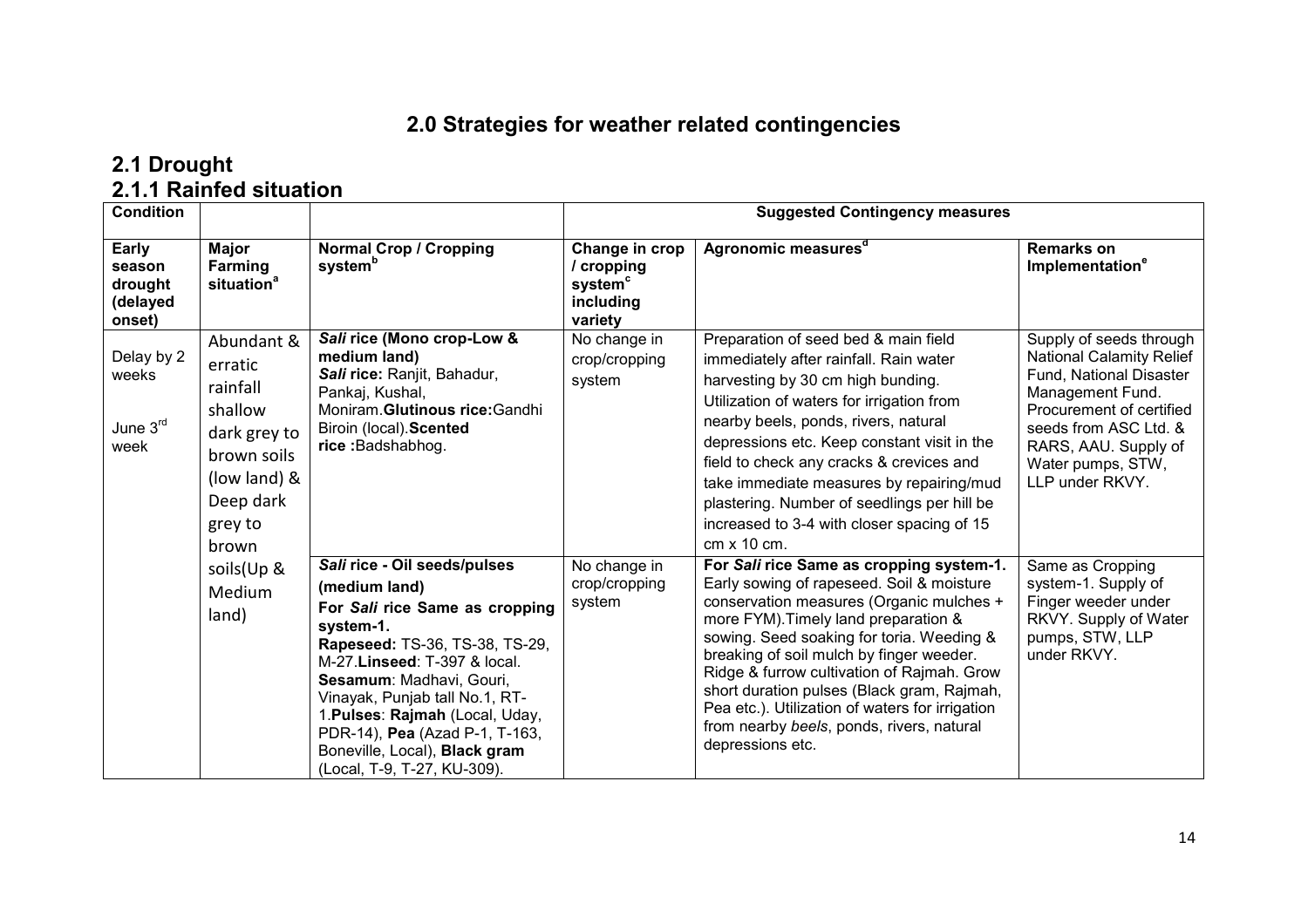| Sali rice-Winter<br>vegetables(medium land)<br>For Sali rice Same as cropping<br>system-1.<br>Winter Vegetables: Cabbage:<br>Drum head, Pride of India, Golden<br>acre. Cauliflower: Snowball-16,<br>Pusa snowball, Pusa Deepali<br>(Early). Tomato: Arka Alok,<br>Suraksha (Hybrid), Pusa ruby,<br>local. Brinjal: JC-1, Pusa purple<br>round, Pusa purple long, Pusa<br>Kranti, Longai (Local). Chilli:<br>Pusa Jwala, Krishna, local.<br>Coriander: UP 41, Pusa 860,<br>local selection. Spinach: All<br>green, Pusa Jyoti, local. Dolichus<br>bean: Pusa early profile, HD-18,<br>local. Potato: Kufri chandramukhi,<br>Kufri Jyoti, Kufri<br>sindhuri. Pumpkin: Local.<br>Amaranthas: Local. Cow pea:<br>Pusa Barsati, local. | No change in<br>crop / cropping<br>system | For Sali rice Same as cropping system-1.<br>Grow important early winter vegetables.<br>Timely land preparation & sowing. Soil &<br>Moisture conservation measures (Organic<br>mulches + more FYM).Ridge & furrow<br>cultivation. Utilization of waters for irrigation<br>from nearby beels, ponds, rivers, natural<br>depressions etc. | Same as Cropping<br>system-1. Supply of<br>Water pumps, STW,<br>LLP under RKVY.                 |
|------------------------------------------------------------------------------------------------------------------------------------------------------------------------------------------------------------------------------------------------------------------------------------------------------------------------------------------------------------------------------------------------------------------------------------------------------------------------------------------------------------------------------------------------------------------------------------------------------------------------------------------------------------------------------------------------------------------------------------|-------------------------------------------|----------------------------------------------------------------------------------------------------------------------------------------------------------------------------------------------------------------------------------------------------------------------------------------------------------------------------------------|-------------------------------------------------------------------------------------------------|
| Sali rice-Boro rice(low land)<br>For Sali rice Same as cropping<br>system-1.<br>Boro rice: Kanaklata, Chandrama<br>Local (Rataboro, Kalaboro),<br>Bishnu Prasad, IR-68.                                                                                                                                                                                                                                                                                                                                                                                                                                                                                                                                                            | No change in<br>crop /cropping<br>system  | For Sali rice Same as cropping system-1.<br>Timely land preparation, sowing &<br>Transplanting. Rain water harvesting by<br>raising the height of bund to 30 cm.                                                                                                                                                                       | Same as Cropping<br>system-1.                                                                   |
| Sali rice-ahu rice(low & medium<br>land)<br>For Sali rice Same as cropping<br>system-1.<br>Ahu rice (Transplanted): Luit,<br>Disang, Krishna, Gopinath, Jaya,<br>Cauvery, IR-36, IR-50, Ratna,<br>Culture-1, Soket-4.<br>Ahu rice (Direct seeded):<br>Koimurali. Luit.                                                                                                                                                                                                                                                                                                                                                                                                                                                             | No change in<br>crop/cropping<br>system   | Timely land preparation, sowing &<br>transplanting. Integrated weed<br>management. Rain water harvesting by 30<br>cm high bunding. Utilization of waters for<br>irrigation from nearby beels, ponds, rivers,<br>natural depressions etc.Use of Drum<br>seeder.                                                                         | Same as Cropping<br>system-1. Supply of<br>Water pumps, Drum<br>seeder, STW, LLP under<br>RKVY. |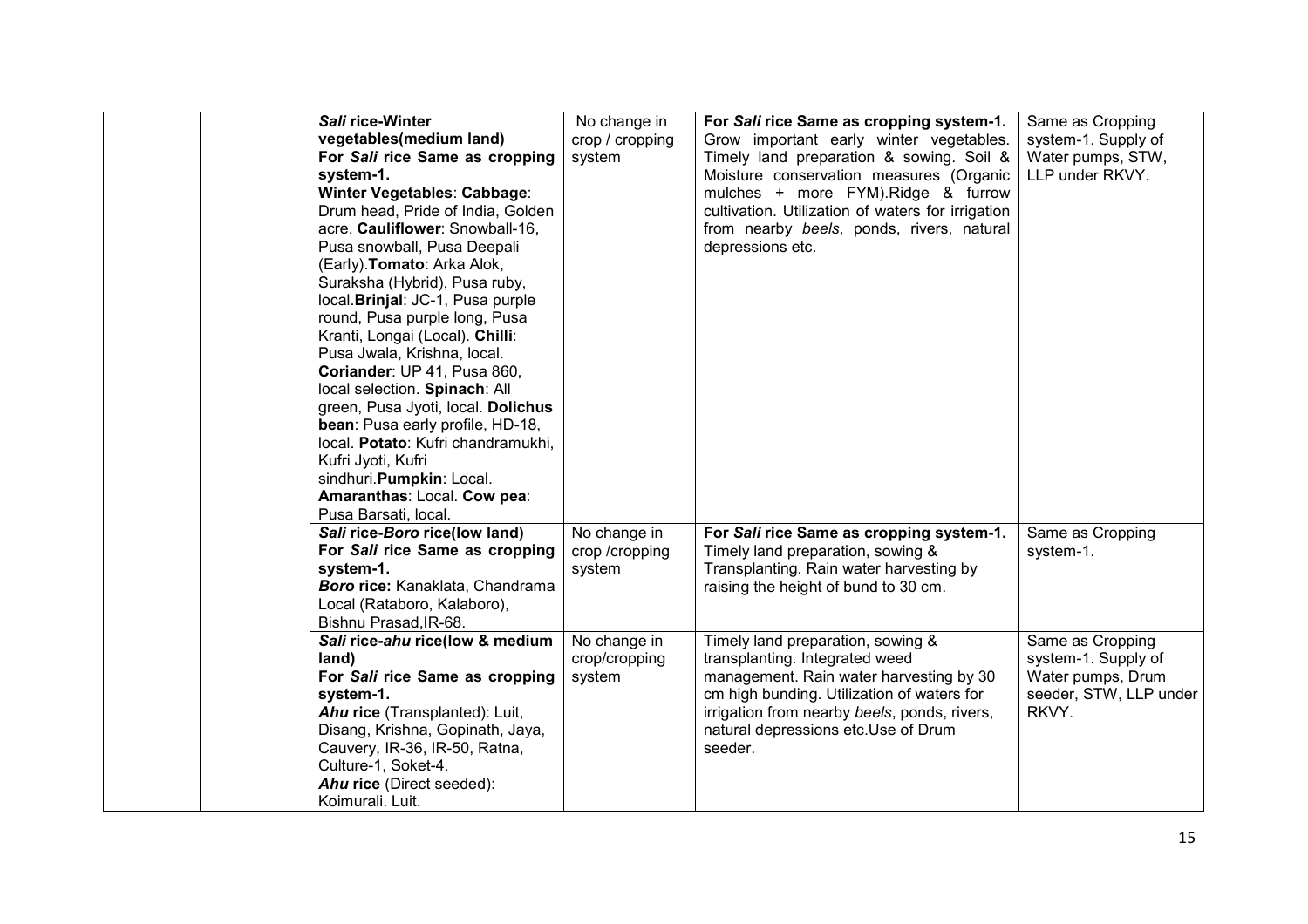| <b>Fallow - Boro rice(Typical low</b><br>land)<br>For Boro rice Same as cropping<br>system-4.                                                                                                                                                                                                                                                                                                                                                                                                                                                                                                                                                                                                              | No change in<br>crop/cropping<br>system  | For Boro rice Same as cropping system-<br>4.                                                                                                                                                                                                                                                                                                                                              | Same as Cropping<br>system-1.                                                  |
|------------------------------------------------------------------------------------------------------------------------------------------------------------------------------------------------------------------------------------------------------------------------------------------------------------------------------------------------------------------------------------------------------------------------------------------------------------------------------------------------------------------------------------------------------------------------------------------------------------------------------------------------------------------------------------------------------------|------------------------------------------|-------------------------------------------------------------------------------------------------------------------------------------------------------------------------------------------------------------------------------------------------------------------------------------------------------------------------------------------------------------------------------------------|--------------------------------------------------------------------------------|
| Summer vegetables - Winter<br>vegetables (River bank, up land<br>& medium land)<br>Vegetables:<br>Okra<br>Summer<br>(Prabhani Kranti, Pusa Sawani,<br>Arka anamika, local). Cucumber<br>(Chinese green, Pusa sanyog,<br>Poinsette, AAUC-1, AAUC-2,<br>AAUC-3, AAUC-4, local).Ridge<br>gourd (Pusa Nasdar, AAUJ-2,<br>AAUJ-3, local). Bitter gourd (For<br>spring season-Pusa Do Mausmi,<br>Long green, local, Extra long. For<br>summer-Monsoon monarch, Long<br>monsoon, Coimbatore<br>green<br>long). Bottle gourd: Pusa summer<br>prolific long, Pusa summer prolific<br>round, local.Snake gourd: Long<br>green, Long white, Extra long,<br>local.<br>Winter Vegetables: Same as<br>Cropping System-3. | No change in<br>crop /cropping<br>system | Timely sowing & planting. Pitcher pot<br>irrigation (conventional drip<br>irrigation). Ensure stand establishment. Soil<br>& Moisture conservation measures (Organic<br>mulches + more FYM). Ridge & furrow<br>cultivation. Utilization of waters for irrigation<br>from nearby beels, ponds, rivers, natural<br>depressions etc.<br>For Winter Vegetables: Same as Cropping<br>System-3. | Same as Cropping<br>system-1.Supply of<br>Water pumps, STW, LLP<br>under RKVY. |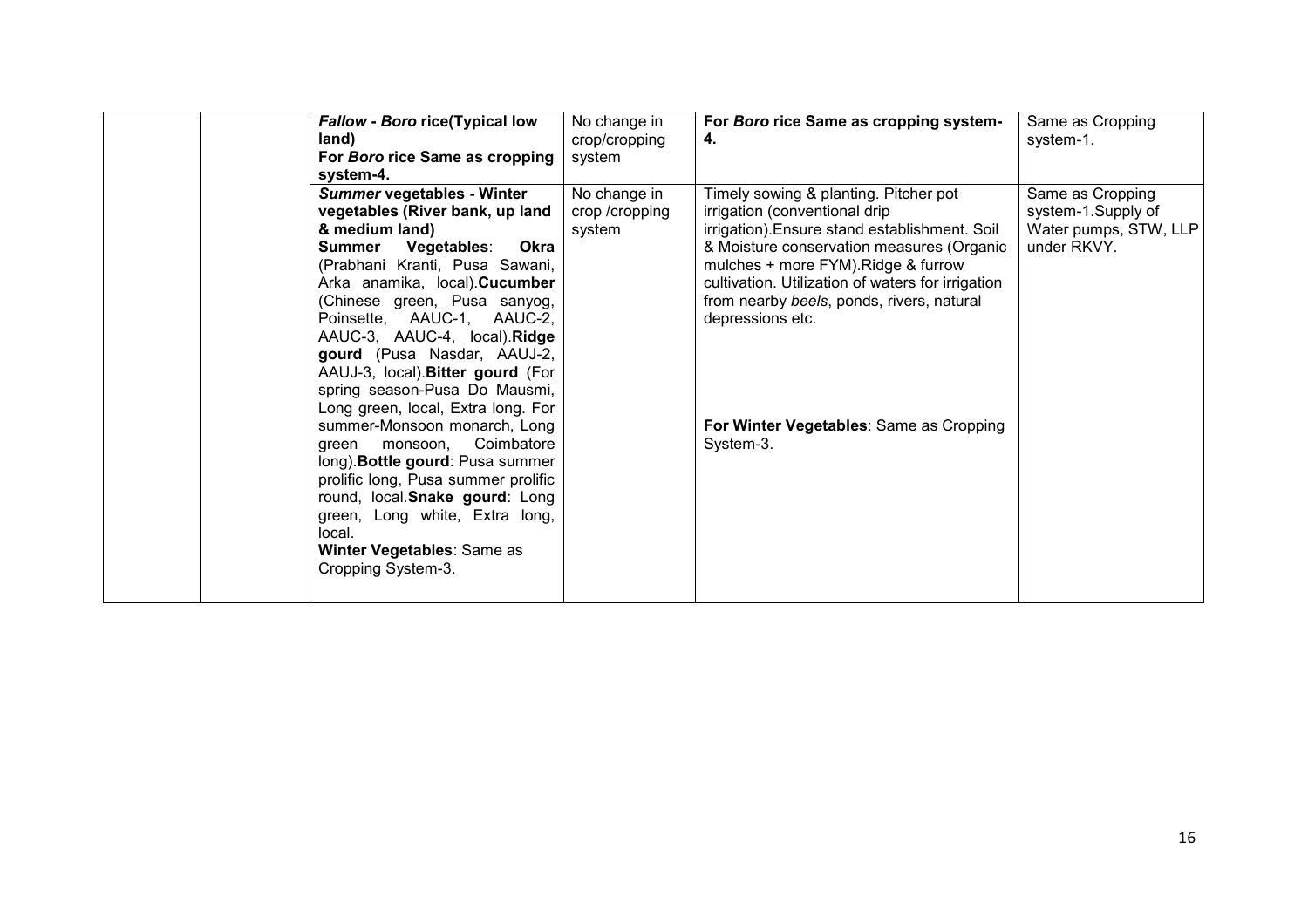| <b>Condition</b>                                 |                                                                                                                                  |                                                                                                                                                                                                      | <b>Suggested Contingency measures</b>                                 |                                                                                                                                                                                                                                                                                                                                                                                                                                                                                                                                                                                                                                                                                                                                                                                                                                                                                                                                                                                          |                                                                                                                                                                                                                         |  |
|--------------------------------------------------|----------------------------------------------------------------------------------------------------------------------------------|------------------------------------------------------------------------------------------------------------------------------------------------------------------------------------------------------|-----------------------------------------------------------------------|------------------------------------------------------------------------------------------------------------------------------------------------------------------------------------------------------------------------------------------------------------------------------------------------------------------------------------------------------------------------------------------------------------------------------------------------------------------------------------------------------------------------------------------------------------------------------------------------------------------------------------------------------------------------------------------------------------------------------------------------------------------------------------------------------------------------------------------------------------------------------------------------------------------------------------------------------------------------------------------|-------------------------------------------------------------------------------------------------------------------------------------------------------------------------------------------------------------------------|--|
| Early<br>season<br>drought<br>(delayed<br>onset) | <b>Major Farming</b><br>situation <sup>a</sup>                                                                                   | <b>Normal Crop / Cropping</b><br>system <sup>b</sup>                                                                                                                                                 | Change in crop /<br>cropping system <sup>c</sup><br>including variety | Agronomic measures <sup>a</sup>                                                                                                                                                                                                                                                                                                                                                                                                                                                                                                                                                                                                                                                                                                                                                                                                                                                                                                                                                          | <b>Remarks on</b><br>Implementation <sup>e</sup>                                                                                                                                                                        |  |
| Delay by 4<br>weeks<br>July 1st<br>week          | Erratic rainfall<br>shallow dark grey<br>to brown soils<br>(low land) &<br>Deep dark grey to<br>brown soils(Up &<br>Medium land) | Sali rice (Mono crop-Low &<br>medium land)<br>Sali rice: Pankaj, Lakhimi,<br>Manoharsali, Andrewsali,<br>Prafulla, Gitesh. Glutinous<br>rice: Gandhi Biroin<br>(local). Scented rice:<br>Badshabhog. | No change in<br>crop/cropping<br>system                               | Preparation of seed bed & main field<br>immediately after rainfall. Rain water<br>harvesting by 30 cm high bunding.<br>Utilization of waters for irrigation from<br>nearby beels, ponds, rivers, natural<br>depressions etc. Irrigate only 2-3 days<br>after recession of ponded water. Care<br>should be taken that cracks do not<br>appear in the field. Divert some area<br>from paddy to pulses and oil seeds in<br>medium land. Keep constant visit in<br>the field to check any cracks &<br>crevices and take immediate<br>measures by repairing/ mud<br>plastering Number of seedlings per<br>hill be increased to $4 - 5$ with closer<br>spacing of 15 cm x 10 cm. Use<br>suitable short duration rice varieties<br>either for direct sowing/transplanting.<br>Grow seedlings accordingly. Apply<br>whole of the fertilizers at the time of<br>sowing/transplanting unlike normal<br>condition. Topdress additional dose of<br>2-3 kg MOP per bigha in case of<br>acute drought. | Supply of seeds through<br>National Calamity relief<br>fund, National disaster<br>management fund.<br>Procurement of certified<br>seeds from ASC Ltd. &<br>RARS, AAU. Supply of<br>Water pumps, STW,<br>LLP under RKVY. |  |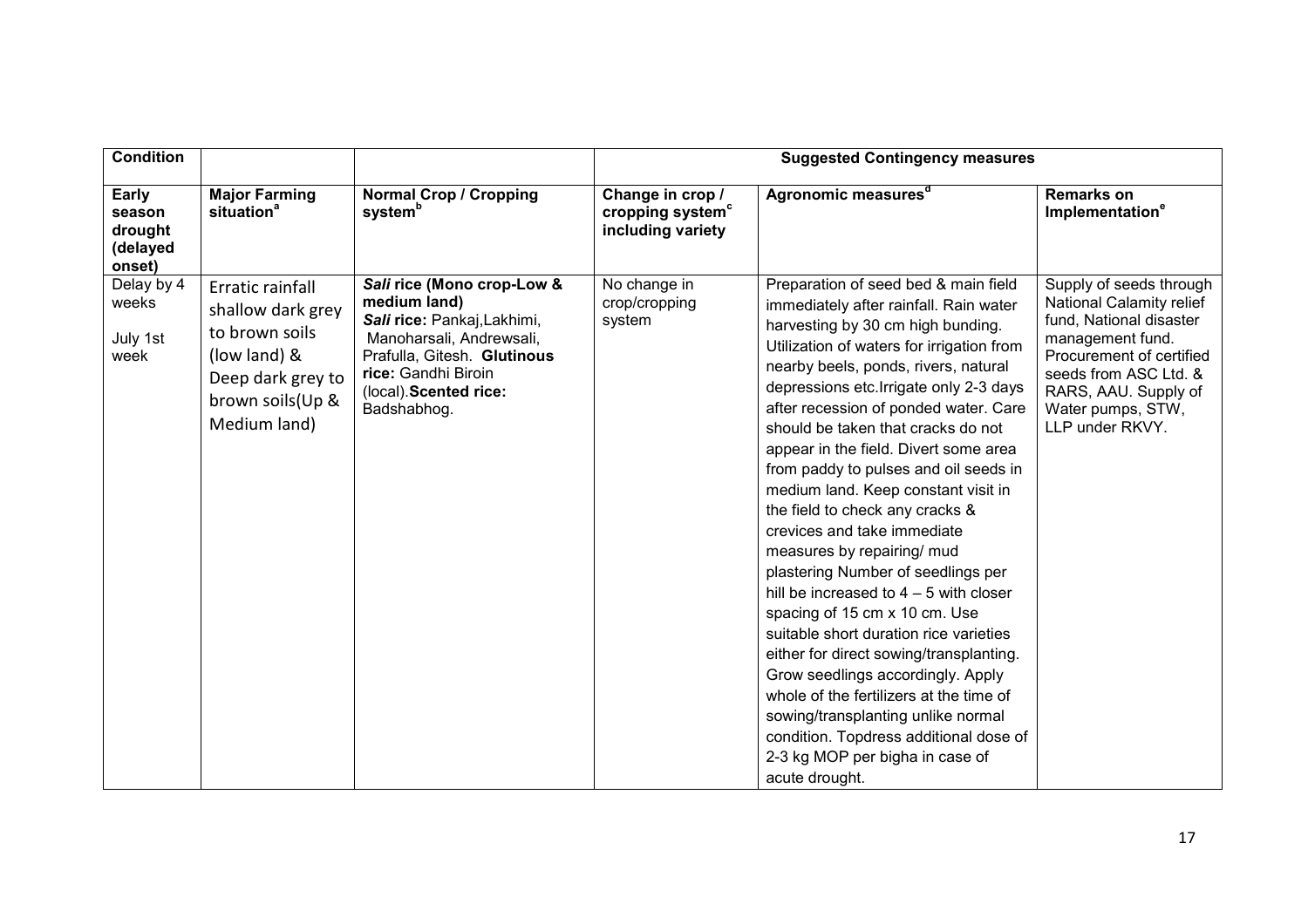| Sali rice - Oil seeds/pulses<br>(medium land)<br>For Sali rice Same<br>as<br>cropping system-1.<br>Rapeseed: TS-36, TS-38, TS-<br>29, M-27. Linseed: T-397 &<br>local. Sesamum: Madhavi,<br>Gouri, Vinayak, Punjab tall<br>No.1, RT-1. Pulses: Rajmah<br>(Local, Uday, PDR-14), Pea<br>(Azad P-1, T-163, Boneville,<br>Local), Black gram (Local, T-9,<br>T-27, KU-309).                                                                                                                                                                                                                        | No change in<br>crop/cropping<br>system | For Sali rice Same as cropping<br>system-1.<br>Early sowing of rapeseed. Soil &<br>moisture conservation measures<br>(Organic mulches + more<br>FYM). Timely land preparation &<br>sowing. Seed soaking for toria.<br>Weeding & breaking of soil mulch by<br>finger weeder. Ridge & furrow<br>cultivation of Rajmah. Grow short<br>duration pulses (Black gram, Rajmah,<br>Pea etc.). Utilization of waters for<br>irrigation from nearby beels, ponds,<br>rivers, natural depressions etc. Soil<br>compaction wherever possible. | Same as Cropping<br>system-1. Supply of<br>Finger weeder under<br>RKVY. Supply of Water<br>pumps, STW, LLP under<br>RKVY. |
|-------------------------------------------------------------------------------------------------------------------------------------------------------------------------------------------------------------------------------------------------------------------------------------------------------------------------------------------------------------------------------------------------------------------------------------------------------------------------------------------------------------------------------------------------------------------------------------------------|-----------------------------------------|-----------------------------------------------------------------------------------------------------------------------------------------------------------------------------------------------------------------------------------------------------------------------------------------------------------------------------------------------------------------------------------------------------------------------------------------------------------------------------------------------------------------------------------|---------------------------------------------------------------------------------------------------------------------------|
| Sali rice-Winter<br>vegetables(medium land)<br>For Sali rice Same<br>as<br>cropping system-1.<br>Winter Vegetables: Cabbage:<br>Drum head, Pride of India,<br>Golden acre. Cauliflower:<br>Snowball-16, Pusa snowball,<br>Pusa Deepali (Early). Tomato:<br>Arka Alok, Suraksha (Hybrid),<br>Pusa ruby, local. Brinjal: JC-1,<br>Pusa purple round, Pusa purple<br>long, Pusa Kranti, Longai<br>(Local). Chilli: Pusa Jwala,<br>Krishna, local. Coriander: UP<br>41, Pusa 860, local selection.<br>Spinach: All green, Pusa Jyoti,<br>local. Dolichus bean: Pusa<br>early profile, HD-18, local. | No change in<br>crop/cropping<br>system | For Sali rice Same as cropping<br>system-1.<br>Grow important early winter<br>vegetables. Timely land preparation &<br>sowing. Soil & Moisture conservation<br>measures (Organic mulches + more<br>FYM). Ridge & furrow cultivation.<br>Utilization of waters for irrigation from<br>nearby beels, ponds, rivers, natural<br>depressions etc. Pitcher pot irrigation<br>may be followed wherever possible.                                                                                                                        | Same as Cropping<br>system-1. Supply of<br>Water pumps, STW,<br>LLP under RKVY.                                           |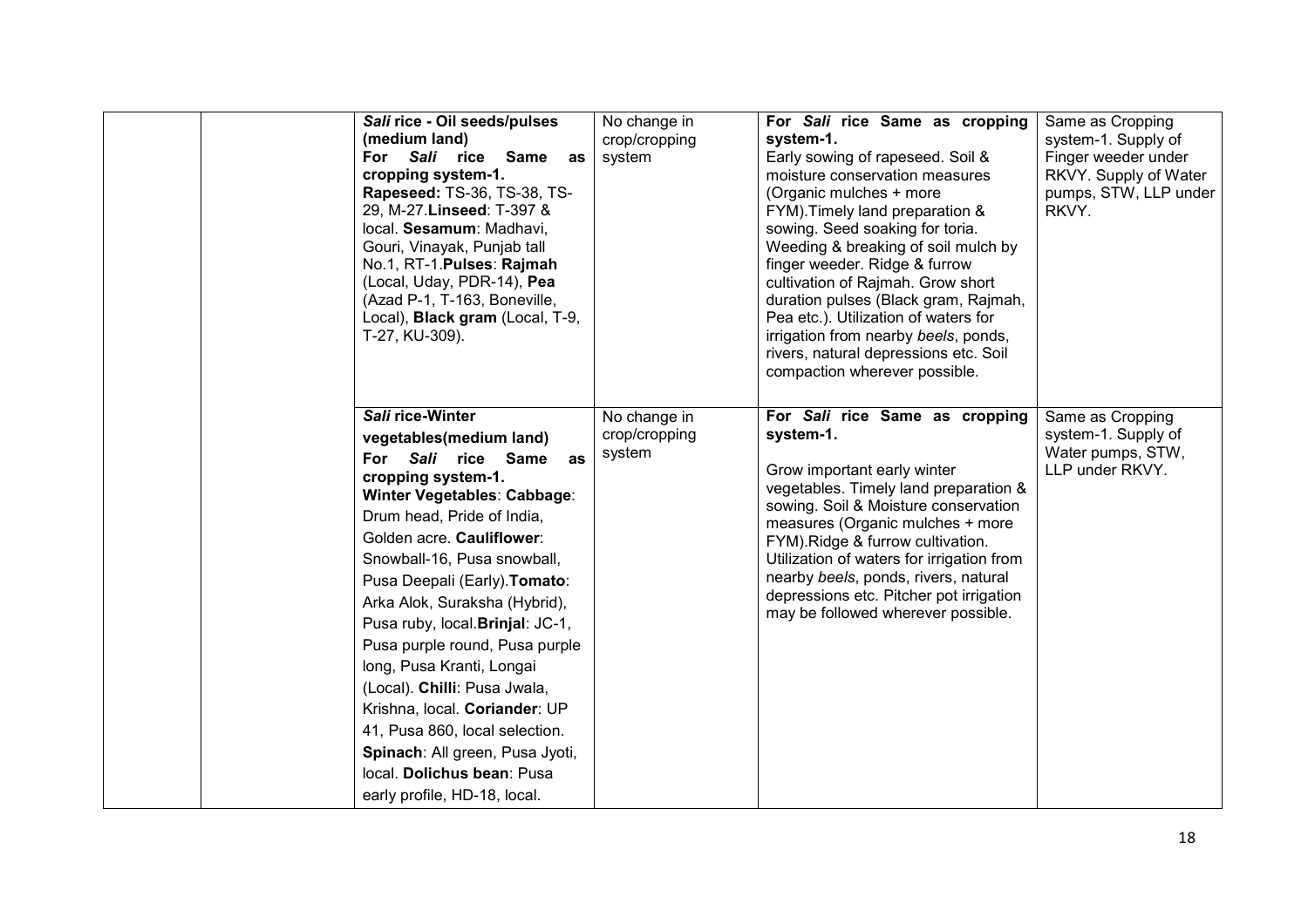| Potato: Kufri chandramukhi,<br>Kufri Jyoti, Kufri<br>sindhuri. Pumpkin: Local.<br>Amaranthas: Local. Cow pea:<br>Pusa Barsati, local.                                                                                                                                     |                                               |                                                                                                                                                                                                                                                                                                           |                                                                                                 |
|---------------------------------------------------------------------------------------------------------------------------------------------------------------------------------------------------------------------------------------------------------------------------|-----------------------------------------------|-----------------------------------------------------------------------------------------------------------------------------------------------------------------------------------------------------------------------------------------------------------------------------------------------------------|-------------------------------------------------------------------------------------------------|
| Sali rice-Boro rice(low land)<br>For Sali rice Same as<br>cropping system-1.<br>Boro rice: Kanaklata,<br>Chandrama Local (Rataboro,<br>Kalaboro), Bishnu Prasad, IR-<br>68.                                                                                               | No<br>change<br>in<br>crop/cropping<br>system | For Sali rice Same as cropping<br>system-1.<br>Timely land preparation, sowing &<br>Transplanting. Rain water harvesting<br>by 30 cm high bunding. Utilization of<br>waters for irrigation from nearby<br>beels, ponds, rivers, natural<br>depressions etc. Preferably short<br>duration HYV may be sown. | Same as Cropping<br>system-1.                                                                   |
| Sali rice-ahu rice(low &<br>medium land)<br>For Sali rice Same<br>as<br>cropping system-1.<br>Ahu rice (Transplanted): Luit,<br>Disang, Krishna, Gopinath,<br>Jaya, Cauvery, IR-36, IR-50,<br>Ratna, Culture-1, Soket-4.<br>Ahu rice (Direct seeded):<br>Koimurali. Luit. | in<br>No<br>change<br>crop/cropping<br>system | Timely land preparation, sowing &<br>transplanting. Integrated weed<br>management. Rain water harvesting<br>by 30 cm high bunding. Utilization of<br>waters for irrigation from nearby<br>beels, ponds, rivers, natural<br>depressions etc.Use of Drum seeder.                                            | Same as Cropping<br>system-1. Supply of<br>Water pumps, Drum<br>seeder, STW, LLP under<br>RKVY. |
| <b>Fallow - Boro rice(Typical low</b><br>land)<br>For Boro rice Same as<br>cropping system-4.                                                                                                                                                                             | No<br>in<br>change<br>crop/cropping<br>system | For Boro rice Same as cropping<br>system-4.                                                                                                                                                                                                                                                               | Same as Cropping<br>system-1.                                                                   |
| Summer vegetables - Winter<br>vegetables (River bank, up<br>land & medium land)<br>Summer Vegetables: Okra<br>(Prabhani Kranti, Pusa Sawani,<br>Arka anamika, local). Cucumber<br>(Chinese green, Pusa sanyog,<br>Poinsette, AAUC-1, AAUC-2,                              | No<br>change<br>in<br>crop/cropping<br>system | Timely sowing & planting. Pitcher pot<br>irrigation (conventional drip<br>irrigation). Ensure stand<br>establishment. Soil & Moisture<br>conservation measures (Organic<br>mulches + more FYM).Ridge & furrow<br>cultivation. Utilization of waters for<br>irrigation from nearby beels, ponds,           | Same as Cropping<br>system-1.Supply of<br>Water pumps, STW, LLP<br>under RKVY.                  |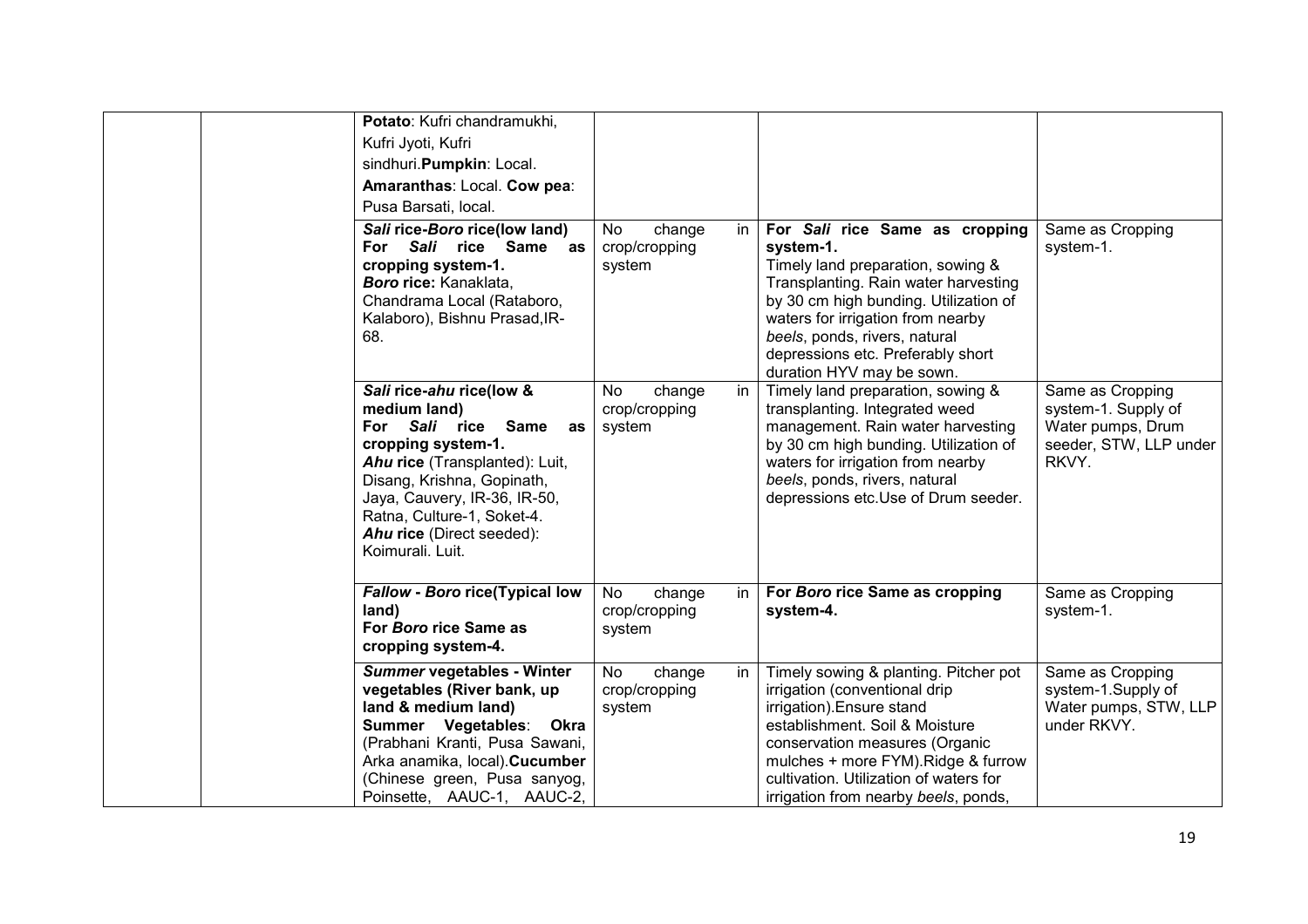| AAUC-3, AAUC-4, local). Ridge    | rivers, natural depressions etc. |  |
|----------------------------------|----------------------------------|--|
| gourd (Pusa Nasdar, AAUJ-2,      |                                  |  |
| AAUJ-3, local). Bitter gourd     | For Winter Vegetables: Same as   |  |
| (For spring season-Pusa Do       | Cropping System-3.               |  |
| Mausmi, Long green, local,       |                                  |  |
| Extra long. For summer-          |                                  |  |
| Monsoon monarch, Long green      |                                  |  |
| Coimbatore<br>monsoon.           |                                  |  |
| long). <b>Bottle</b> gourd: Pusa |                                  |  |
| summer prolific long, Pusa       |                                  |  |
| summer prolific round, local.    |                                  |  |
| <b>Snake gourd:</b> Long green,  |                                  |  |
| Long white, Extra long, local.   |                                  |  |
| Winter Vegetables: Same as       |                                  |  |
| Cropping System-3.               |                                  |  |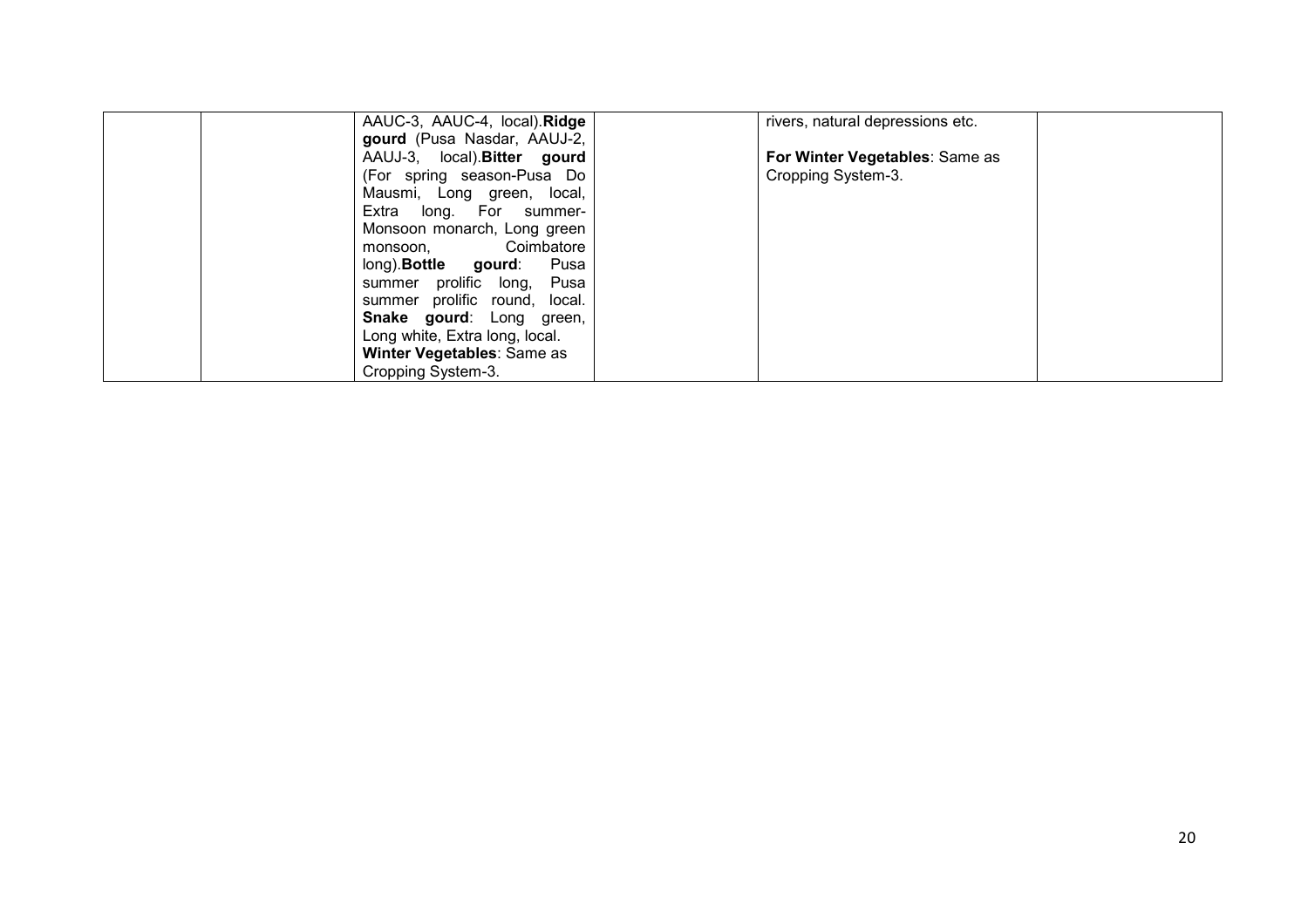| <b>Condition</b>                                                    |                                                                                                                                                                        |                                                                                                                                                                                                    | <b>Suggested Contingency measures</b>             |                                                                                                                                                                                                                                                                                                                                                                                                                                                                                                                                                                                                                                                                                                                                                                                                                                                                                                                                                                                                                                                                                                                                                                                        |                                                                                                                                                                                                                                                        |  |
|---------------------------------------------------------------------|------------------------------------------------------------------------------------------------------------------------------------------------------------------------|----------------------------------------------------------------------------------------------------------------------------------------------------------------------------------------------------|---------------------------------------------------|----------------------------------------------------------------------------------------------------------------------------------------------------------------------------------------------------------------------------------------------------------------------------------------------------------------------------------------------------------------------------------------------------------------------------------------------------------------------------------------------------------------------------------------------------------------------------------------------------------------------------------------------------------------------------------------------------------------------------------------------------------------------------------------------------------------------------------------------------------------------------------------------------------------------------------------------------------------------------------------------------------------------------------------------------------------------------------------------------------------------------------------------------------------------------------------|--------------------------------------------------------------------------------------------------------------------------------------------------------------------------------------------------------------------------------------------------------|--|
| <b>Early season</b><br>drought(delayed<br>onset)                    | <b>Major Farming</b><br>situation <sup>a</sup>                                                                                                                         | <b>Normal Crop/cropping</b><br>system <sup>b</sup>                                                                                                                                                 | Change in<br>crop/cropping<br>system <sup>c</sup> | Agronomic measures <sup>a</sup>                                                                                                                                                                                                                                                                                                                                                                                                                                                                                                                                                                                                                                                                                                                                                                                                                                                                                                                                                                                                                                                                                                                                                        | <b>Remarks on</b><br>Implementation <sup>e</sup>                                                                                                                                                                                                       |  |
| Delay by 6<br>weeks (Specify<br>month)<br>July 3 <sup>rd</sup> week | <b>Abundant &amp;</b><br>erratic rainfall<br>shallow dark<br>grey to brown<br>soils (low<br>land) & Deep<br>dark grey to<br>brown<br>soils(Up &<br><b>Medium land)</b> | Sali rice (Mono crop-Low<br>& medium land)<br>Sali rice: Pankaj, Lakhimi,<br>Swarnaprova,<br>Manoharsali, Andrewsali,<br>Prafulla, Gitesh (as<br>transplanted), Luit &<br>Disang(as direct seeded) | No change in<br>crop/cropping system              | Preparation of seed bed & main field<br>immediately after rainfall. Rain water<br>harvesting by 30 cm high bunding.<br>Utilization of waters for irrigation from<br>nearby beels, ponds, rivers, natural<br>depressions etc. Irrigate only 2-3 days after<br>disappearance of ponded water. Care<br>should be taken that cracks do not appear<br>in the field. Divert some area from paddy to<br>pulses and oil seeds in medium land,<br>wherever possible. Apply enough organic<br>matter. Keep constant visit in the field to<br>check any cracks & crevices and take<br>immediate measures by repairing/ mud<br>plastering. Number of seedlings per hill be<br>increased to 5-6 with closer spacing of 10<br>cm x 10 cm. Use aged seedlings of<br>suitable varieties for delayed planting<br>condition e.,g., Prafulla (75 d), Gitesh (60<br>d), Manoharsali (50 d) etc. Use suitable<br>short duration rice varieties either for direct<br>sowing/transplanting. Grow seedlings<br>accordingly. Apply whole of the fertilizers<br>at the time of sowing/transplanting unlike<br>normal condition. Topdress additional dose<br>of 2-3 kg MOP per bigha in case of acute<br>drought. | Supply of seeds<br>through National<br>Calamity relief<br>fund, National<br>disaster<br>management fund.<br>Procurement of<br>certified seeds<br>from ASC Ltd. &<br>RARS, AAU.<br>Supply of Water<br>pumps, STW,<br>LLP under<br>RKVY/Govt<br>Schemes. |  |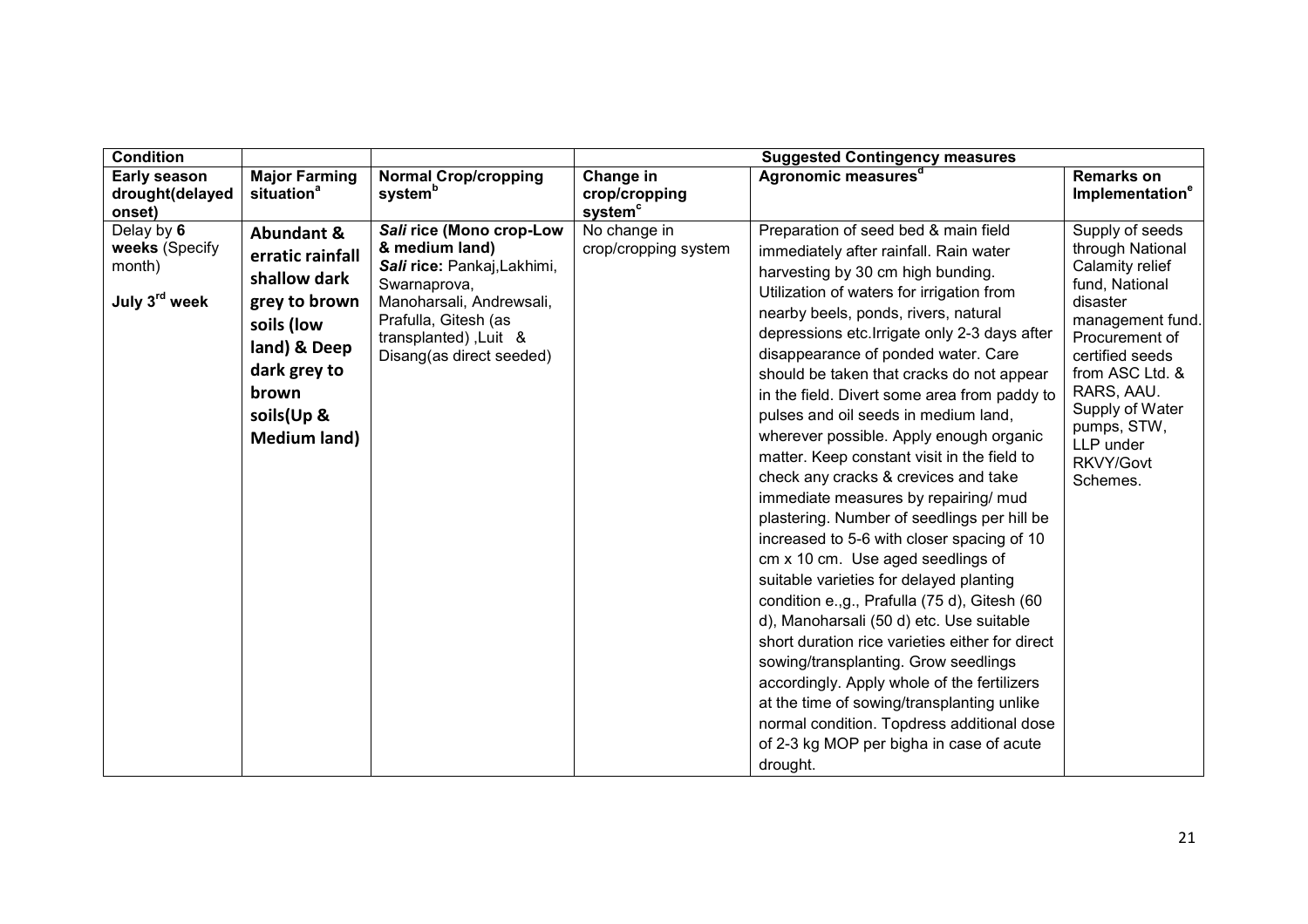| Sali rice - Oil                   | No change in         | For Sali rice Same as cropping system-       | Same as Cropping |
|-----------------------------------|----------------------|----------------------------------------------|------------------|
| seeds/pulses (medium              | crop/cropping system |                                              | system-1. Supply |
| land)                             |                      | Early sowing of rapeseed. Soil & moisture    | of Finger weeder |
| For Sali rice Same as             |                      | conservation measures (Organic mulches       | under RKVY.      |
| cropping system-1.                |                      | + more FYM). Timely land preparation &       | Supply of Water  |
| Toria/Rapeseed: TS-36,            |                      | sowing. Seed soaking for toria. Weeding &    | pumps, STW, LLP  |
| TS-38, TS-46, M-                  |                      | breaking of soil mulch by finger weeder.     | under RKVY/Govt  |
| 27. Linseed: T-397 & local.       |                      | Ridge & furrow cultivation of Rajmah. Grow   | Schemes.         |
| Sesamum: Madhavi,                 |                      | short duration pulses (Black gram,           |                  |
| Gouri, Vinayak, Punjab tall       |                      | Rajmah, Pea etc.). Utilization of water for  |                  |
| No.1, RT-1. <b>Pulses</b> :       |                      | irrigation from nearby beels, ponds, rivers, |                  |
| Rajmah (Local, Uday,              |                      | natural depressions etc. Use of black        |                  |
| PDR-14), Pea (Azad P-1,           |                      | polythene mulch if possible. Soil            |                  |
| T-163, Boneville, Local),         |                      | compaction wherever possible.                |                  |
| <b>Black gram</b> (Local, T-9, T- |                      |                                              |                  |
| 27. KU-309).                      |                      |                                              |                  |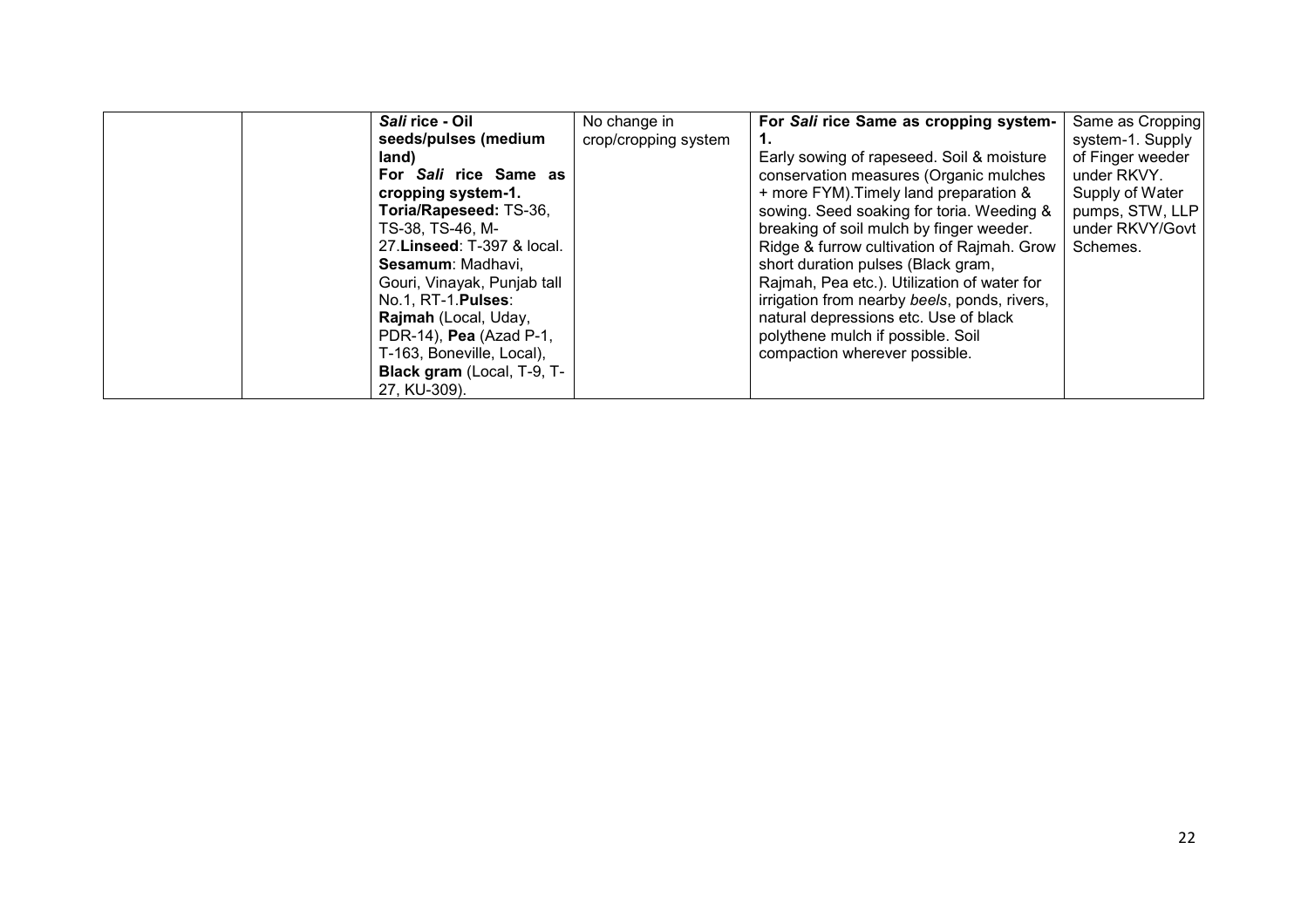| Sali rice-Winter                                                                                                                                                                                                                                                                                                                                                                                                                                                                         | No change in         | For Sali rice Same as cropping system-                                                                                                                                                                                                                                                                                                            | Same as                                                 |
|------------------------------------------------------------------------------------------------------------------------------------------------------------------------------------------------------------------------------------------------------------------------------------------------------------------------------------------------------------------------------------------------------------------------------------------------------------------------------------------|----------------------|---------------------------------------------------------------------------------------------------------------------------------------------------------------------------------------------------------------------------------------------------------------------------------------------------------------------------------------------------|---------------------------------------------------------|
| vegetables(medium land)                                                                                                                                                                                                                                                                                                                                                                                                                                                                  | crop/cropping system | 1.                                                                                                                                                                                                                                                                                                                                                | Cropping system-                                        |
| For Sali rice Same as<br>cropping system-1.<br><b>Winter Vegetables:</b><br>Cabbage: Drum head,<br>Pride of India, Golden<br>acre. Cauliflower:<br>Snowball-16, Pusa<br>snowball, Pusa Deepali<br>(Early). Tomato: Arka Alok,<br>Suraksha (Hybrid), Pusa<br>ruby, local. Brinjal: JC-1,<br>Pusa purple round, Pusa<br>purple long, Pusa Kranti,<br>Longai (Local). Chilli:<br>Pusa Jwala, Krishna, local.<br>Coriander: UP 41, Pusa<br>860, local selection.<br>Spinach: All green, Pusa |                      | Grow important winter vegetables. Timely<br>land preparation & sowing. Soil & Moisture<br>conservation measures (Organic mulches<br>+ more FYM). Ridge & furrow cultivation.<br>Utilization of water for irrigation from<br>nearby beels, ponds, rivers, natural<br>depressions etc. Pitcher pot irrigation may<br>be followed wherever possible. | 1. Supply of<br>Water pumps,<br>STW, LLP under<br>RKVY. |
| Jyoti, local. Dolichus<br>bean: Pusa early profile,                                                                                                                                                                                                                                                                                                                                                                                                                                      |                      |                                                                                                                                                                                                                                                                                                                                                   |                                                         |
| HD-18, local. Potato: Kufri                                                                                                                                                                                                                                                                                                                                                                                                                                                              |                      |                                                                                                                                                                                                                                                                                                                                                   |                                                         |
| chandramukhi, Kufri Jyoti,                                                                                                                                                                                                                                                                                                                                                                                                                                                               |                      |                                                                                                                                                                                                                                                                                                                                                   |                                                         |
| Kufri sindhuri.Pumpkin:                                                                                                                                                                                                                                                                                                                                                                                                                                                                  |                      |                                                                                                                                                                                                                                                                                                                                                   |                                                         |
| Local. Amaranthas: Local.                                                                                                                                                                                                                                                                                                                                                                                                                                                                |                      |                                                                                                                                                                                                                                                                                                                                                   |                                                         |
| Cow pea: Pusa Barsati,                                                                                                                                                                                                                                                                                                                                                                                                                                                                   |                      |                                                                                                                                                                                                                                                                                                                                                   |                                                         |
| local.                                                                                                                                                                                                                                                                                                                                                                                                                                                                                   |                      |                                                                                                                                                                                                                                                                                                                                                   |                                                         |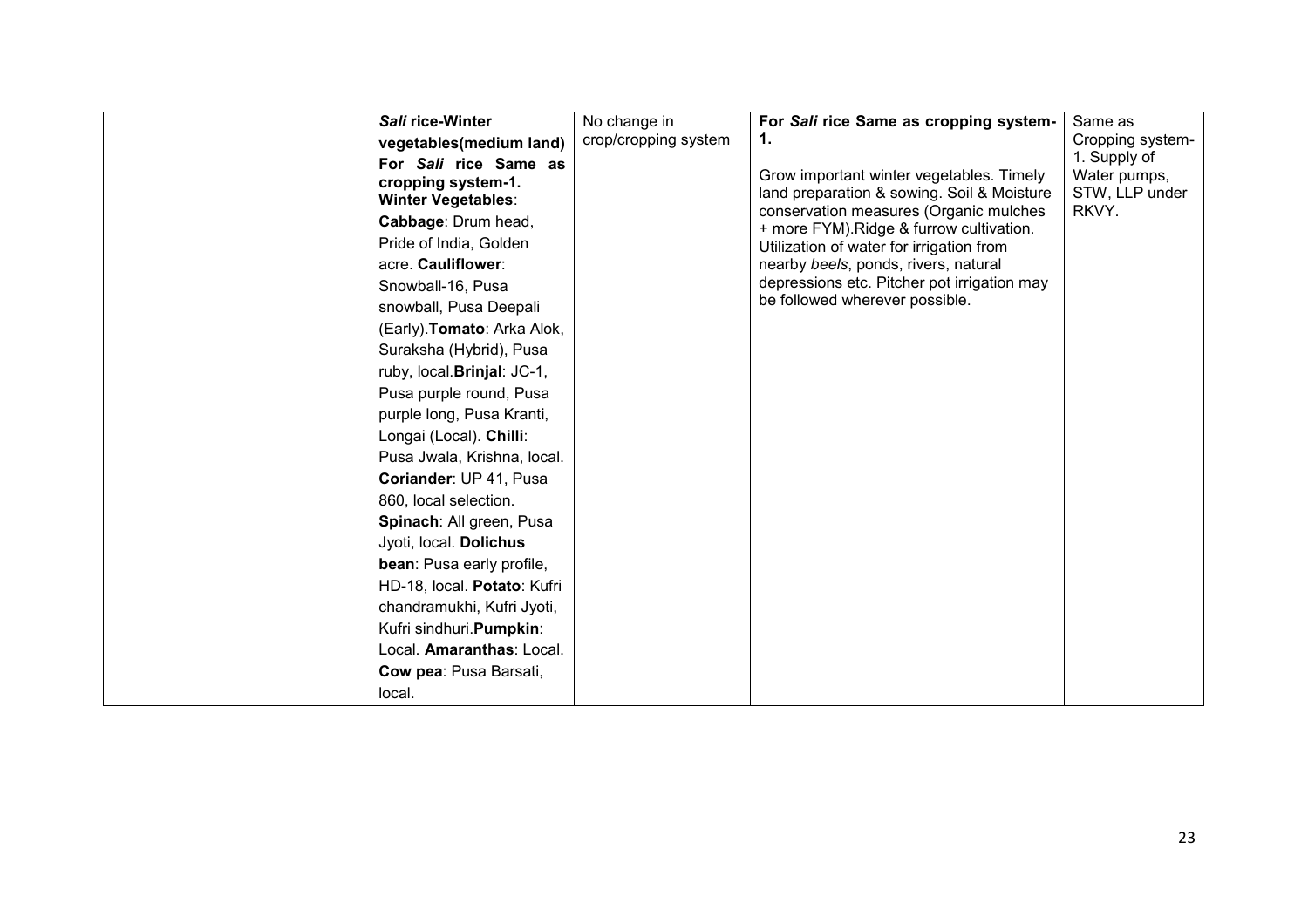| Sali rice-Boro rice(low<br>land)<br>For Sali rice Same as<br>cropping system-1.<br>Boro rice: Kanaklata,<br>Joymati Chandrama,<br>Bishnu Prasad, IR-68, Local<br>(Rataboro, Kalaboro).                                   | No change in<br>crop/cropping system | For Sali rice Same as cropping system-<br>Timely land preparation, sowing &<br>transplanting. Rain water harvesting by 30<br>cm high bunding. Utilization of water for<br>irrigation from nearby beels, ponds, rivers,<br>natural depressions etc. Preferably short<br>duration HYV may be sown. | Same as<br>Cropping system-                                                                        |
|--------------------------------------------------------------------------------------------------------------------------------------------------------------------------------------------------------------------------|--------------------------------------|--------------------------------------------------------------------------------------------------------------------------------------------------------------------------------------------------------------------------------------------------------------------------------------------------|----------------------------------------------------------------------------------------------------|
| Sali rice-ahu rice(low &<br>medium land)<br>For Sali rice Same as<br>cropping system-1.<br>Ahu rice (Transplanted):<br>Luit, Disang, Gopinath,<br>Jaya.<br><b>Ahu rice</b> (Direct seeded):<br>Luit., Disang, Koimurali. | No change in<br>crop/cropping system | Timely land preparation, sowing &<br>transplanting. Integrated weed<br>management. Rain water harvesting by 30<br>cm high bunding. Utilization of water for<br>irrigation from nearby beels, ponds, rivers,<br>natural depressions etc. Use of Drum<br>seeder.                                   | Same as Cropping<br>system-1. Supply<br>of Water pumps,<br>Drum seeder,<br>STW, LLP under<br>RKVY. |
| <b>Fallow - Boro</b><br>rice(Typical low land)<br>For Boro rice Same as<br>cropping system-4.                                                                                                                            | No change in<br>crop/cropping system | For Boro rice Same as cropping<br>system-4.                                                                                                                                                                                                                                                      | Same as<br>Cropping system-<br>1.                                                                  |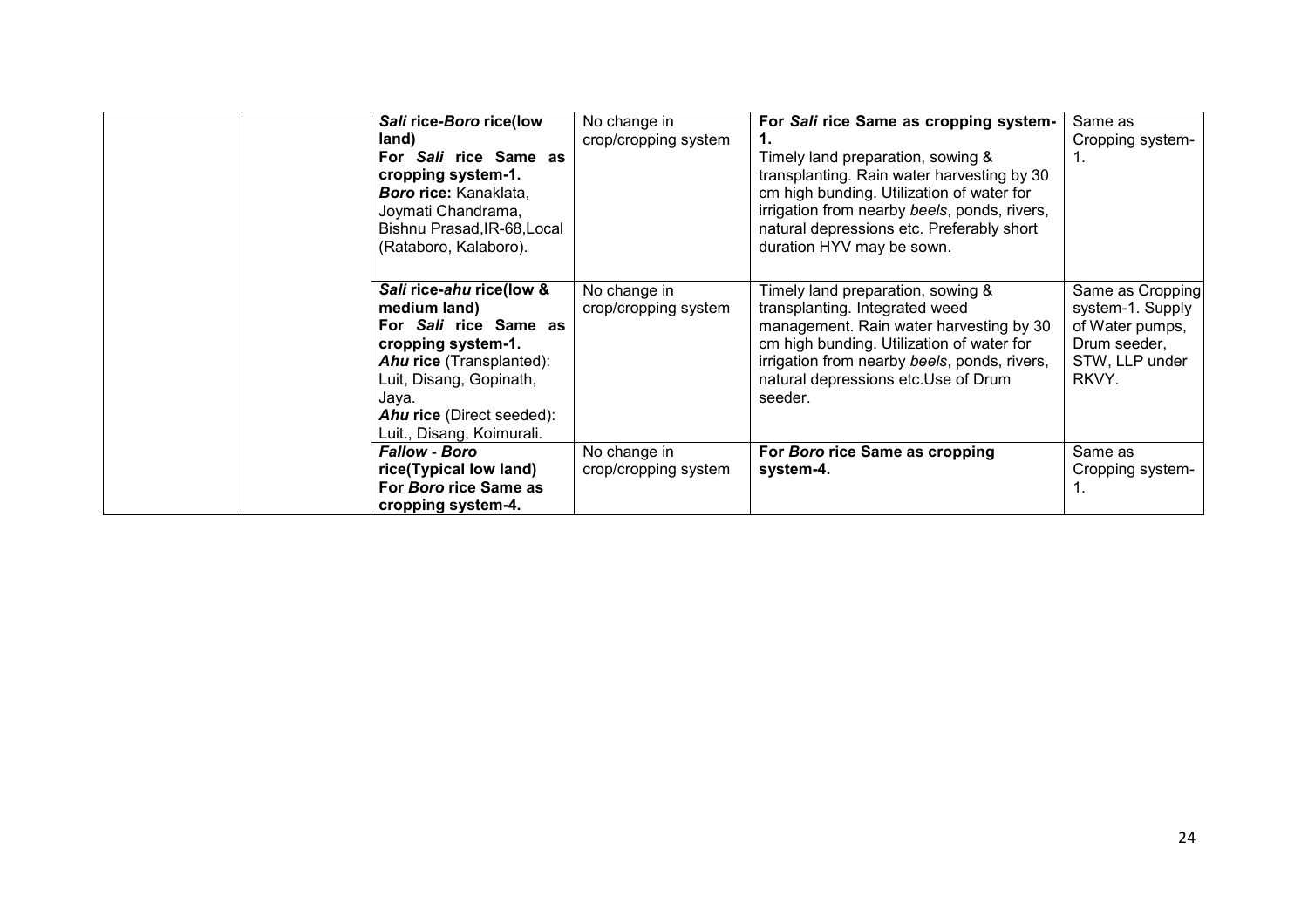|  | Summer vegetables -<br><b>Winter vegetables (River</b><br>bank, upland & medium<br>land)<br><b>Summer Vegetables:</b><br>Okra (Prabhani Kranti,<br>Pusa Sawani, Arka<br>Anamika,<br>local). Cucumber (Chinese<br>green, Pusa sanyog,<br>Poinsette, AAUC-1,<br>AAUC-2, AAUC-3, AAUC-<br>4, local). Ridge gourd<br>(Pusa Nasdar, AAUJ-2,<br>AAUJ-3, local). Bitter<br>gourd (For spring season-<br>Pusa Do Mausami, Long<br>green, local, Extra long.<br>For summer-Monsoon<br>monarch, Long green<br>monsoon, Coimbatore<br>long). <b>Bottle gourd:</b> Pusa<br>summer prolific long, Pusa<br>summer prolific round,<br>local. Snake gourd: Long<br>green, Long white, Extra<br>long, local.<br><b>Winter Vegetables: Same</b><br>as Cropping System-3. | No change in<br>crop/cropping system | Timely sowing & planting. Pitcher pot<br>irrigation (conventional drip<br>irrigation). Ensure stand establishment. Soil<br>& moisture conservation measures<br>(Organic mulches + more FYM). Ridge &<br>furrow cultivation. Utilization of water for<br>irrigation from nearby beels, ponds, rivers,<br>natural depressions etc. Use of black<br>polythene mulch, if possible.<br>For Winter Vegetables: Same as<br>Cropping System-3. | Same as Cropping<br>system-1.Supply of<br>Water pumps,<br>STW, LLP under<br>RKVY. |
|--|--------------------------------------------------------------------------------------------------------------------------------------------------------------------------------------------------------------------------------------------------------------------------------------------------------------------------------------------------------------------------------------------------------------------------------------------------------------------------------------------------------------------------------------------------------------------------------------------------------------------------------------------------------------------------------------------------------------------------------------------------------|--------------------------------------|----------------------------------------------------------------------------------------------------------------------------------------------------------------------------------------------------------------------------------------------------------------------------------------------------------------------------------------------------------------------------------------------------------------------------------------|-----------------------------------------------------------------------------------|
|--|--------------------------------------------------------------------------------------------------------------------------------------------------------------------------------------------------------------------------------------------------------------------------------------------------------------------------------------------------------------------------------------------------------------------------------------------------------------------------------------------------------------------------------------------------------------------------------------------------------------------------------------------------------------------------------------------------------------------------------------------------------|--------------------------------------|----------------------------------------------------------------------------------------------------------------------------------------------------------------------------------------------------------------------------------------------------------------------------------------------------------------------------------------------------------------------------------------------------------------------------------------|-----------------------------------------------------------------------------------|

| <b>Condition</b>                              |                                                |                                 | <b>Suggested Contingency measures</b>       |                           |                                                         |
|-----------------------------------------------|------------------------------------------------|---------------------------------|---------------------------------------------|---------------------------|---------------------------------------------------------|
| Early season<br>drought<br>(delayed<br>onset) | <b>Major Farming</b><br>situation <sup>®</sup> | Normal Crop/cropping<br>svstem' | <b>Change in</b><br>crop/cropping<br>system | <b>Agronomic measures</b> | <b>Remarks on</b><br><b>Implementation</b> <sup>e</sup> |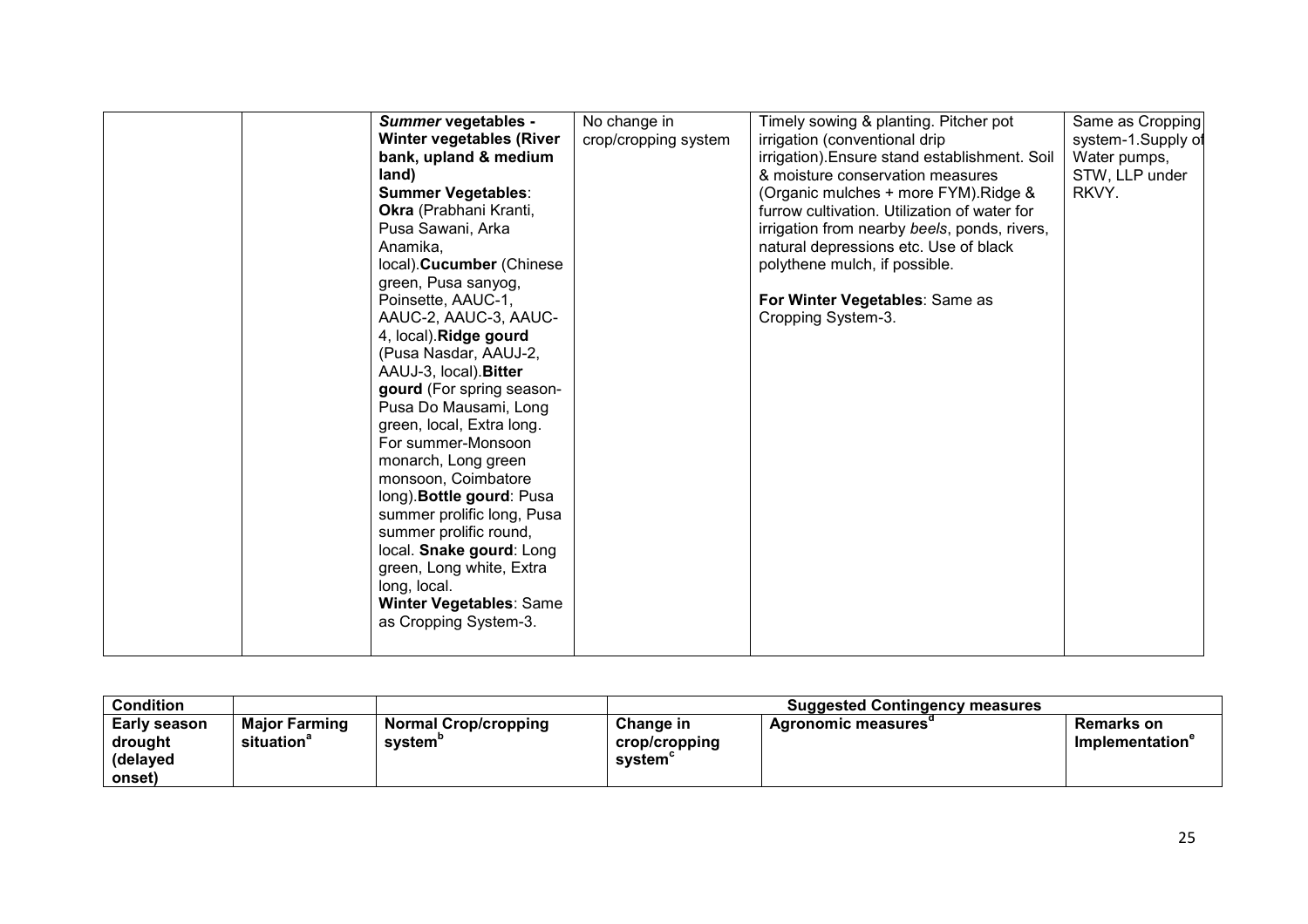| Delay by 8<br>weeks (Specify<br>month)<br>August 1 st<br>week | <b>Abundant &amp;</b><br>erratic rainfall<br>shallow dark<br>grey to brown<br>soils (low land)<br>& Deep dark<br>grey to brown<br>soils(Up &<br><b>Medium land)</b> | Sali rice (Mono crop-Low &<br>medium land)<br>Sali rice: Manoharsali,<br>Andrewsali, Prafulla, Gitesh<br>(as transplanted), Luit &<br>Disang(as direct seeded) | No change in<br>crop/cropping<br>system | Preparation of seed bed & main field<br>immediately after rainfall. Closer spacing<br>with more no.of seedlings (4-5) per hill.<br>Staggered/double transplanting with 7-8<br>weeks old seedlings. Rain water<br>harvesting by 30 cm high bunding.<br>Utilization of waters for irrigation from<br>nearby beels, ponds, rivers, natural<br>depressions etc. Irrigate only 2-3 days<br>after recession of ponded water. Care<br>should be taken that cracks do not<br>appear in the field. Divert some area from<br>paddy to pulses and oil seeds in medium<br>land. Keep constant visit in the field to<br>check any cracks & crevices and take<br>immediate measures by repairing/ mud<br>plastering. Number of seedlings per hill<br>be increased to 7-8 with closer spacing of<br>10 cm x 10 cm. Use aged seedlings of<br>suitable varieties for delayed planting<br>condition e.,g., Prafulla (75 d), Gitesh (60<br>d), Manoharsali (50 d) etc. Apply whole of<br>the fertilizers at the time of<br>sowing/transplanting unlike normal<br>condition. Topdress additional dose of 2-<br>3 kg MOP per bigha in case of acute<br>drought. | Supply of seeds<br>through National<br>Calamity relief fund,<br>National disaster<br>management fund.<br>Procurement of<br>certified seeds from<br>ASC Ltd. & RARS,<br>AAU. Supply of Watel<br>pumps, STW,<br>LLP under RKVY. |
|---------------------------------------------------------------|---------------------------------------------------------------------------------------------------------------------------------------------------------------------|----------------------------------------------------------------------------------------------------------------------------------------------------------------|-----------------------------------------|--------------------------------------------------------------------------------------------------------------------------------------------------------------------------------------------------------------------------------------------------------------------------------------------------------------------------------------------------------------------------------------------------------------------------------------------------------------------------------------------------------------------------------------------------------------------------------------------------------------------------------------------------------------------------------------------------------------------------------------------------------------------------------------------------------------------------------------------------------------------------------------------------------------------------------------------------------------------------------------------------------------------------------------------------------------------------------------------------------------------------------------------|-------------------------------------------------------------------------------------------------------------------------------------------------------------------------------------------------------------------------------|
|---------------------------------------------------------------|---------------------------------------------------------------------------------------------------------------------------------------------------------------------|----------------------------------------------------------------------------------------------------------------------------------------------------------------|-----------------------------------------|--------------------------------------------------------------------------------------------------------------------------------------------------------------------------------------------------------------------------------------------------------------------------------------------------------------------------------------------------------------------------------------------------------------------------------------------------------------------------------------------------------------------------------------------------------------------------------------------------------------------------------------------------------------------------------------------------------------------------------------------------------------------------------------------------------------------------------------------------------------------------------------------------------------------------------------------------------------------------------------------------------------------------------------------------------------------------------------------------------------------------------------------|-------------------------------------------------------------------------------------------------------------------------------------------------------------------------------------------------------------------------------|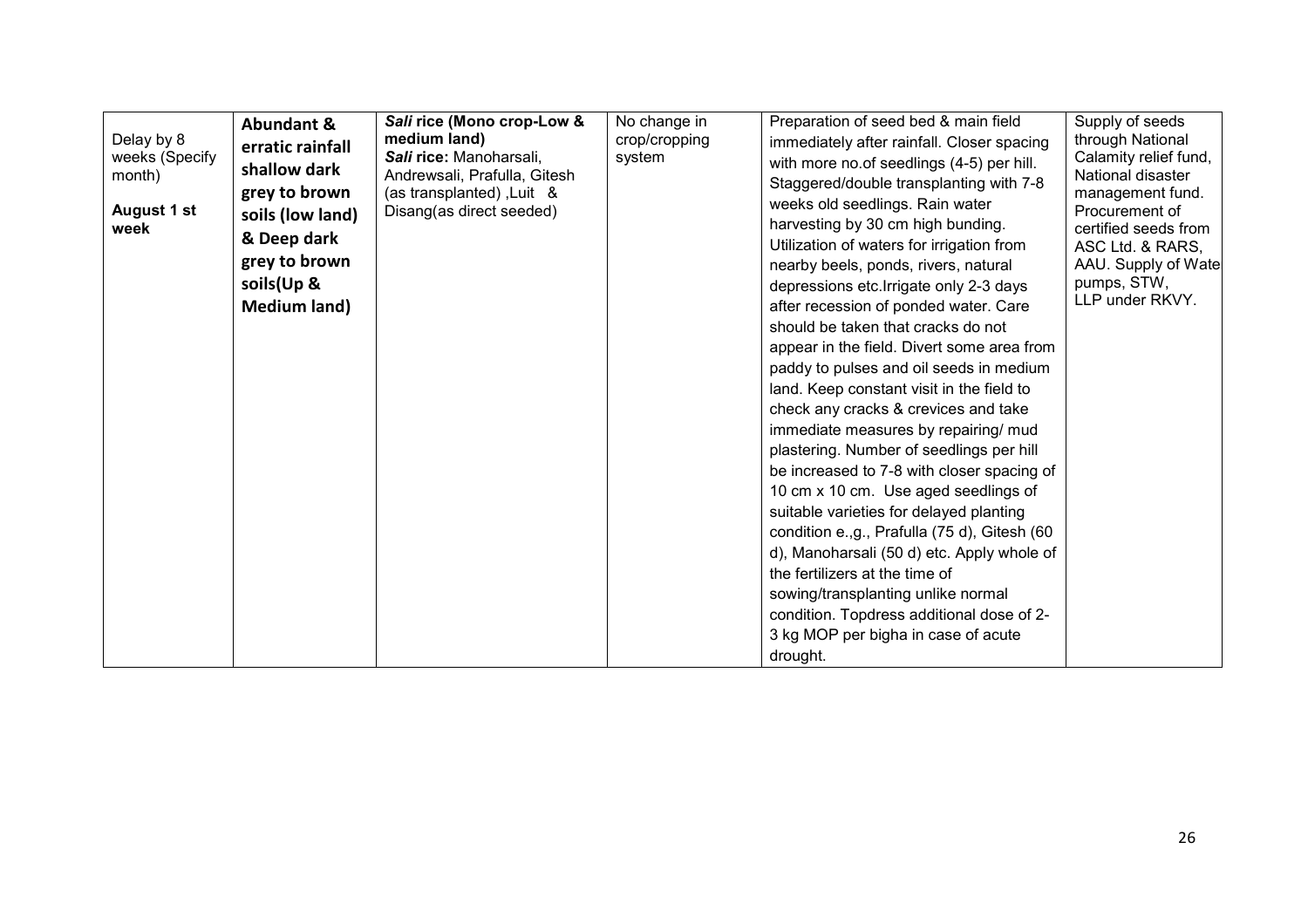| Sali rice - Oil seeds/pulses<br>(medium land)<br>For Sali rice Same<br>as<br>cropping system-1.<br><b>Rapeseed: TS-36, TS-38, TS-</b><br>29, M-27. Linseed: T-397 &<br>local. Sesamum: Madhavi,<br>Gouri, Vinayak, Punjab tall | No change in<br>crop/cropping<br>system | For Sali rice Same as cropping<br>system-1.<br>Early sowing of rapeseed. Soil & moisture<br>conservation measures (Organic mulches<br>+ more FYM). Timely land preparation &<br>sowing. Seed soaking for toria. Weeding<br>& breaking of soil mulch by finger<br>weeder. Ridge & furrow cultivation of | Same as Cropping<br>system-1. Supply of<br>Finger weeder under<br>RKVY. Supply of<br>Water pumps, STW,<br>LLP under RKVY. |
|--------------------------------------------------------------------------------------------------------------------------------------------------------------------------------------------------------------------------------|-----------------------------------------|--------------------------------------------------------------------------------------------------------------------------------------------------------------------------------------------------------------------------------------------------------------------------------------------------------|---------------------------------------------------------------------------------------------------------------------------|
| (Local, Uday, PDR-14), Pea<br>(Azad P-1, T-163, Boneville,<br>Local), <b>Black gram</b> (Local, T-<br>9, T-27, KU-309).                                                                                                        |                                         | (Black gram, Rajmah, Pea etc.).<br>Utilization of waters for irrigation from<br>nearby beels, ponds, rivers, natural<br>depressions etc. Soil compaction<br>wherever possible. Use of black<br>polythene mulch if possible.                                                                            |                                                                                                                           |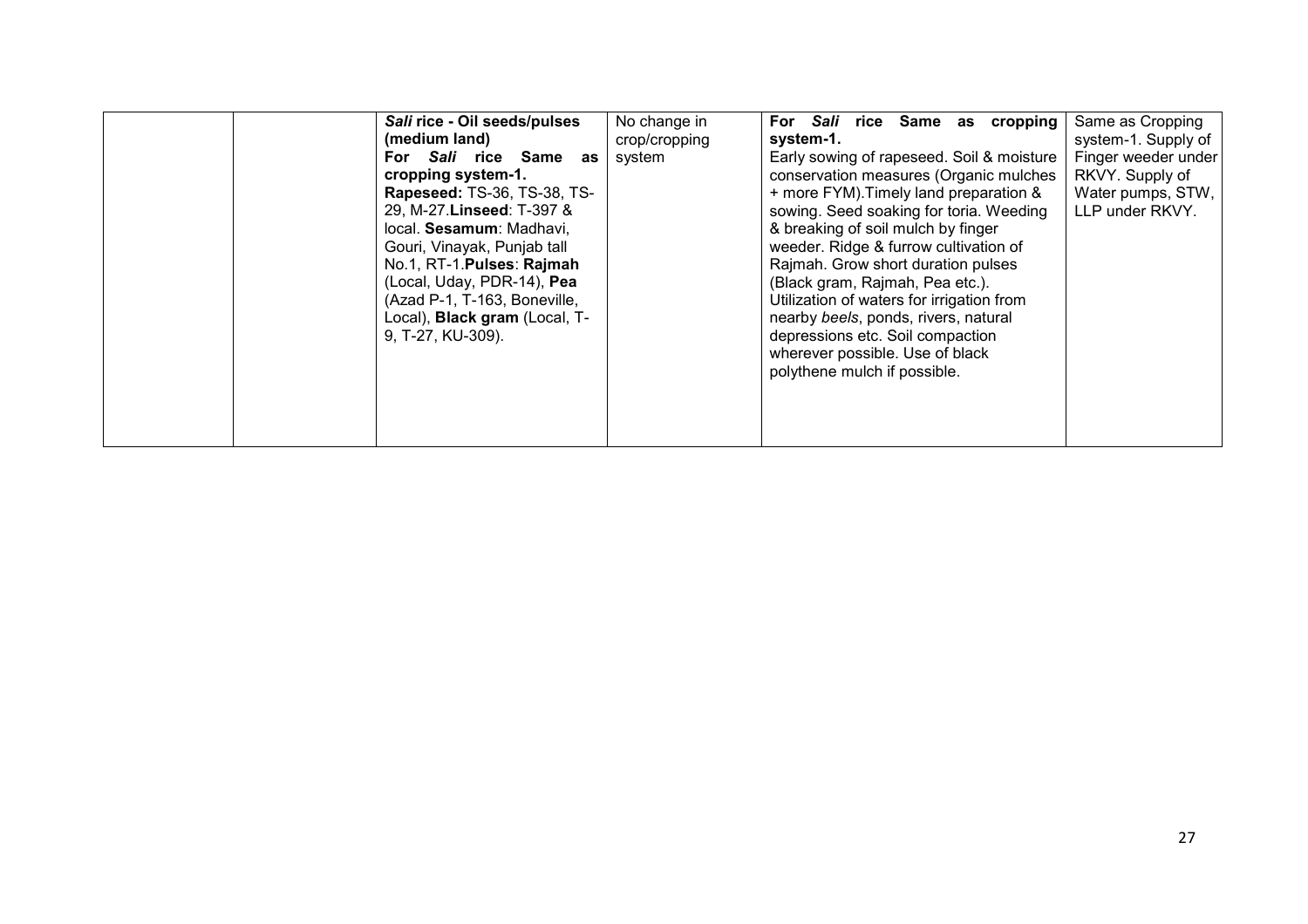| Sali rice-Winter<br>vegetables(medium land)<br>For Sali rice Same as<br>cropping system-1.<br>Winter Vegetables: Cabbage:<br>Drum head, Pride of India,<br>Golden acre. Cauliflower:<br>Snowball-16, Pusa snowball,<br>Pusa Deepali (Early). Tomato:<br>Arka Alok, Suraksha (Hybrid),<br>Pusa ruby, local. Brinjal: JC-1,<br>Pusa purple round, Pusa<br>purple long, Pusa Kranti,<br>Longai (Local). Chilli: Pusa<br>Jwala, Krishna, local.<br>Coriander: UP 41, Pusa 860,<br>local selection. Spinach: All<br>green, Pusa Jyoti, local.<br>Dolichus bean: Pusa early<br>profile, HD-18, local. Potato:<br>Kufri chandramukhi, Kufri<br>Jyoti, Kufri sindhuri. Pumpkin:<br>Local. Amaranthas: Local.<br>Cow pea: Pusa Barsati, local. | No change in<br>crop/cropping<br>system | For Sali rice Same as cropping<br>system-1.<br>Grow important early winter vegetables.<br>Timely land preparation & sowing. Soil &<br>Moisture conservation measures<br>(Organic mulches + more FYM). Ridge &<br>furrow cultivation. Utilization of waters for<br>irrigation from nearby beels, ponds,<br>rivers, natural depressions etc | Same as Cropping<br>system-1. Supply of<br>Water pumps,<br>STW, LLP under<br>RKVY. |
|---------------------------------------------------------------------------------------------------------------------------------------------------------------------------------------------------------------------------------------------------------------------------------------------------------------------------------------------------------------------------------------------------------------------------------------------------------------------------------------------------------------------------------------------------------------------------------------------------------------------------------------------------------------------------------------------------------------------------------------|-----------------------------------------|-------------------------------------------------------------------------------------------------------------------------------------------------------------------------------------------------------------------------------------------------------------------------------------------------------------------------------------------|------------------------------------------------------------------------------------|
| Sali rice-Boro rice(low land)<br>For Sali rice Same as<br>cropping system-1.<br>Boro rice: Kanaklata,<br>Chandrama Local (Rataboro,<br>Kalaboro), Bishnu Prasad, IR-<br>68.                                                                                                                                                                                                                                                                                                                                                                                                                                                                                                                                                           | No change in<br>crop/cropping<br>system | For Sali rice Same as cropping<br>system-1.<br>Timely land preparation, sowing &<br>Transplanting. Rain water harvesting by<br>30 cm high bunding. Utilization of waters<br>for irrigation from nearby beels, ponds,<br>rivers, natural depressions etc. Preferably<br>short duration HYV may be sown.                                    | Same as Cropping<br>system-1.                                                      |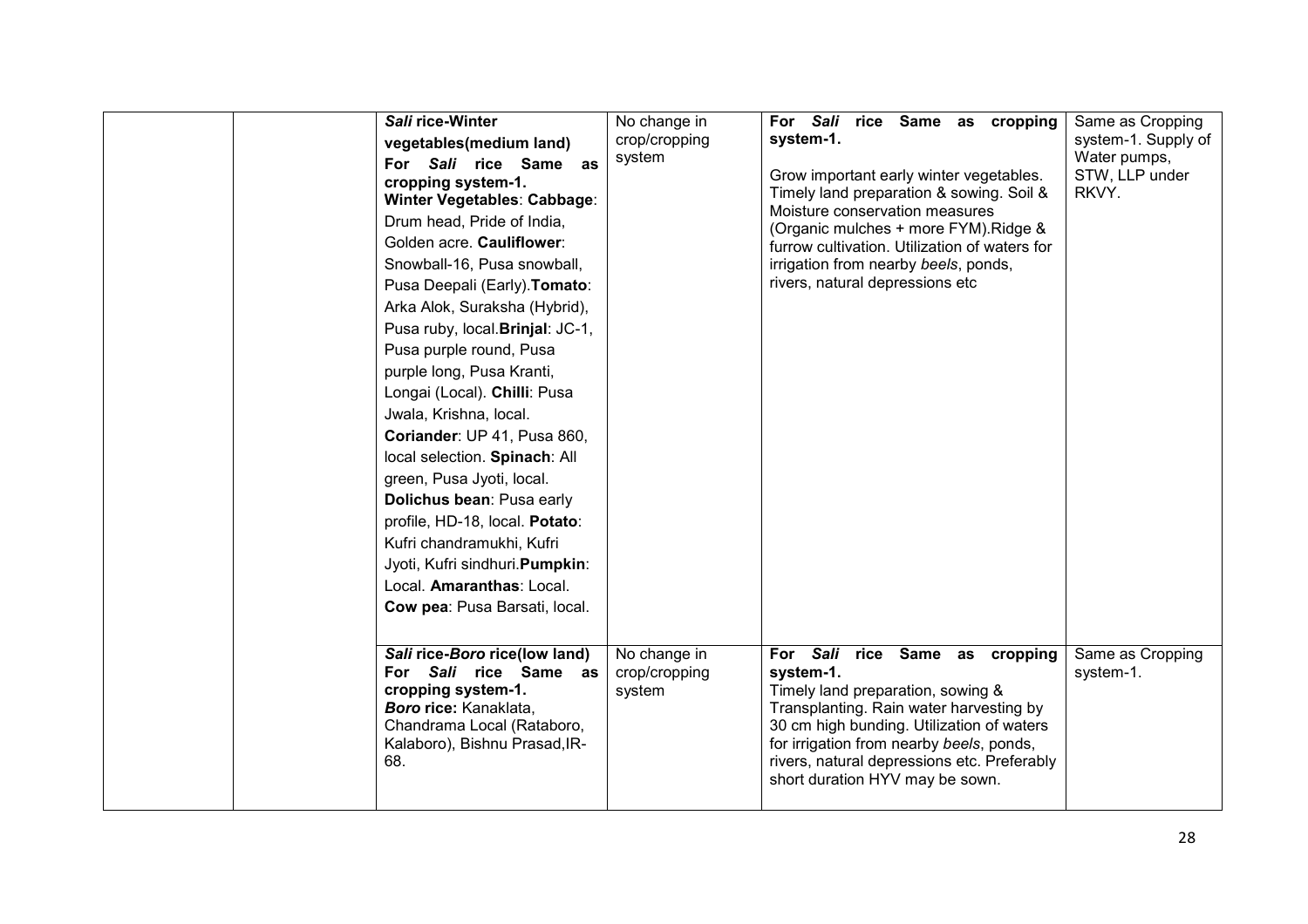| Sali rice-ahu rice(low &<br>medium land)<br>For Sali rice Same<br>as<br>cropping system-1.<br><b>Ahu rice</b> (Transplanted): Luit,<br>Disang, Krishna, Gopinath,<br>Jaya, Cauvery, IR-36, IR-50,<br>Ratna, Culture-1, Soket-4.<br><b>Ahu rice</b> (Direct seeded):<br>Koimurali, Luit. | No change in<br>crop/cropping<br>system | Timely land preparation, sowing &<br>transplanting. Integrated weed<br>management. Rain water harvesting by<br>30 cm high bunding. Utilization of waters<br>for irrigation from nearby beels, ponds,<br>rivers, natural depressions etc.Use of<br>Drum seeder. | Same as Cropping<br>system-1. Supply of<br>Water pumps, Drum<br>seeder, STW, LLP<br>under RKVY. |
|-----------------------------------------------------------------------------------------------------------------------------------------------------------------------------------------------------------------------------------------------------------------------------------------|-----------------------------------------|----------------------------------------------------------------------------------------------------------------------------------------------------------------------------------------------------------------------------------------------------------------|-------------------------------------------------------------------------------------------------|
| <b>Fallow - Boro rice(Typical</b><br>low land)<br>For Boro rice Same as<br>cropping system-4.                                                                                                                                                                                           | No change in<br>crop/cropping<br>system | For Boro rice Same as cropping<br>system-4.                                                                                                                                                                                                                    | Same as Cropping<br>system-1.                                                                   |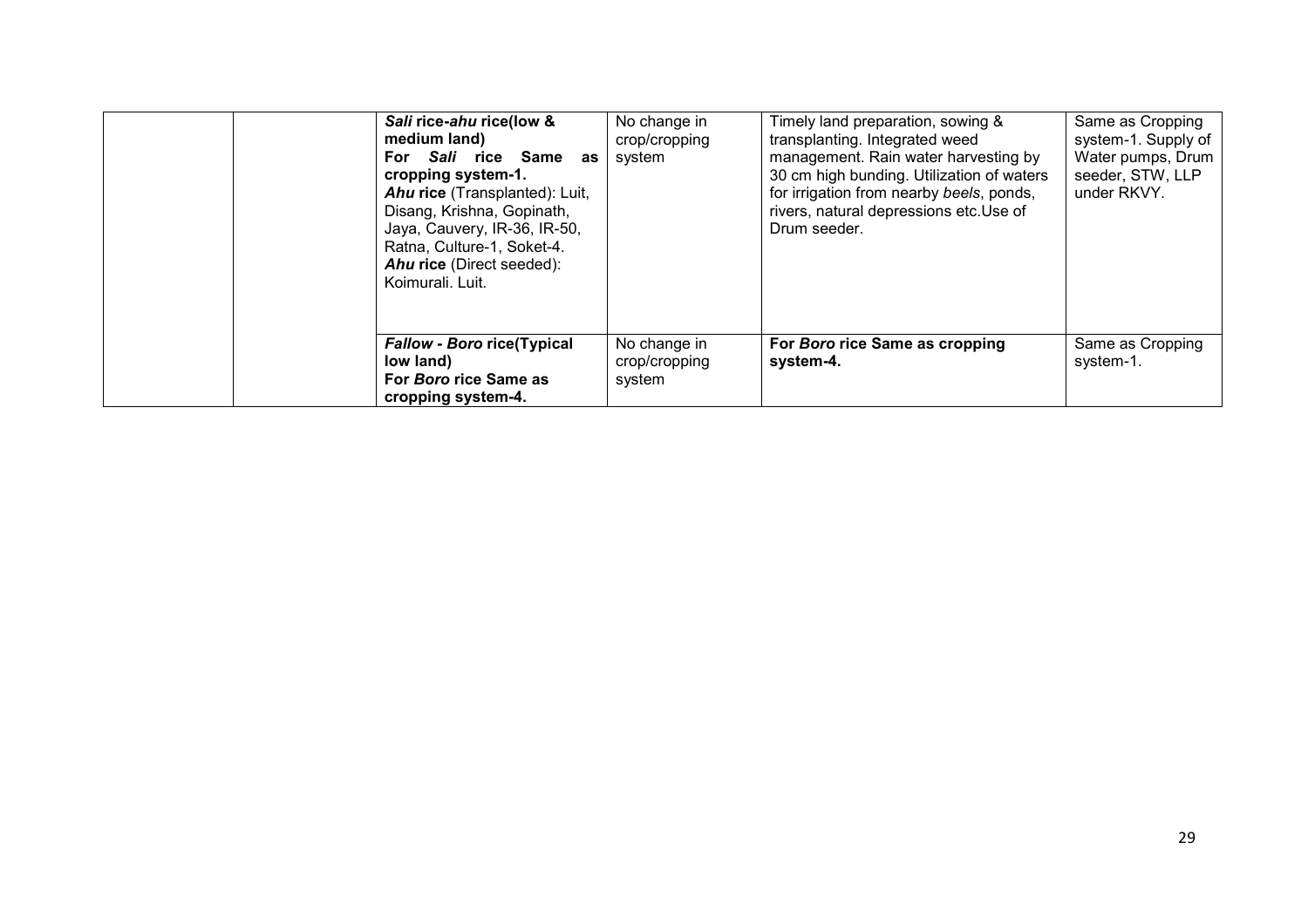| Summer vegetables - Winter             | No change in  | Timely sowing & planting. Pitcher pot         | Same as Cropping   |
|----------------------------------------|---------------|-----------------------------------------------|--------------------|
| vegetables (River bank, up             | crop/cropping | irrigation (conventional drip                 | system-1.Supply of |
| land & medium land)                    | system        | irrigation). Ensure stand establishment.      | Water pumps, STW,  |
| Summer Vegetables:<br>Okra             |               | Soil & Moisture conservation measures         | LLP under RKVY.    |
| (Prabhani<br>Kranti,<br>Pusa           |               | (Organic mulches + more FYM). Ridge &         |                    |
| anamika,<br>Sawani,<br>Arka            |               | furrow cultivation. Utilization of waters for |                    |
| local). Cucumber<br>(Chinese           |               | irrigation from nearby beels, ponds,          |                    |
| Pusa<br>green,<br>sanyog,              |               | rivers, natural depressions etc. Use of       |                    |
| Poinsette, AAUC-1, AAUC-2,             |               | black polythene mulch if possible.            |                    |
| AAUC-3.<br>AAUC-4,                     |               |                                               |                    |
| local). Ridge gourd (Pusa              |               | For Winter Vegetables: Same as                |                    |
| Nasdar, AAUJ-2, AAUJ-3,                |               | Cropping System-3.                            |                    |
| local). Bitter gourd (For spring       |               |                                               |                    |
| season-Pusa Do Mausmi,                 |               |                                               |                    |
| Long green, local, Extra long.         |               |                                               |                    |
| summer-Monsoon<br>For                  |               |                                               |                    |
| monarch,<br>Long<br>green              |               |                                               |                    |
| Coimbatore<br>monsoon.                 |               |                                               |                    |
| long). <b>Bottle</b><br>Pusa<br>gourd: |               |                                               |                    |
| summer prolific long,<br>Pusa          |               |                                               |                    |
| summer prolific round, local.          |               |                                               |                    |
| Snake gourd: Long green,               |               |                                               |                    |
| Long white, Extra long, local.         |               |                                               |                    |
| Winter Vegetables: Same as             |               |                                               |                    |
| Cropping System-3.                     |               |                                               |                    |
|                                        |               |                                               |                    |
|                                        |               |                                               |                    |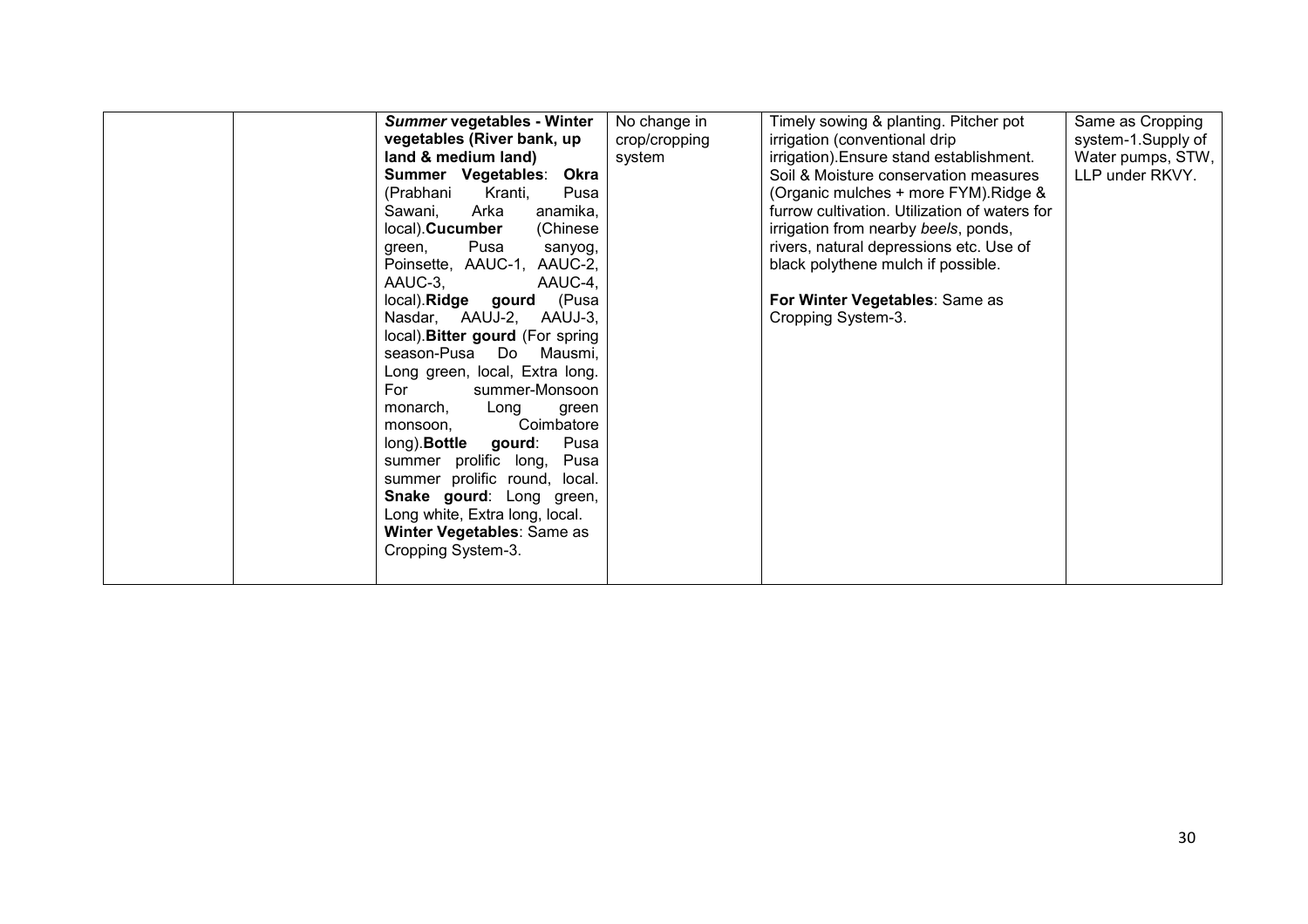| <b>Condition</b>                                                                                                                                |                                                                                                                                                             |                                                                                                                                                                               |                                                                                                                                                                                                                                                        | <b>Suggested Contingency measures</b>                                                                                                                                                                                                                                                                                                           |                                                                                                                                                                                                                                                                |
|-------------------------------------------------------------------------------------------------------------------------------------------------|-------------------------------------------------------------------------------------------------------------------------------------------------------------|-------------------------------------------------------------------------------------------------------------------------------------------------------------------------------|--------------------------------------------------------------------------------------------------------------------------------------------------------------------------------------------------------------------------------------------------------|-------------------------------------------------------------------------------------------------------------------------------------------------------------------------------------------------------------------------------------------------------------------------------------------------------------------------------------------------|----------------------------------------------------------------------------------------------------------------------------------------------------------------------------------------------------------------------------------------------------------------|
| Early<br>season<br>drought<br>(Normal<br>onset)                                                                                                 | <b>Major Farming</b><br>situation                                                                                                                           | <b>Normal Crop/cropping system</b>                                                                                                                                            | Crop management                                                                                                                                                                                                                                        | Soil nutrient &<br>moisture<br>conservation<br>measures                                                                                                                                                                                                                                                                                         | <b>Remarks on</b><br>Implementation                                                                                                                                                                                                                            |
| <b>Normal</b><br>onset<br>followed<br>by 15-20<br>days dry<br>spell after<br>sowing<br>leading to<br>poor<br>germinatio<br>n/crop<br>stand etc. | Abundant &<br>erratic rainfall<br>shallow dark<br>grey to brown<br>soils (low<br>land) & Deep<br>dark grey to<br>brown<br>soils(Up &<br><b>Medium land)</b> | Sali rice (Mono crop-Low &<br>medium land)<br>Sali rice: Ranjit, Bahadur,<br>Pankaj, Kushal,<br>Moniram.Glutinous rice:Gandhi<br>Biroin (local). Scented<br>rice: Badshabhog. | 1. Thinning and gap filling the<br>existing crop<br>2. Resowing with short duration<br>variety, seeds should be treated<br>with 4 % MOP for 24 hours &<br>dry in shade for 24 hours.<br>3. Mat Nursery technique to<br>meet the shortage of seedlings. | 1. Top dressing of N<br>as it rains, P & K as<br>top dressing in line<br>sowing crop, Apply<br>P upto 3 weeks after<br>seeding & K up to<br>flowering.<br>2. Large Scale<br>utilization of organic<br>mulches & FYM.<br>3. Rain water<br>harvesting by 30 cm<br>high bunding.<br>4. Weeding &<br>breaking of soil<br>mulch by finger<br>weeder. | Supply of seeds through<br><b>National Calamity relief</b><br>fund, National disaster<br>management fund.<br>Procurement of certified<br>seeds from ASC Ltd. &<br>RARS, AAU. Supply of<br>Water pumps, STW, finger<br>weeder<br>LLP under RKVY/Govt<br>Scheme. |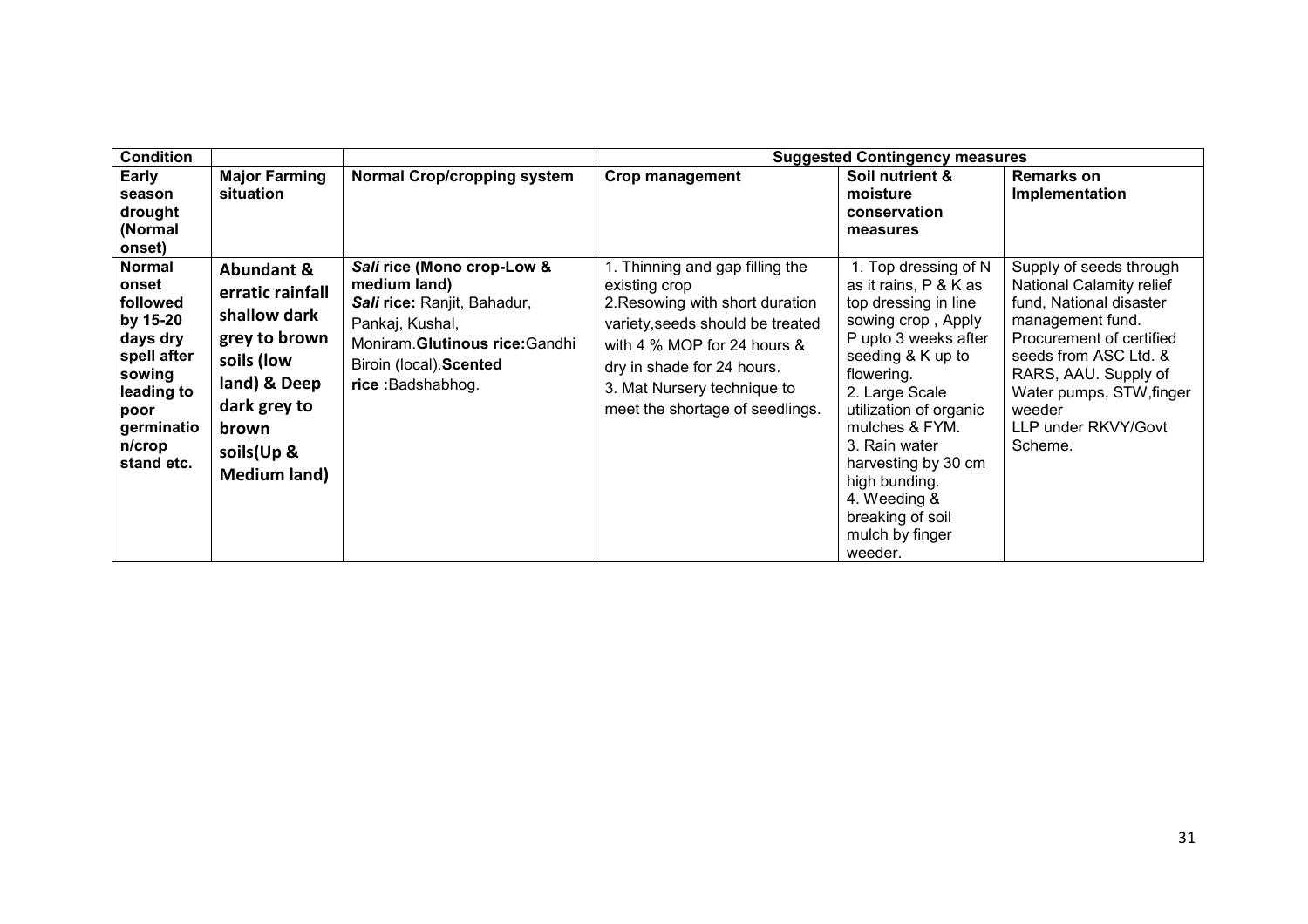| Sali rice - Oil seeds/pulses<br>(medium land)<br><b>Cropping System:1 For Sali rice</b><br>Same as cropping system-1.<br>Rapeseed: TS-36, TS-38, TS-29,<br>M-27. Linseed: T-397 & local.<br>Sesamum: Madhavi, Gouri,<br>Vinayak, Punjab tall No.1, RT-<br>1. Pulses: Rajmah (Local, Uday,<br>PDR-14), Pea (Azad P-1, T-163,<br>Boneville, Local), Black gram<br>(Local, T-9, T-27, KU-309). | 1. Thinning and gap filling the<br>existing crop<br>2. Resowing with short duration<br>variety, For Sali rice seeds<br>should be treated with 4 % MOP<br>for 24 hours & dry in shade for<br>24 hours, For toria the seeds<br>should be soaked.<br>3. For Sali rice the Mat Nursery<br>technique to meet the shortage<br>of seedlings.<br>4. Timely land preparation &<br>sowing for oilseed & pulses. | 1. For Sali rice Top<br>dressing of N as it<br>rains, P & K as top<br>dressing in line<br>sowing crop, Apply P<br>upto 3 weeks after<br>seeding & K up to<br>flowering.<br>4. Large Scale<br>utilization of organic<br>mulches & FYM.<br>5. For Sali rice, rain<br>water harvesting by<br>30 cm high bunding.<br>6. Weeding &<br>breaking of soil<br>mulch by finger<br>weeder.<br>7. Ridge & furrow<br>cultivation of | Supply of seeds through<br>National Calamity relief<br>fund, National disaster<br>management fund.<br>Procurement of certified<br>seeds from ASC Ltd. &<br>RARS, AAU. Supply of<br>Water pumps, STW, finger<br>weeder<br>LLP under RKVY/Govt<br>Scheme. |
|---------------------------------------------------------------------------------------------------------------------------------------------------------------------------------------------------------------------------------------------------------------------------------------------------------------------------------------------------------------------------------------------|-------------------------------------------------------------------------------------------------------------------------------------------------------------------------------------------------------------------------------------------------------------------------------------------------------------------------------------------------------------------------------------------------------|------------------------------------------------------------------------------------------------------------------------------------------------------------------------------------------------------------------------------------------------------------------------------------------------------------------------------------------------------------------------------------------------------------------------|---------------------------------------------------------------------------------------------------------------------------------------------------------------------------------------------------------------------------------------------------------|
|---------------------------------------------------------------------------------------------------------------------------------------------------------------------------------------------------------------------------------------------------------------------------------------------------------------------------------------------------------------------------------------------|-------------------------------------------------------------------------------------------------------------------------------------------------------------------------------------------------------------------------------------------------------------------------------------------------------------------------------------------------------------------------------------------------------|------------------------------------------------------------------------------------------------------------------------------------------------------------------------------------------------------------------------------------------------------------------------------------------------------------------------------------------------------------------------------------------------------------------------|---------------------------------------------------------------------------------------------------------------------------------------------------------------------------------------------------------------------------------------------------------|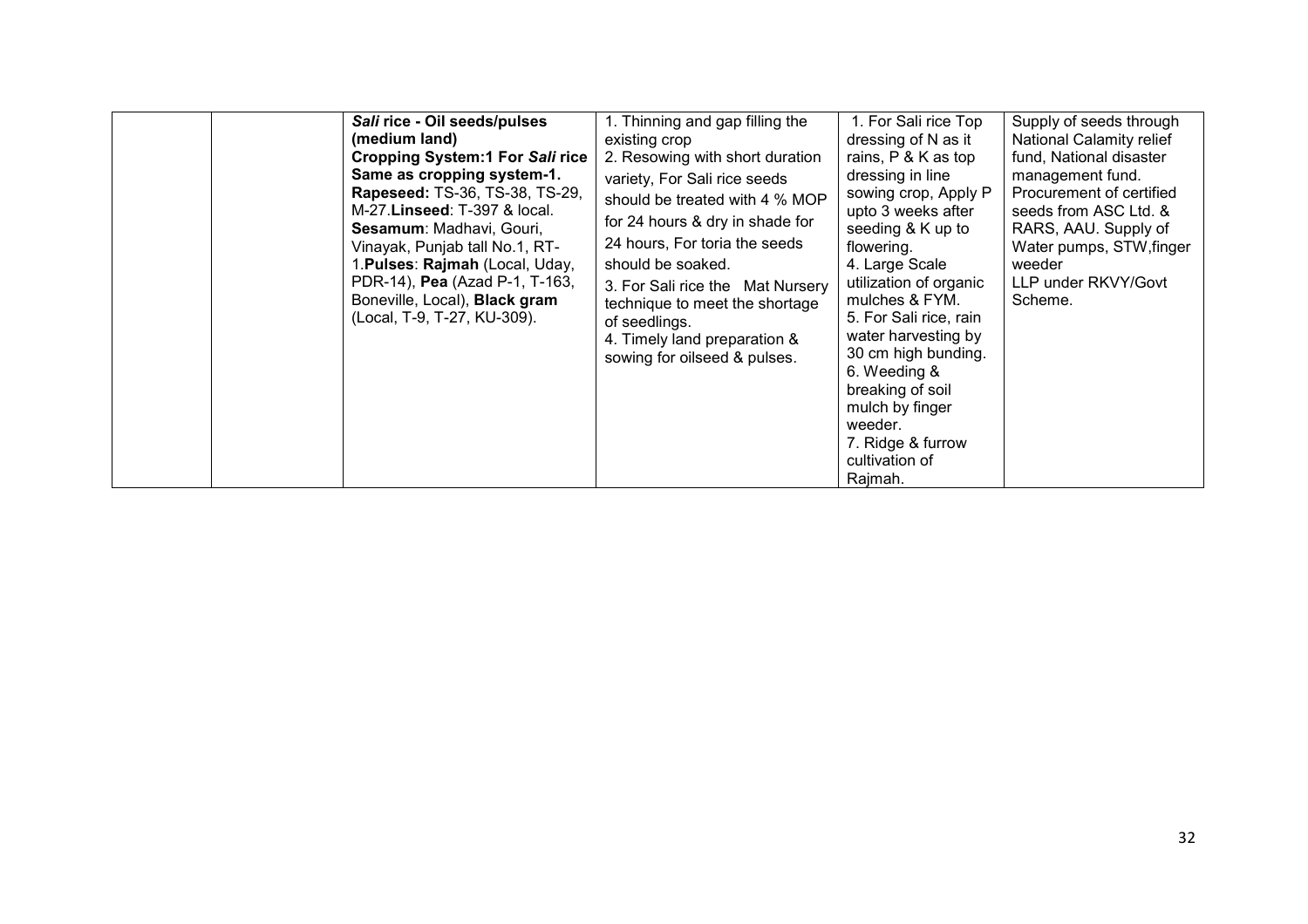| <b>Sali</b><br>rice-Winter<br>vegetables(medium land) For<br>Sali rice Same as cropping<br>system-1.<br>Winter Vegetables: Cabbage:<br>Drum head, Pride of India, Golden<br>acre. Cauliflower: Snowball-16,<br>Pusa snowball, Pusa Deepali<br>(Early). Tomato: Arka Alok,<br>Suraksha (Hybrid), Pusa ruby,<br>local. Brinjal: JC-1, Pusa purple<br>round, Pusa purple long, Pusa<br>Kranti, Longai (Local). Chilli:<br>Pusa Jwala, Krishna, local.<br>Coriander: UP 41, Pusa 860,<br>local selection. Spinach: All<br>green, Pusa Jyoti, local. Dolichus<br>bean: Pusa early profile, HD-18,<br>local. Potato: Kufri chandramukhi,<br>Kufri Jyoti, Kufri<br>sindhuri. Pumpkin: Local.<br>Amaranthas: Local. Cow pea: | 1. Same as cropping system-1<br>for Sali Rice.<br>2. Timely land preparation &<br>sowing for vegetables. | Same as cropping<br>system-1<br>for Sali<br><b>Rice</b> | <b>Same</b><br>cropping<br>as<br>system-1 for Sali Rice |
|----------------------------------------------------------------------------------------------------------------------------------------------------------------------------------------------------------------------------------------------------------------------------------------------------------------------------------------------------------------------------------------------------------------------------------------------------------------------------------------------------------------------------------------------------------------------------------------------------------------------------------------------------------------------------------------------------------------------|----------------------------------------------------------------------------------------------------------|---------------------------------------------------------|---------------------------------------------------------|
| Pusa Barsati, local.                                                                                                                                                                                                                                                                                                                                                                                                                                                                                                                                                                                                                                                                                                 |                                                                                                          |                                                         |                                                         |
| Sali rice-Boro rice(low land) For<br>Sali rice Same as cropping<br>system-1.<br>Boro rice: Kanaklata,<br>Chandrama Local (Rataboro,<br>Kalaboro), Bishnu Prasad, IR-68.                                                                                                                                                                                                                                                                                                                                                                                                                                                                                                                                              | Same as cropping system-1<br>for Sali Rice                                                               | Same as cropping<br>system-1<br>for Sali<br><b>Rice</b> | <b>Same</b><br>cropping<br>as<br>system-1 for Sali Rice |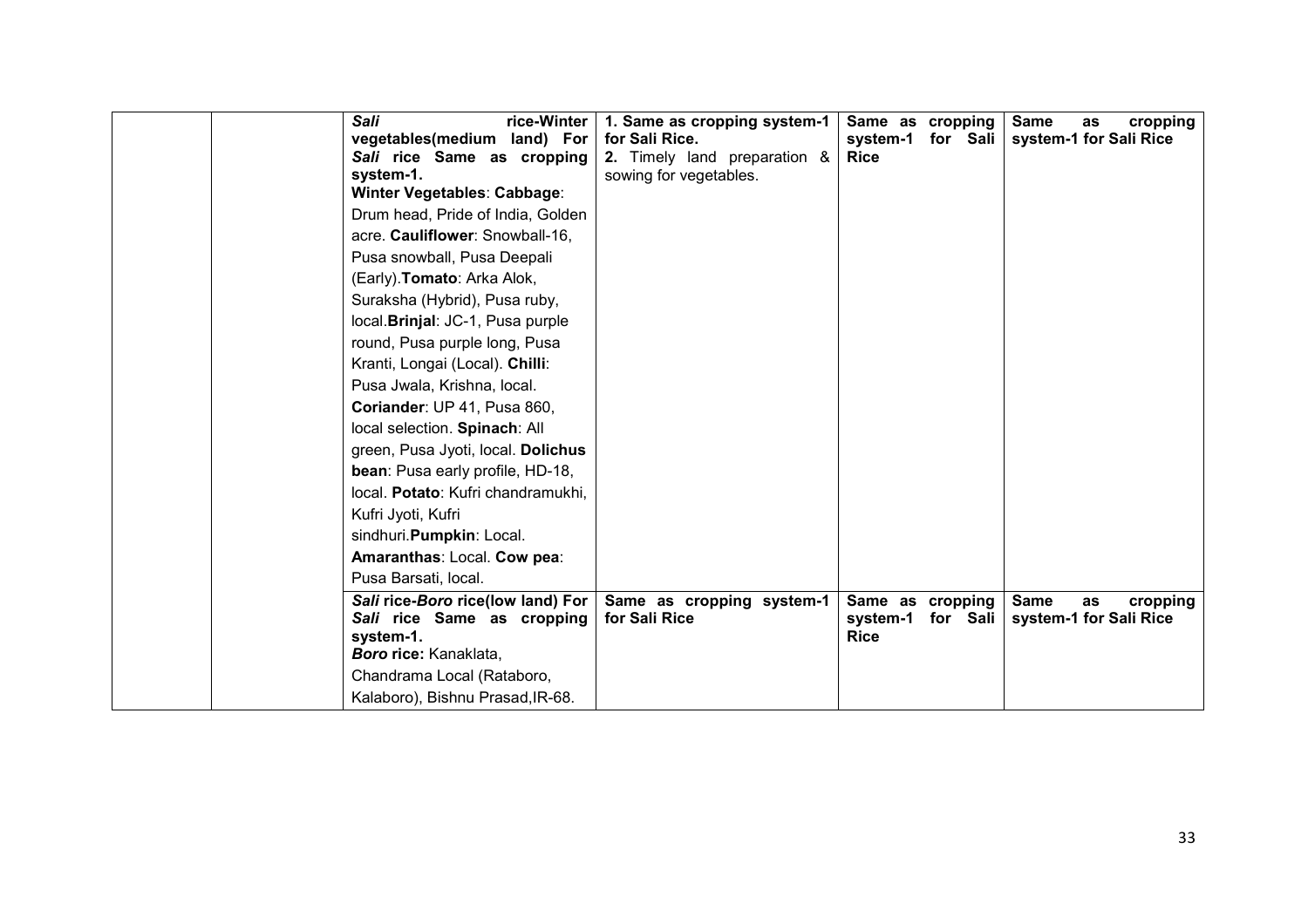| Sali rice-ahu rice(low & medium<br>land) For Sali rice Same as<br>cropping system-1.<br>Ahu rice (Transplanted): Luit,<br>Disang, Krishna, Gopinath, Jaya,<br>Cauvery, IR-36, IR-50, Ratna,<br>Culture-1, Soket-4.<br>Ahu rice (Direct seeded):<br>Koimurali. Luit.                                                                                                                                                                                                                                                                                                                                                                                                                                                                    | Same as cropping system-1                                                                        | Same as cropping<br>system-1                                                                                                                                                                                                                                                                                                                                                                                  | Same as cropping<br>system-1                                                                                                                                                                                                                            |
|----------------------------------------------------------------------------------------------------------------------------------------------------------------------------------------------------------------------------------------------------------------------------------------------------------------------------------------------------------------------------------------------------------------------------------------------------------------------------------------------------------------------------------------------------------------------------------------------------------------------------------------------------------------------------------------------------------------------------------------|--------------------------------------------------------------------------------------------------|---------------------------------------------------------------------------------------------------------------------------------------------------------------------------------------------------------------------------------------------------------------------------------------------------------------------------------------------------------------------------------------------------------------|---------------------------------------------------------------------------------------------------------------------------------------------------------------------------------------------------------------------------------------------------------|
| Fallow - Boro rice(Typical low<br>land) Boro rice: Kanaklata,<br>Chandrama Local (Rataboro,<br>Kalaboro), Bishnu Prasad, IR-68.                                                                                                                                                                                                                                                                                                                                                                                                                                                                                                                                                                                                        | Not applicable                                                                                   | Not applicable                                                                                                                                                                                                                                                                                                                                                                                                | Not applicable                                                                                                                                                                                                                                          |
| Summer vegetables - Winter<br>vegetables (River bank, up land<br>medium<br>land).<br><b>Summer</b><br>&<br>vegetables:<br>(Prabhani<br><b>Okra</b><br>Kranti, Pusa Sawani, Arka<br>local). Cucumber<br>anamika,<br>(Chinese green, Pusa sanyog,<br>Poinsette, AAUC-1, AAUC-2,<br>AAUC-3, AAUC-4, local).Ridge<br>gourd (Pusa Nasdar, AAUJ-2,<br>AAUJ-3, local). Bitter gourd (For<br>spring season-Pusa Do Mausmi,<br>Long green, local, Extra long. For<br>summer-Monsoon monarch, Long<br>Coimbatore<br>green monsoon,<br>long). Bottle gourd: Pusa summer<br>prolific long, Pusa summer prolific<br>round, local. Snake gourd: Long<br>green, Long white, Extra long,<br>local.<br>Winter Vegetables: Same as<br>Cropping System-3. | 1. Thinning and gap filling the<br>existing crop.<br>2. Resowing with short duration<br>variety. | 1. Large Scale<br>utilization of organic<br>mulches & FYM.<br>2. Rain water<br>harvesting.<br>3. Weeding &<br>breaking of soil<br>mulch by finger<br>weeder.<br>4. Ridge & furrow<br>cultivation.<br>5. Apply N as top<br>dress as it rains, P &<br>K also as top dress if<br>not applied as basal<br>in line seeded crop.<br>6. P should be<br>applied up to 3<br>weeks after seeding<br>& K upto flowering. | Supply of seeds through<br>National Calamity relief<br>fund, National disaster<br>management fund.<br>Procurement of certified<br>seeds from ASC Ltd. &<br>RARS, AAU. Supply of<br>Water pumps, STW, finger<br>weeder<br>LLP under RKVY/Govt<br>Scheme. |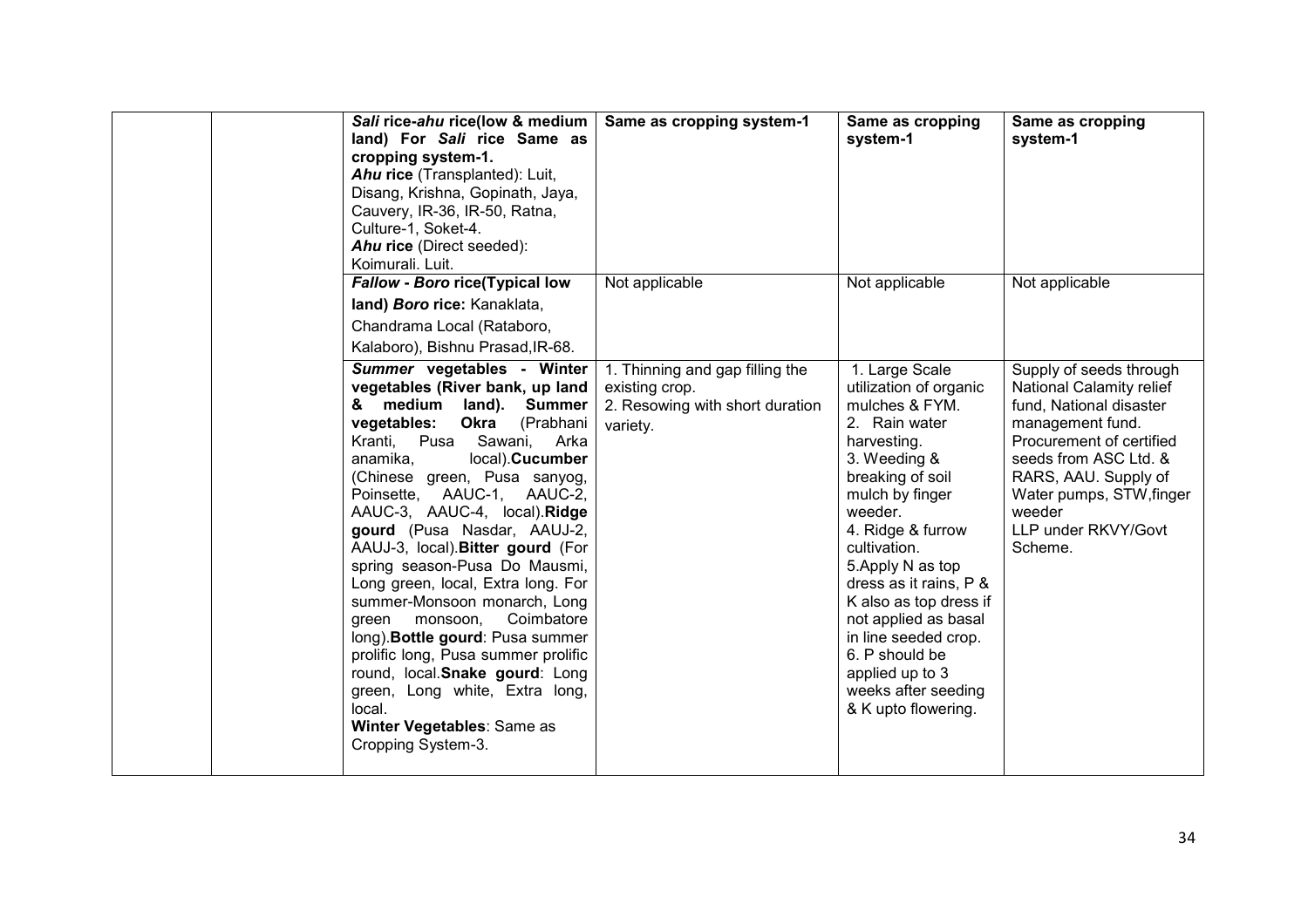| <b>Condition</b>                                                                                              |                                                                                                                                                                     |                                                                                                                                                                                 |                                                                                                                                                                                                                                                                                                                                                                             | <b>Suggested Contingency measures</b>                                                                                                                                                                                                                                                                                                                                                                                                                                                                                                  |                                                                                                                                                                                                                                                                 |
|---------------------------------------------------------------------------------------------------------------|---------------------------------------------------------------------------------------------------------------------------------------------------------------------|---------------------------------------------------------------------------------------------------------------------------------------------------------------------------------|-----------------------------------------------------------------------------------------------------------------------------------------------------------------------------------------------------------------------------------------------------------------------------------------------------------------------------------------------------------------------------|----------------------------------------------------------------------------------------------------------------------------------------------------------------------------------------------------------------------------------------------------------------------------------------------------------------------------------------------------------------------------------------------------------------------------------------------------------------------------------------------------------------------------------------|-----------------------------------------------------------------------------------------------------------------------------------------------------------------------------------------------------------------------------------------------------------------|
| Mid season<br>drought<br>(long dry<br>spell,<br>consecutive<br>2 weeks<br>rainless<br>$( >2.5$ mm)<br>period) | <b>Major Farming</b><br>situation <sup>a</sup>                                                                                                                      | <b>Normal Crop/cropping</b><br>system <sup>b</sup>                                                                                                                              | Crop management <sup>c</sup>                                                                                                                                                                                                                                                                                                                                                | Soil nutrient & moisture<br>conservation measues <sup>d</sup>                                                                                                                                                                                                                                                                                                                                                                                                                                                                          | <b>Remarks on</b><br>Implementation <sup>e</sup>                                                                                                                                                                                                                |
| At<br>vegetative<br>stage                                                                                     | <b>Abundant &amp;</b><br>erratic rainfall<br>shallow dark grey<br>to brown soils<br>(low land) &<br>Deep dark grey<br>to brown<br>soils(Up &<br><b>Medium land)</b> | Sali rice (Mono crop-Low &<br>medium land)<br>Sali rice: Ranjit, Bahadur,<br>Pankaj, Kushal,<br>Moniram. Glutinous rice: Gandhi<br>Biroin (local). Scented<br>rice: Badshabhog. | 1. Re-sowing with short<br>duration variety, seeds<br>should be treated with 4<br>% MOP for 24 hours &<br>dry in shade for 24<br>hours.<br>2. Mat Nursery<br>technique to meet the<br>shortage of seedlings.<br>3. Life saving irrigation.<br>4. Direct seeding of<br>short duration late<br>variety (Luit, Disang<br>$etc.$ )<br>5. Timely weed control<br>measures (IWM). | 1. Top dressing of N as it<br>rains, P & K as top<br>dressing in line sowing<br>crop, Apply P upto 3<br>weeks after seeding & K<br>up to flowering.<br>2. Large Scale utilization<br>of organic mulches &<br>FYM.<br>3. Rain water harvesting<br>by 30 cm high bunding.<br>4. Weeding & breaking of<br>soil mulch by finger<br>weeder.<br>5. Top dress additional<br>quantities of MOP @ 5<br>kg/bigha & incorporate it.<br>6. Spray 2% KET solution<br>on leaves.<br>7. Top dressing of Urea<br>may be delayed upto<br>heading stage. | Supply of seeds<br>through National<br>Calamity relief fund<br>National disaster<br>management fund.<br>Procurement of<br>certified seeds from<br>ASC Ltd. & RARS,<br>AAU. Supply of<br>Water pumps,<br>STW, finger weeder<br>LLP under<br>RKVY/Govt<br>Scheme. |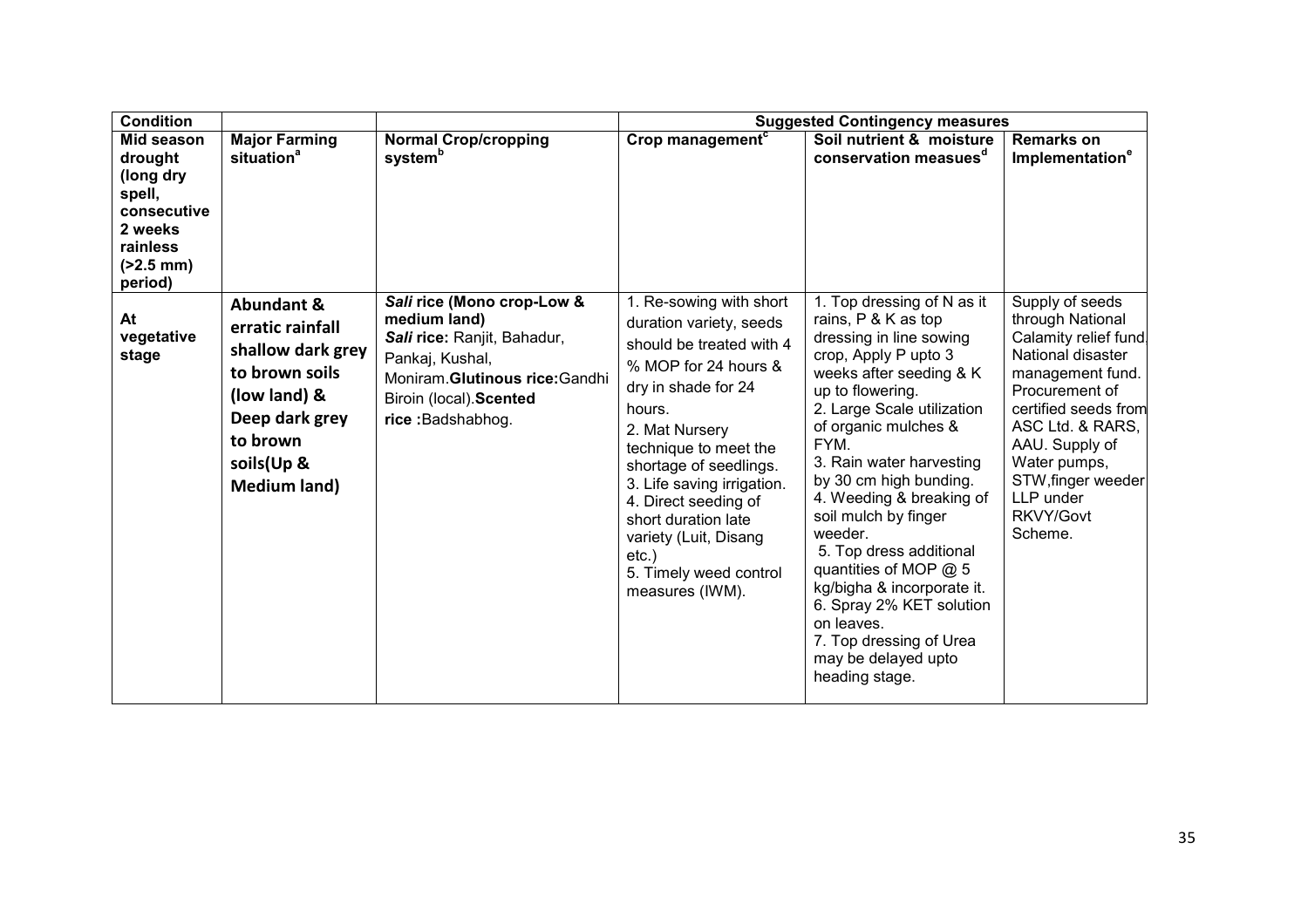| Sali rice - Oil seeds/pulses<br>(medium land)<br>Cropping System:1 For Sali<br>Same<br>rice<br>cropping<br>as<br>system-1.<br>Rapeseed: TS-36, TS-38, TS-<br>29, M-27. Linseed: T-397 &<br>local. Sesamum: Madhavi,<br>Gouri, Vinayak, Punjab tall No.1,<br>RT-1. Pulses: Rajmah (Local,<br>Uday, PDR-14), Pea (Azad P-1,<br>T-163, Boneville, Local), Black<br>gram (Local, T-9, T-27, KU-<br>$309$ ). | 1. Resowing with short<br>duration variety, For Sali<br>rice seeds should be<br>treated with 4 % MOP<br>for 24 hours & dry in<br>shade for 24 hours, For<br>toria the seeds should<br>be soaked.<br>2. For Sali rice the Mat<br>Nursery technique to<br>meet the shortage of<br>seedlings.<br>3. Life saving irrigation.<br>4. Direct seeding of<br>short duration late Sali<br>rice variety (Luit, Disang<br>etc.)<br>5. Timely weed control<br>measures (IWM).<br>6. Divert some area<br>from paddy to pulses &<br>oilseeds. | 1. For Sali rice Top<br>dressing of N as it rains, P<br>& K as top dressing in line<br>showing crop, Apply P<br>upto 3 weeks after<br>seeding & K up to<br>flowering.<br>4. Large Scale utilization<br>of organic mulches &<br>FYM.<br>5. For Sali rice, rain water<br>harvesting by 30 cm high<br>bunding.<br>6. Weeding & breaking of<br>soil mulch by finger<br>weeder.<br>7. Ridge & furrow<br>cultivation of Rajmah.<br>8. For Sali rice: Top dress<br>additional quantities of<br>MOP @ 5 kg/bigha &<br>incorporate it, Spray 2%<br>KET solution on leaves,<br>top dressing of Urea may<br>be delayed upto heading<br>stage. | Supply of seeds<br>through National<br>Calamity relief fund<br>National disaster<br>management fund.<br>Procurement of<br>certified seeds from<br>ASC Ltd. & RARS,<br>AAU. Supply of<br>Water pumps,<br>STW, finger weeder<br>LLP under<br>RKVY/Govt<br>Scheme. |
|---------------------------------------------------------------------------------------------------------------------------------------------------------------------------------------------------------------------------------------------------------------------------------------------------------------------------------------------------------------------------------------------------------|--------------------------------------------------------------------------------------------------------------------------------------------------------------------------------------------------------------------------------------------------------------------------------------------------------------------------------------------------------------------------------------------------------------------------------------------------------------------------------------------------------------------------------|------------------------------------------------------------------------------------------------------------------------------------------------------------------------------------------------------------------------------------------------------------------------------------------------------------------------------------------------------------------------------------------------------------------------------------------------------------------------------------------------------------------------------------------------------------------------------------------------------------------------------------|-----------------------------------------------------------------------------------------------------------------------------------------------------------------------------------------------------------------------------------------------------------------|
|                                                                                                                                                                                                                                                                                                                                                                                                         |                                                                                                                                                                                                                                                                                                                                                                                                                                                                                                                                |                                                                                                                                                                                                                                                                                                                                                                                                                                                                                                                                                                                                                                    |                                                                                                                                                                                                                                                                 |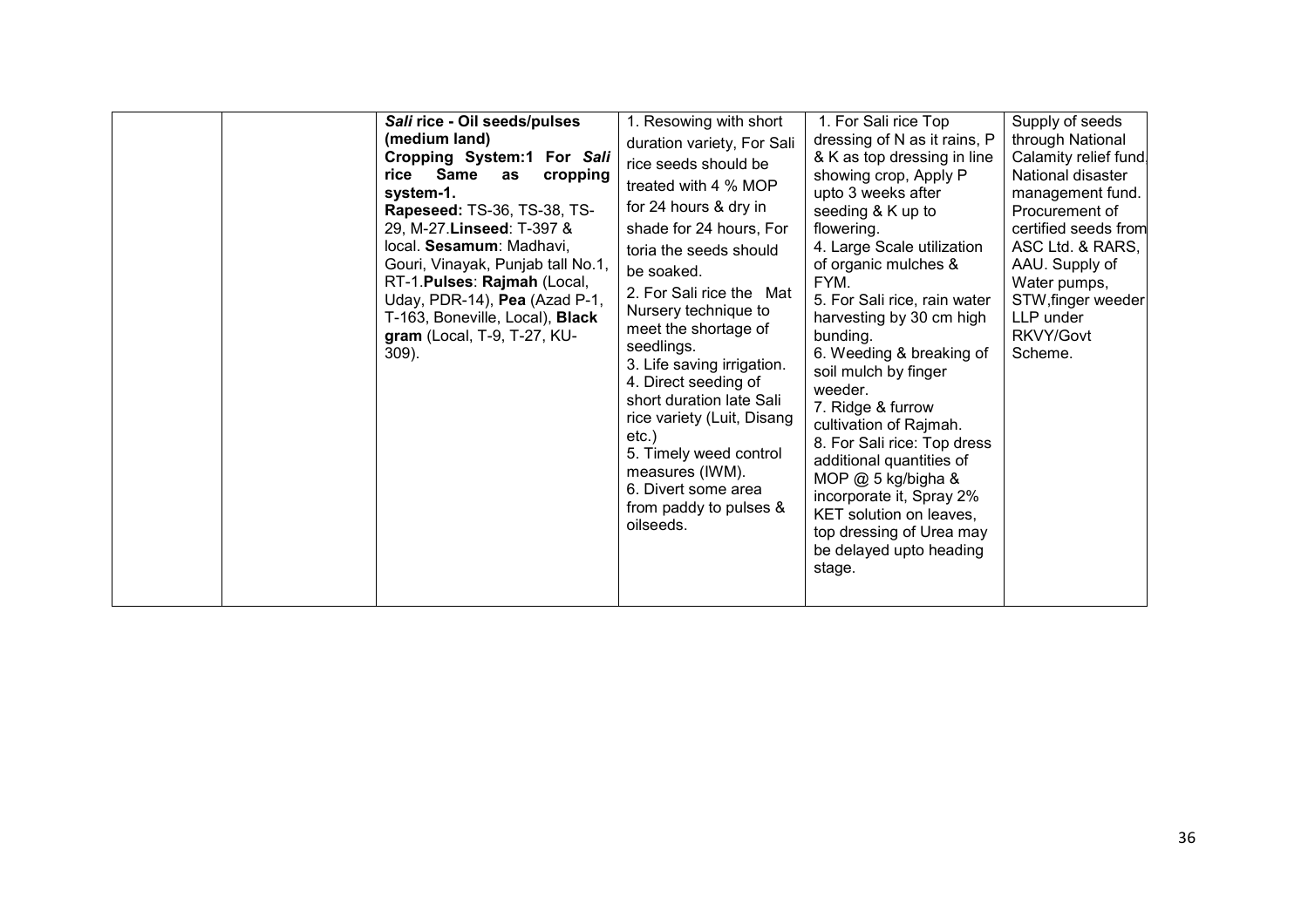| Sali rice-Winter vegetables<br>(medium land) For Sali rice<br>Same as cropping system-1.<br>Winter Vegetables: Cabbage:<br>Drum head, Pride of India,<br>Golden acre. Cauliflower:<br>Snowball-16, Pusa snowball,<br>Pusa Deepali (Early). Tomato:<br>Arka Alok, Suraksha (Hybrid),<br>Pusa ruby, local. Brinjal: JC-1,<br>Pusa purple round, Pusa purple<br>long, Pusa Kranti, Longai<br>(Local). Chilli: Pusa Jwala,<br>Krishna, local. Coriander: UP<br>41, Pusa 860, local selection.<br>Spinach: All green, Pusa Jyoti,<br>local. Dolichus bean: Pusa<br>early profile, HD-18, local.<br>Potato: Kufri chandramukhi,<br>Kufri Jyoti, Kufri<br>sindhuri. Pumpkin: Local.<br>Amaranthas: Local. Cow pea:<br>Pusa Barsati, local. | 1. Same as cropping<br>system-1 for Sali Rice.<br>2. Divert some area<br>from paddy to early<br>winter vegetables. | 1. Same as cropping<br>system-1 for Sali Rice.<br>&<br>2.<br>Ridge<br>furrow<br>cultivation of vegetables. | <b>Same</b><br>as<br>cropping<br>system-1 for Sali<br>Rice.       |
|-------------------------------------------------------------------------------------------------------------------------------------------------------------------------------------------------------------------------------------------------------------------------------------------------------------------------------------------------------------------------------------------------------------------------------------------------------------------------------------------------------------------------------------------------------------------------------------------------------------------------------------------------------------------------------------------------------------------------------------|--------------------------------------------------------------------------------------------------------------------|------------------------------------------------------------------------------------------------------------|-------------------------------------------------------------------|
| Sali rice-Boro rice(low land)<br>Sali<br>For<br>rice<br>Same<br>as<br>cropping system-1.<br>Boro rice: Kanaklata,<br>Chandrama Local (Rataboro,<br>Kalaboro), Bishnu Prasad, IR-68.                                                                                                                                                                                                                                                                                                                                                                                                                                                                                                                                                 | <b>Same</b><br>cropping<br>as<br>system-1 for Sali Rice                                                            | <b>Same</b><br>cropping<br>as<br>system-1 for Sali Rice                                                    | <b>Same</b><br>as<br>cropping<br>system-1 for Sali<br><b>Rice</b> |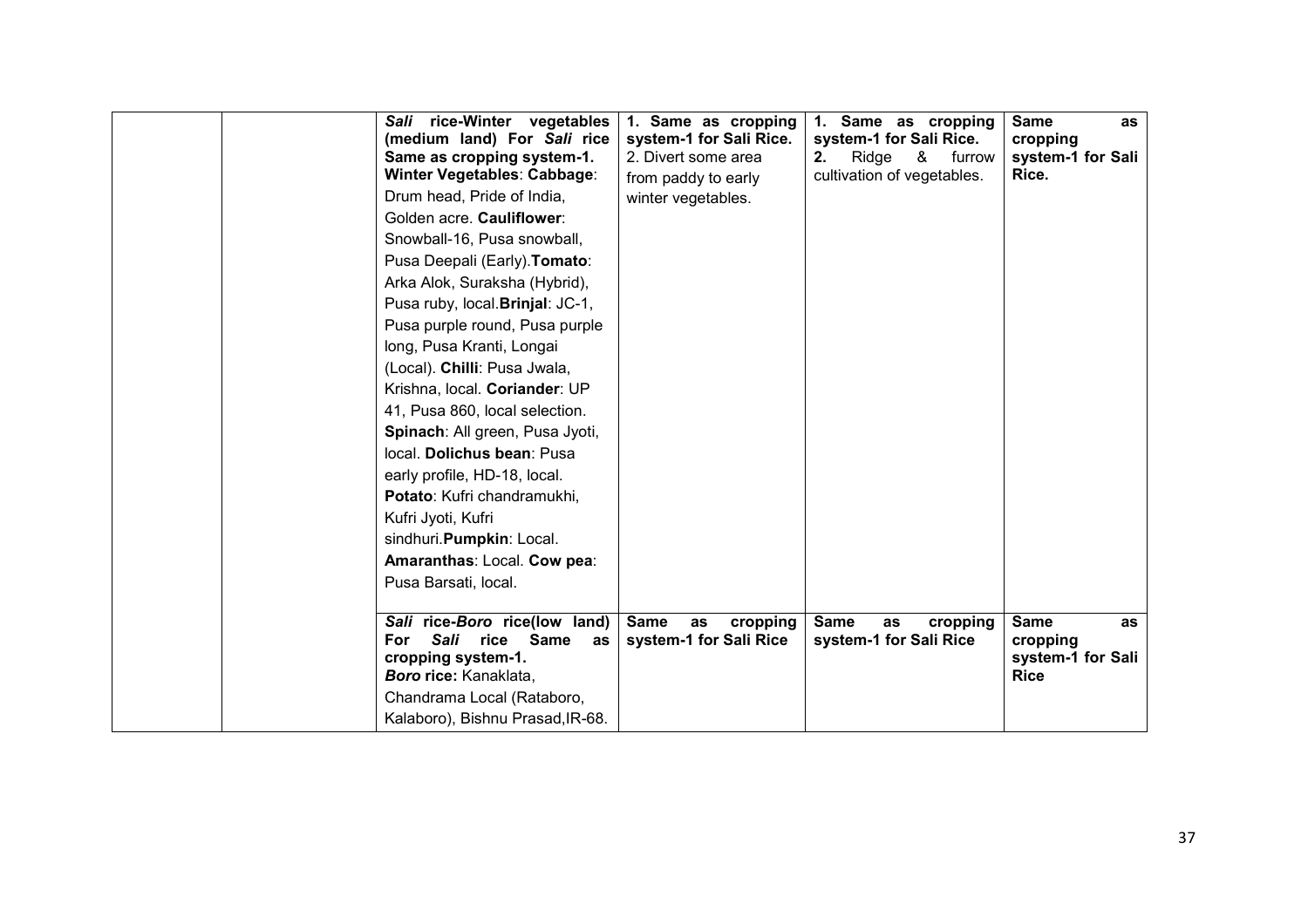| rice(low<br>Sali<br>rice-ahu<br>8.<br>medium land) For Sali rice<br>Same as cropping system-1.<br>Ahu rice (Transplanted): Luit,<br>Disang, Krishna, Gopinath,<br>Jaya, Cauvery, IR-36, IR-50,<br>Ratna, Culture-1, Soket-4.<br>Ahu rice (Direct seeded):<br>Koimurali. Luit.                                                                                                                                                                                                                                                                                                                                                                                                                                     | Same as cropping<br>system-1                                                                                                                                                                        | Same as cropping<br>system-1                                                                                                                                                                                                                                                                                                                                                                      | Same as<br>cropping<br>system-1                                                                                                                                                                                                                                 |
|-------------------------------------------------------------------------------------------------------------------------------------------------------------------------------------------------------------------------------------------------------------------------------------------------------------------------------------------------------------------------------------------------------------------------------------------------------------------------------------------------------------------------------------------------------------------------------------------------------------------------------------------------------------------------------------------------------------------|-----------------------------------------------------------------------------------------------------------------------------------------------------------------------------------------------------|---------------------------------------------------------------------------------------------------------------------------------------------------------------------------------------------------------------------------------------------------------------------------------------------------------------------------------------------------------------------------------------------------|-----------------------------------------------------------------------------------------------------------------------------------------------------------------------------------------------------------------------------------------------------------------|
| Fallow - Boro rice(Typical low<br>land) Boro rice: Kanaklata,<br>Chandrama Local (Rataboro,<br>Kalaboro), Bishnu Prasad, IR-68.                                                                                                                                                                                                                                                                                                                                                                                                                                                                                                                                                                                   | Not applicable                                                                                                                                                                                      | Not applicable                                                                                                                                                                                                                                                                                                                                                                                    | Not applicable                                                                                                                                                                                                                                                  |
| Summer vegetables - Winter<br>vegetables (River bank, up<br>land & medium land). Summer<br>vegetables: Okra (Prabhani<br>Kranti, Pusa Sawani, Arka<br>local). Cucumber<br>anamika,<br>(Chinese green, Pusa sanyog,<br>Poinsette, AAUC-1, AAUC-2,<br>AAUC-3, AAUC-4, local).Ridge<br>gourd (Pusa Nasdar, AAUJ-2,<br>AAUJ-3, local). Bitter gourd (For<br>spring season-Pusa Do Mausmi,<br>Long green, local, Extra long.<br>For summer-Monsoon monarch,<br>Long<br>green<br>monsoon,<br>Coimbatore long). Bottle gourd:<br>Pusa summer prolific long, Pusa<br>prolific<br>round.<br>summer<br>local.Snake gourd: Long green,<br>Long white, Extra long, local.<br>Winter Vegetables: Same as<br>Cropping System-3. | 1. Thinning and gap<br>filling the existing crop.<br>2. Resowing with short<br>duration variety.<br>3. Divert some area to<br>early winter vegetables.<br>4. Timely weed control<br>measures (IWM). | 1. Large Scale utilization<br>of organic mulches &<br>FYM.<br>2. Rain water harvesting.<br>3. Weeding & breaking of<br>soil mulch by finger<br>weeder.<br>4. Ridge & furrow<br>cultivation.<br>5. Apply N as top dress as<br>it rains, P & K also as top<br>dress if not applied as<br>basal in line seeded crop.<br>6. P should be applied up<br>to 3 weeks after seeding<br>& K upto flowering. | Supply of seeds<br>through National<br>Calamity relief fund<br>National disaster<br>management fund.<br>Procurement of<br>certified seeds from<br>ASC Ltd. & RARS,<br>AAU. Supply of<br>Water pumps,<br>STW, finger weeder<br>LLP under<br>RKVY/Govt<br>Scheme. |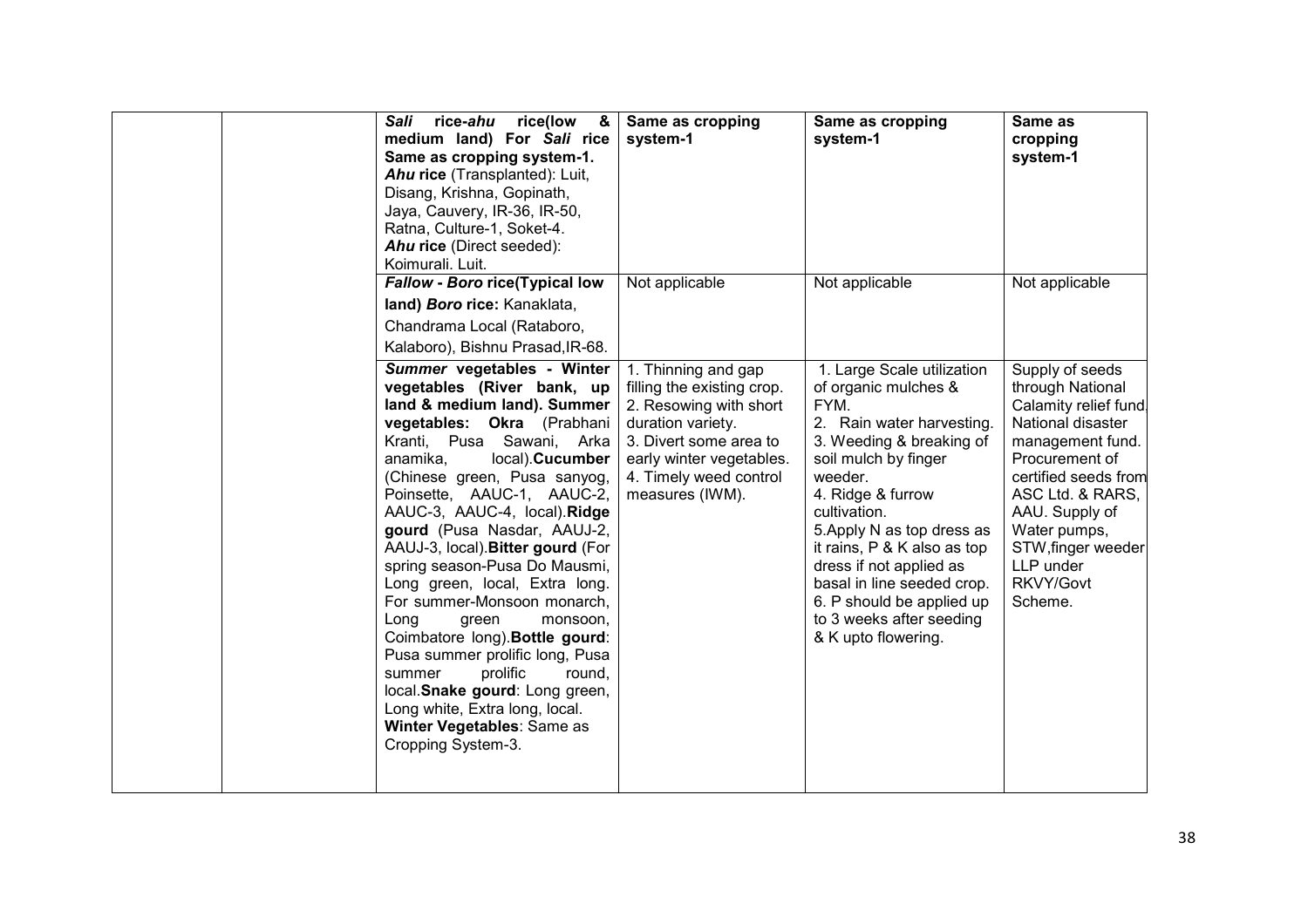| <b>Condition</b>                          |                                                                                                                                                                   |                                                                                                                                                                                 | <b>Suggested Contingency measures</b>                                                                                                                                         |                                                                                                                                                                                                                                                                                                                                                                                                                         |                                                                                                                                                                                                                                                               |  |
|-------------------------------------------|-------------------------------------------------------------------------------------------------------------------------------------------------------------------|---------------------------------------------------------------------------------------------------------------------------------------------------------------------------------|-------------------------------------------------------------------------------------------------------------------------------------------------------------------------------|-------------------------------------------------------------------------------------------------------------------------------------------------------------------------------------------------------------------------------------------------------------------------------------------------------------------------------------------------------------------------------------------------------------------------|---------------------------------------------------------------------------------------------------------------------------------------------------------------------------------------------------------------------------------------------------------------|--|
| Mid season<br>drought (long<br>dry spell) | <b>Major Farming</b><br>situation <sup>a</sup>                                                                                                                    | Normal Crop/cropping system <sup>b</sup>                                                                                                                                        | Crop management <sup>c</sup>                                                                                                                                                  | Soil nutrient &<br>moisture<br>conservation<br>measrues <sup>d</sup>                                                                                                                                                                                                                                                                                                                                                    | <b>Remarks on</b><br>Implementation <sup>e</sup>                                                                                                                                                                                                              |  |
| At flowering/<br>fruiting stage           | <b>Abundant &amp;</b><br>erratic rainfall<br>shallow dark grey<br>to brown soils<br>(low land) & Deep<br>dark grey to<br>brown soils (Up &<br><b>Medium land)</b> | Sali rice (Mono crop-Low &<br>medium land)<br>Sali rice: Ranjit, Bahadur,<br>Pankaj, Kushal,<br>Moniram. Glutinous rice: Gandhi<br>Biroin (local). Scented<br>rice: Badshabhog. | 1. Life saving irrigation.<br>2. Direct seeding of<br>short duration late<br>variety (Luit, Disang<br>$etc.$ )<br>3. Timely weed control<br>measures (IWM) &<br>weed mulching | 1. Apply K up to<br>flowering.<br>2. Large Scale<br>utilization of organic<br>mulches & FYM.<br>3. Rain water<br>harvesting by 30 cm<br>high bunding.<br>4. Weeding &<br>breaking of soil mulch<br>by finger weeder.<br>5. Top dress<br>additional quantities<br>of MOP @ 5 kg/bigha<br>& incorporate it.<br>6. Spray 2% KET<br>solution on leaves.<br>7. Top dressing of<br>Urea may be delayed<br>upto heading stage. | Supply of seeds<br>through National<br>Calamity relief fund,<br>National disaster<br>management fund.<br>Procurement of<br>certified seeds from<br>ASC Ltd. & RARS,<br>AAU. Supply of<br>Water pumps,<br>STW, finger weeder<br>LLP under<br>RKVY/Govt Scheme. |  |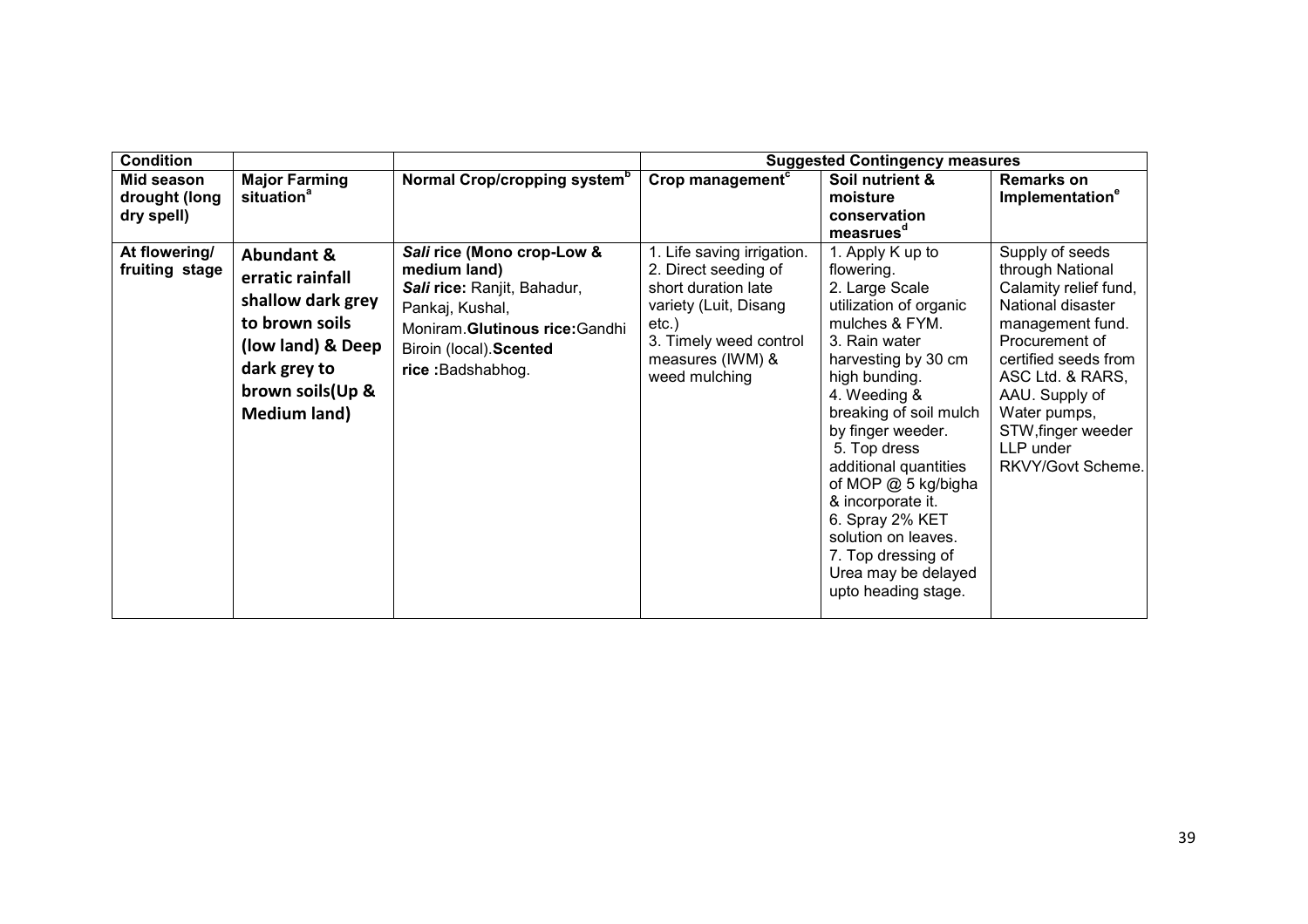| Sali rice - Oil seeds/pulses                                                                                                                                                                                                                                                                                                     | 1. For toria the seeds                                                                                                                                                                                                                              | 1.Apply K up to                                                                                                                                                                                                                                                                                                                                                                                                                                                   | Supply of seeds                                                                                                                                                                                                        |
|----------------------------------------------------------------------------------------------------------------------------------------------------------------------------------------------------------------------------------------------------------------------------------------------------------------------------------|-----------------------------------------------------------------------------------------------------------------------------------------------------------------------------------------------------------------------------------------------------|-------------------------------------------------------------------------------------------------------------------------------------------------------------------------------------------------------------------------------------------------------------------------------------------------------------------------------------------------------------------------------------------------------------------------------------------------------------------|------------------------------------------------------------------------------------------------------------------------------------------------------------------------------------------------------------------------|
| (medium land)                                                                                                                                                                                                                                                                                                                    | should be soaked.                                                                                                                                                                                                                                   | flowering.                                                                                                                                                                                                                                                                                                                                                                                                                                                        | through National                                                                                                                                                                                                       |
| For Sali rice Same as cropping<br>system-1.<br><b>Rapeseed: TS-36, TS-38, TS-</b><br>29, M-27. Linseed: T-397 & local.<br>Sesamum: Madhavi, Gouri,<br>Vinayak, Punjab tall No.1, RT-<br>1. Pulses: Rajmah (Local, Uday,<br>PDR-14), Pea (Azad P-1, T-163,<br>Boneville, Local), <b>Black gram</b><br>(Local, T-9, T-27, KU-309). | 2. Life saving irrigation.<br>3. Direct seeding of<br>short duration late Sali<br>rice variety (Luit,<br>Disang etc.)<br>5. Timely weed control<br>measures (IWM) &<br>weed mulching.<br>6. Divert some area<br>from paddy to pulses &<br>oilseeds. | 2. Large Scale<br>utilization of organic<br>mulches & FYM.<br>3. For Sali rice, rain<br>water harvesting by<br>30 cm high bunding.<br>4. Weeding &<br>breaking of soil mulch<br>by finger weeder.<br>5. Ridge & furrow<br>cultivation of Rajmah.<br>6. For Sali rice: Top<br>dress additional<br>quantities of MOP $@$<br>5 kg/bigha &<br>incorporate it, Spray<br>2% KET solution on<br>leaves, top dressing<br>of Urea may be<br>delayed upto heading<br>stage. | Calamity relief fund,<br>National disaster<br>management fund.<br>Procurement of<br>certified seeds from<br>ASC Ltd. & RARS,<br>AAU. Supply of<br>Water pumps,<br>STW, finger weeder<br>LLP under<br>RKVY/Govt Scheme. |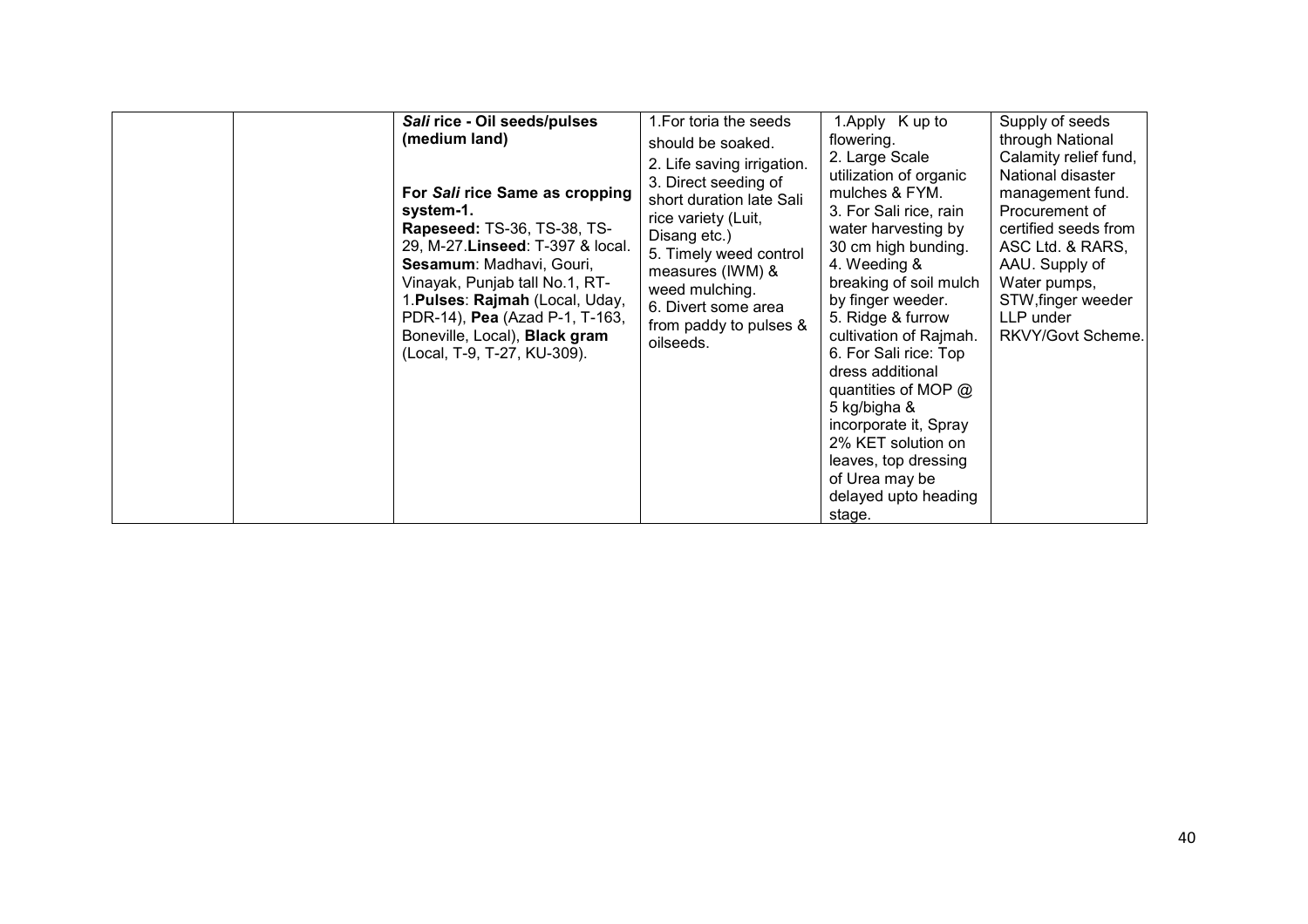| Sali<br>(medium land) For Sali rice<br>Same as cropping system-1.<br>Winter Vegetables: Cabbage:<br>Drum head, Pride of India,<br>Golden acre. Cauliflower:<br>Snowball-16, Pusa snowball,<br>Pusa Deepali (Early). Tomato:<br>Arka Alok, Suraksha (Hybrid),<br>Pusa ruby, local. Brinjal: JC-1,<br>Pusa purple round, Pusa purple<br>long, Pusa Kranti, Longai (Local).<br>Chilli: Pusa Jwala, Krishna,<br>local. Coriander: UP 41, Pusa<br>860, local selection. Spinach: All<br>green, Pusa Jyoti, local.<br>Dolichus bean: Pusa early<br>profile, HD-18, local. Potato:<br>Kufri chandramukhi, Kufri Jyoti,<br>Kufri sindhuri.Pumpkin: Local.<br>Amaranthas: Local. Cow pea:<br>Pusa Barsati, local. | rice-Winter vegetables<br>system-1<br>Rice.<br>2. Divert some area<br>from paddy to early<br>winter vegetables. | 1. Same as cropping<br>for<br>Sali<br>system-1<br>Rice.<br>2. Ridge $\&$<br>cultivation<br>vegetables. | 1. Same as cropping<br>for Sali<br>furrow<br>οf | Same as cropping<br>system-1 for Sali<br>Rice.       |
|----------------------------------------------------------------------------------------------------------------------------------------------------------------------------------------------------------------------------------------------------------------------------------------------------------------------------------------------------------------------------------------------------------------------------------------------------------------------------------------------------------------------------------------------------------------------------------------------------------------------------------------------------------------------------------------------------------|-----------------------------------------------------------------------------------------------------------------|--------------------------------------------------------------------------------------------------------|-------------------------------------------------|------------------------------------------------------|
| Sali rice-Boro rice(low land)<br>For Sali rice Same as cropping<br>system-1.<br>Boro rice: Kanaklata,<br>Chandrama Local (Rataboro,<br>Kalaboro), Bishnu Prasad, IR-68.                                                                                                                                                                                                                                                                                                                                                                                                                                                                                                                                  | <b>Same</b><br>as<br>system-1 for Sali Rice                                                                     | cropping<br>system-1<br><b>Rice</b>                                                                    | Same as cropping<br>for Sali                    | Same as cropping<br>system-1 for Sali<br><b>Rice</b> |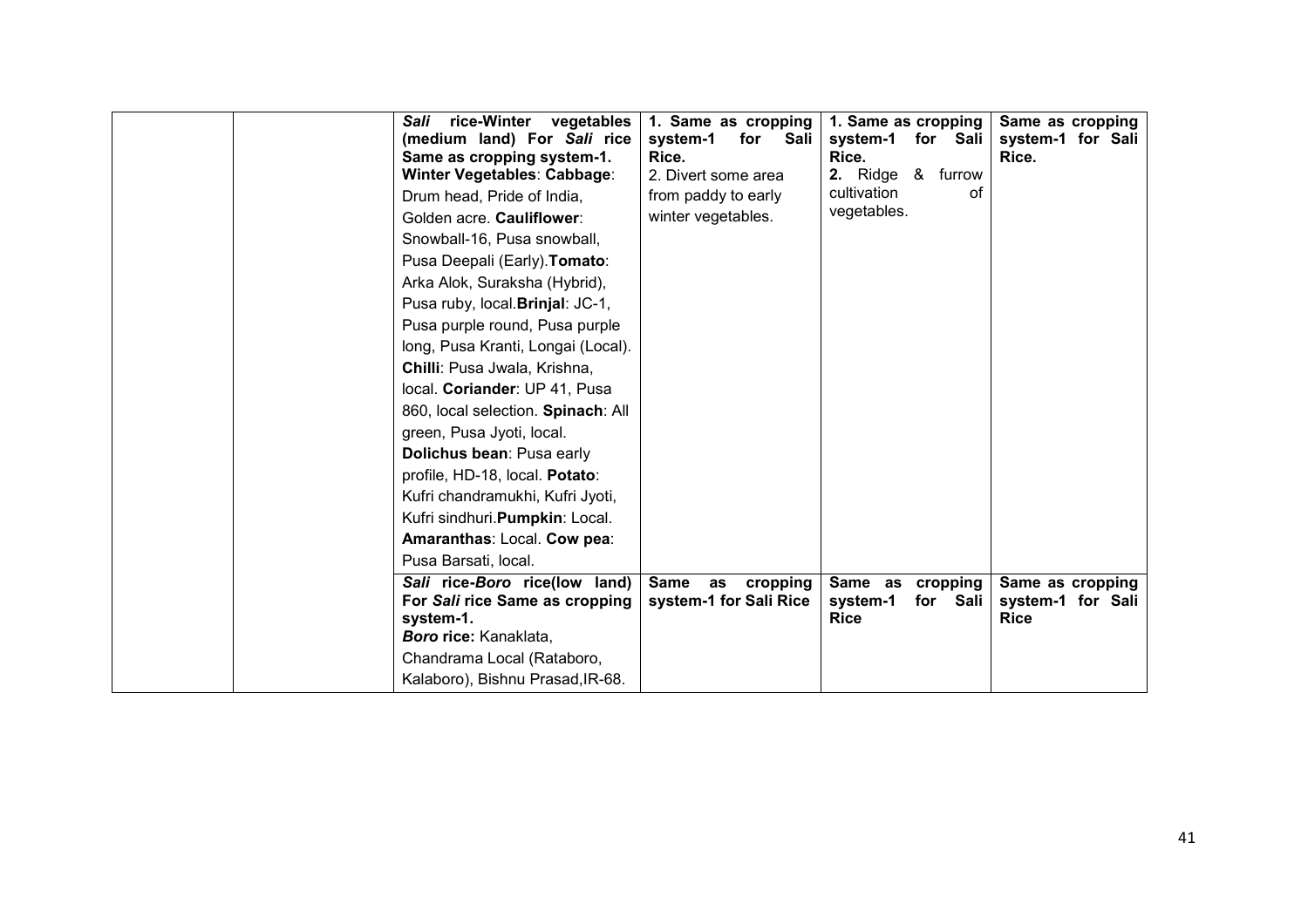| rice(low<br>Sali<br>rice-ahu<br>&<br>medium land) For Sali rice<br>Same as cropping system-1.<br>Ahu rice (Transplanted): Luit,<br>Disang, Krishna, Gopinath, Jaya,<br>Cauvery, IR-36, IR-50, Ratna,<br>Culture-1, Soket-4.<br>Ahu rice (Direct seeded):<br>Koimurali. Luit.                                                                                                                                                                                                                                                                                                                                                                                                                                             | 1. Same as cropping<br>system-1.<br>2. Divert some area<br>for early ahu rice.<br>3. Timely land<br>preparation and sowing<br>of ahu rice.                                                                              | Same as cropping<br>system-1                                                                                                                                                                                                                                                                                                                                                                               | Same as cropping<br>system-1                                                                                                                                                                                                                                  |
|--------------------------------------------------------------------------------------------------------------------------------------------------------------------------------------------------------------------------------------------------------------------------------------------------------------------------------------------------------------------------------------------------------------------------------------------------------------------------------------------------------------------------------------------------------------------------------------------------------------------------------------------------------------------------------------------------------------------------|-------------------------------------------------------------------------------------------------------------------------------------------------------------------------------------------------------------------------|------------------------------------------------------------------------------------------------------------------------------------------------------------------------------------------------------------------------------------------------------------------------------------------------------------------------------------------------------------------------------------------------------------|---------------------------------------------------------------------------------------------------------------------------------------------------------------------------------------------------------------------------------------------------------------|
| Fallow - Boro rice(Typical low<br>land) Boro rice: Kanaklata,<br>Chandrama Local (Rataboro,<br>Kalaboro), Bishnu Prasad, IR-68.                                                                                                                                                                                                                                                                                                                                                                                                                                                                                                                                                                                          | Not applicable                                                                                                                                                                                                          | Not applicable                                                                                                                                                                                                                                                                                                                                                                                             | Not applicable                                                                                                                                                                                                                                                |
| Summer vegetables - Winter<br>vegetables (River bank, up<br>land & medium land). Summer<br>vegetables: Okra (Prabhani<br>Kranti, Pusa<br>Sawani, Arka<br>local). Cucumber<br>anamika,<br>(Chinese green, Pusa sanyog,<br>Poinsette, AAUC-1, AAUC-2,<br>AAUC-3, AAUC-4, local). Ridge<br>gourd (Pusa Nasdar, AAUJ-2,<br>AAUJ-3, local). Bitter gourd (For<br>spring season-Pusa Do Mausmi,<br>Long green, local, Extra long. For<br>summer-Monsoon<br>monarch.<br>Long<br>green<br>monsoon,<br>Coimbatore long). Bottle gourd:<br>Pusa summer prolific long, Pusa<br>prolific<br>round,<br>summer<br>local.Snake gourd: Long green,<br>Long white, Extra long, local.<br>Winter Vegetables: Same as<br>Cropping System-3. | 1. Thinning and gap<br>filling the existing crop.<br>2. Resowing with short<br>duration variety.<br>3. Divert some area for<br>early winter vegetables.<br>4. Timely weed control<br>measures (IWM) &<br>weed mulching. | 1. Large Scale<br>utilization of organic<br>mulches & FYM.<br>2. Rain water<br>harvesting.<br>3. Weeding &<br>breaking of soil mulch<br>by finger weeder.<br>4. Ridge & furrow<br>cultivation.<br>5. Apply N as top<br>dress as it rains, P &<br>K also as top dress if<br>not applied as basal<br>in line seeded crop.<br>6. P should be<br>applied up to 3 weeks<br>after seeding & K<br>upto flowering. | Supply of seeds<br>through National<br>Calamity relief fund,<br>National disaster<br>management fund.<br>Procurement of<br>certified seeds from<br>ASC Ltd. & RARS,<br>AAU. Supply of<br>Water pumps,<br>STW, finger weeder<br>LLP under<br>RKVY/Govt Scheme. |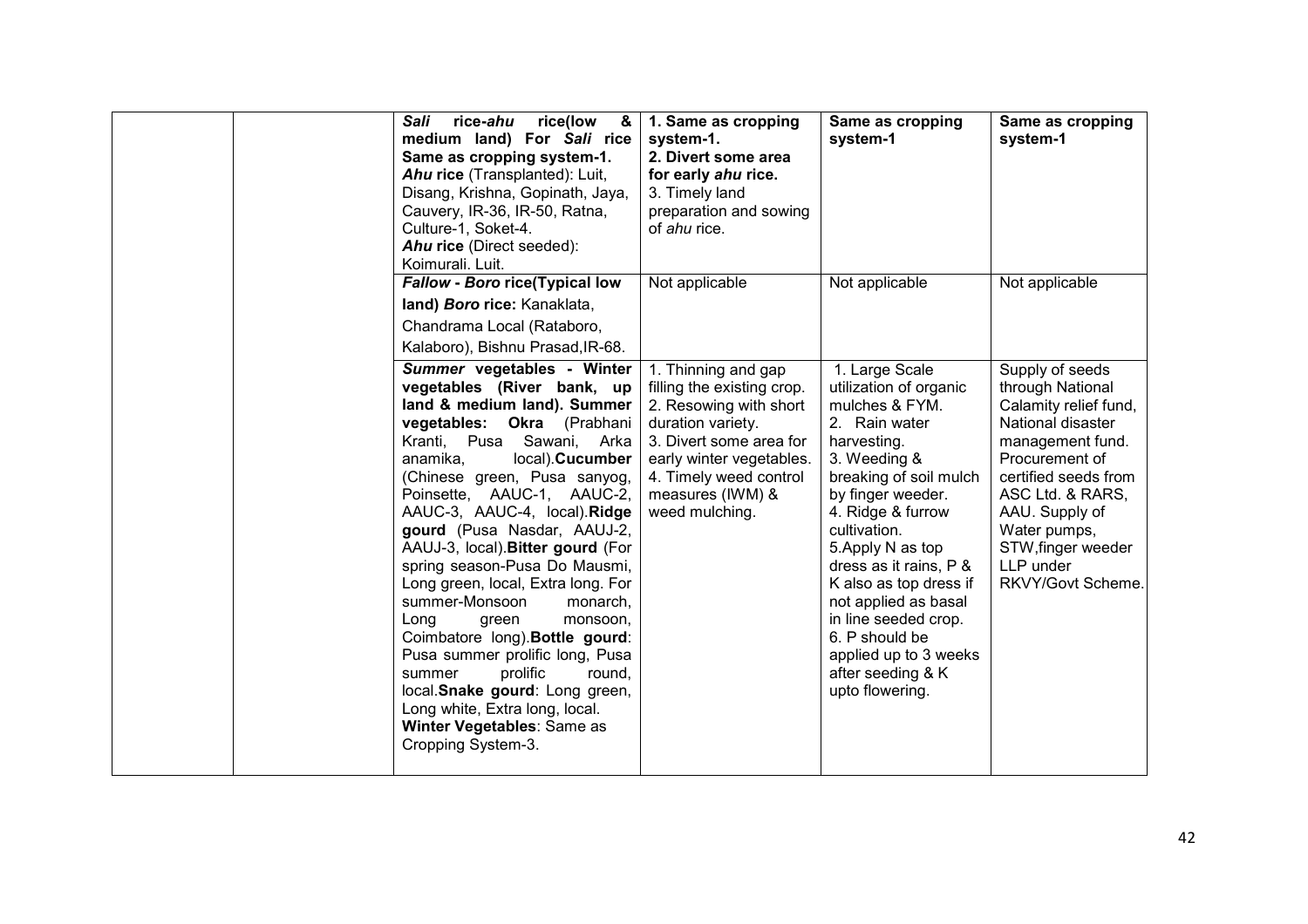| <b>Condition</b>                                               |                                                                                                                                                        | <b>Suggested Contingency measures</b>                                                                                                                                                                                                                                                                                                                                                                             |                                                                                                                                                                                                   |                                                 |                                                                                                                                                                                                                                                        |
|----------------------------------------------------------------|--------------------------------------------------------------------------------------------------------------------------------------------------------|-------------------------------------------------------------------------------------------------------------------------------------------------------------------------------------------------------------------------------------------------------------------------------------------------------------------------------------------------------------------------------------------------------------------|---------------------------------------------------------------------------------------------------------------------------------------------------------------------------------------------------|-------------------------------------------------|--------------------------------------------------------------------------------------------------------------------------------------------------------------------------------------------------------------------------------------------------------|
| <b>Terminal</b><br>drought (Early<br>withdrawal of<br>monsoon) | <b>Major Farming</b><br>situation <sup>a</sup>                                                                                                         | <b>Normal Crop/cropping</b><br>system <sup>b</sup>                                                                                                                                                                                                                                                                                                                                                                | Crop management <sup>c</sup>                                                                                                                                                                      | Rabi Crop planning <sup>a</sup>                 | <b>Remarks on</b><br>Implementation <sup>e</sup>                                                                                                                                                                                                       |
|                                                                | <b>Abundant &amp; erratic</b><br>rainfall shallow dark<br>grey to brown soils<br>(low land) & Deep<br>dark grey to brown<br>soils(Up & Medium<br>land) | Sali rice (Mono crop-Low<br>& medium land)<br>Sali rice: Ranjit, Bahadur,<br>Pankaj, Kushal,<br>Moniram.Glutinous<br>rice: Gandhi Biroin<br>(local). Scented<br>rice: Badshabhog.                                                                                                                                                                                                                                 | 1. Life saving irrigation.<br>2. Harvest at physiological<br>maturity stage                                                                                                                       | Winter vegetables,<br>Pulses,<br>early ahu rice | Supply of seeds through<br>National Calamity relief<br>fund, National disaster<br>management fund.<br>Procurement of certified<br>seeds from ASC Ltd. &<br>RARS, AAU. Supply of<br>Water pumps, STW,<br>finger weeder<br>LLP under RKVY/Govt<br>Scheme |
|                                                                |                                                                                                                                                        | Sali rice - Oil<br>seeds/pulses (medium<br>land)<br>Cropping System:1 For<br>Sali<br>rice<br><b>Same</b><br>as<br>cropping system-1.<br>Rapeseed: TS-36, TS-38,<br>TS-29, M-27. Linseed: T-<br>397 & local. Sesamum:<br>Madhavi, Gouri, Vinayak,<br>Punjab tall No.1, RT-<br>1. Pulses: Rajmah (Local,<br>Uday, PDR-14), Pea (Azad<br>P-1, T-163, Boneville,<br>Local), Black gram (Local,<br>T-9, T-27, KU-309). | 1. Life saving irrigation.<br>2. Divert some area from<br>paddy to pulses & oilseeds.<br>3. Ridge & furrow<br>cultivation of Rajmah.<br>4. Harvest at physiological<br>maturity stage (Sali rice) | Oilseed & pulses                                | Supply of seeds through<br>National Calamity relief<br>fund, National disaster<br>management fund.<br>Procurement of certified<br>seeds from ASC Ltd. &<br>RARS, AAU. Supply of<br>Water pumps, STW,<br>finger weeder<br>LLP under RKVY/Govt<br>Scheme |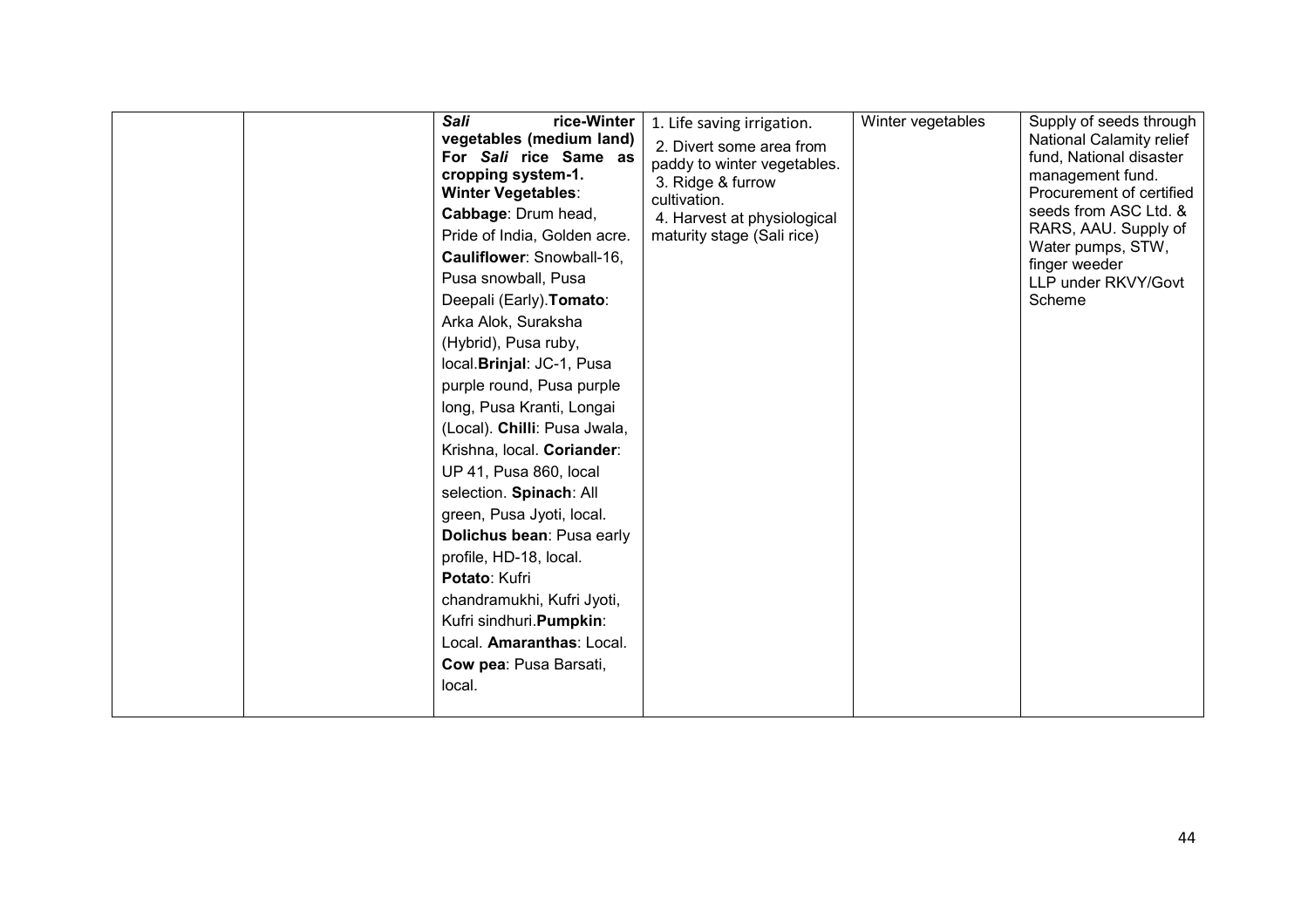| rice-Boro rice(low<br>Sali<br>land) For Sali rice Same<br>as cropping system-1.<br><b>Boro rice:</b> Kanaklata,<br>Chandrama Local<br>(Rataboro, Kalaboro),<br>Bishnu Prasad, IR-68                                                                                              | Same as cropping<br>1.<br>system-1 for Sali Rice.<br>2. Timely land preparation<br>& sowing of boro rice.                               | Boro rice      | Same as cropping<br>system-1 |
|----------------------------------------------------------------------------------------------------------------------------------------------------------------------------------------------------------------------------------------------------------------------------------|-----------------------------------------------------------------------------------------------------------------------------------------|----------------|------------------------------|
| Sali rice-ahu rice(low &<br>medium land) For Sali<br>rice Same as cropping<br>system-1.<br><b>Ahu rice</b> (Transplanted):<br>Luit, Disang, Krishna,<br>Gopinath, Jaya, Cauvery,<br>IR-36, IR-50, Ratna,<br>Culture-1, Soket-4.<br>Ahu rice (Direct seeded):<br>Koimurali, Luit. | 1. Same as cropping<br>system-1.<br>2. Divert some area for<br>early ahu rice.<br>3. Timely land preparation<br>and sowing of ahu rice. | Ahu rice       | Same as cropping<br>system-1 |
| <b>Fallow - Boro rice(Typical</b><br>low land) Boro rice:<br>Kanaklata, Chandrama<br>Local (Rataboro, Kalaboro),<br>Bishnu Prasad, IR-68.                                                                                                                                        | Not applicable                                                                                                                          | Not applicable | Not applicable               |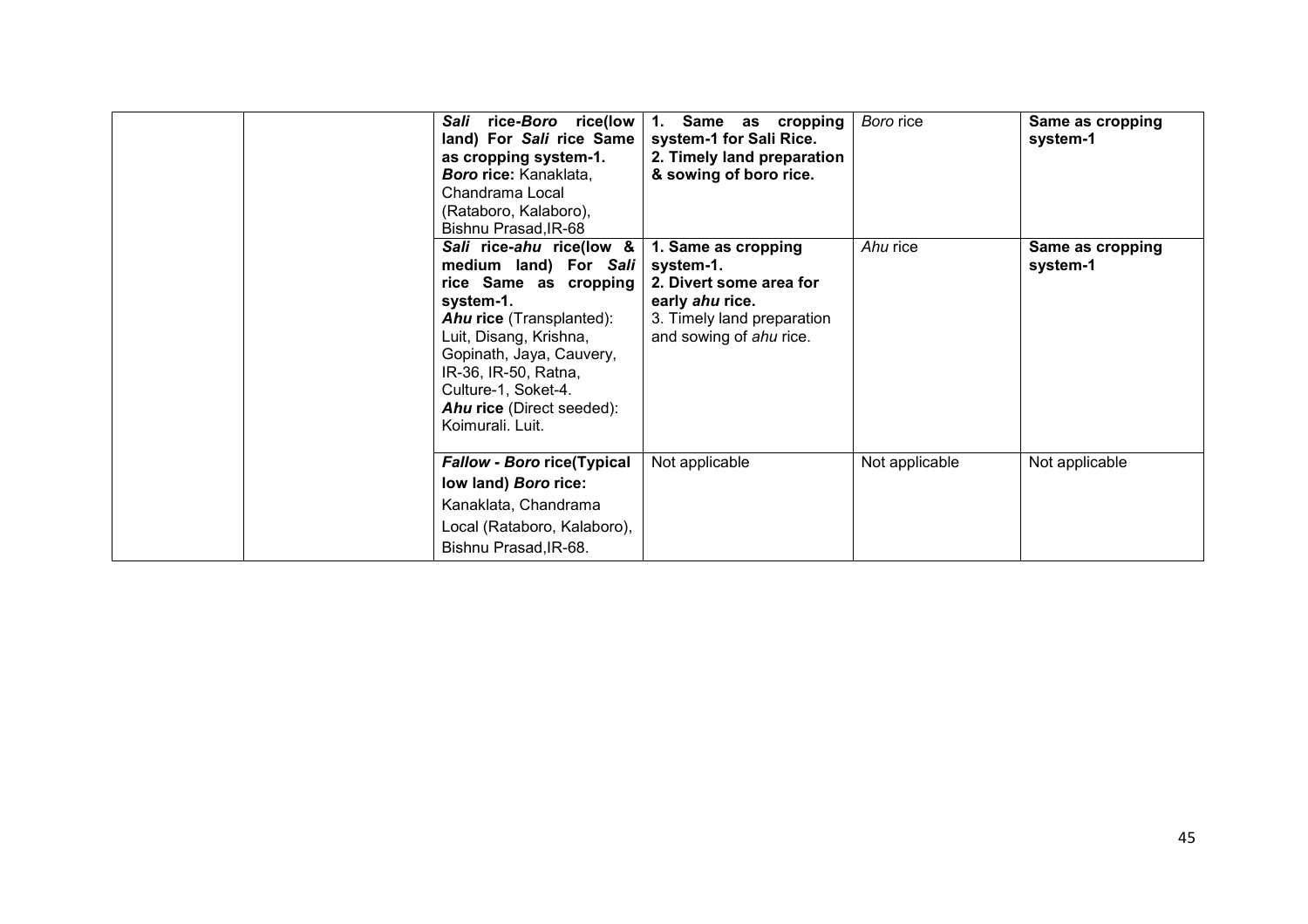| vegetables -<br>Summer<br>Winter vegetables (River<br>bank, up land & medium<br><b>Summer</b><br>land).<br>vegetables:<br>Okra<br>(Prabhani Kranti,<br>Pusa<br>Sawani, Arka anamika,<br>local). Cucumber (Chinese<br>Pusa<br>green,<br>sanyog,<br>Poinsette, AAUC-1, AAUC-<br>AAUC-3, AAUC-4,<br>2.<br>local). Ridge gourd (Pusa<br>Nasdar, AAUJ-2, AAUJ-3,<br>local). Bitter gourd (For<br>spring season-Pusa Do<br>Mausmi, Long green, local,<br>Extra long. For summer-<br>Monsoon monarch, Long<br>monsoon,<br>green<br>Coimbatore<br>long). Bottle<br>Pusa<br>aourd:<br>summer<br>prolific long, Pusa summer<br>prolific round, local.Snake<br>gourd: Long green, Long<br>white, Extra long, local.<br><b>Winter Vegetables: Same</b> | 1. Divert some area for<br>early winter vegetables.<br>2. Large Scale utilization of<br>organic mulches & FYM.<br>3. Weeding & breaking of<br>soil mulch by finger weeder.<br>4. Divert some area for<br>early winter vegetables.<br>5. Harvest at physiological<br>maturity stage.<br>6. Life saving irrigation.<br>7. Timely land preparation<br>and sowing of early winter<br>vegetables. | Early winter<br>vegetables, normal<br>winter vegetables | Supply of seeds through<br>National Calamity relief<br>fund, National disaster<br>management fund.<br>Procurement of certified<br>seeds from ASC Ltd. &<br>RARS, AAU. Supply of<br>Water pumps, STW,<br>finger weeder<br>LLP under RKVY/Govt<br>Scheme. |
|--------------------------------------------------------------------------------------------------------------------------------------------------------------------------------------------------------------------------------------------------------------------------------------------------------------------------------------------------------------------------------------------------------------------------------------------------------------------------------------------------------------------------------------------------------------------------------------------------------------------------------------------------------------------------------------------------------------------------------------------|----------------------------------------------------------------------------------------------------------------------------------------------------------------------------------------------------------------------------------------------------------------------------------------------------------------------------------------------------------------------------------------------|---------------------------------------------------------|---------------------------------------------------------------------------------------------------------------------------------------------------------------------------------------------------------------------------------------------------------|
| as Cropping System-3.                                                                                                                                                                                                                                                                                                                                                                                                                                                                                                                                                                                                                                                                                                                      |                                                                                                                                                                                                                                                                                                                                                                                              |                                                         |                                                                                                                                                                                                                                                         |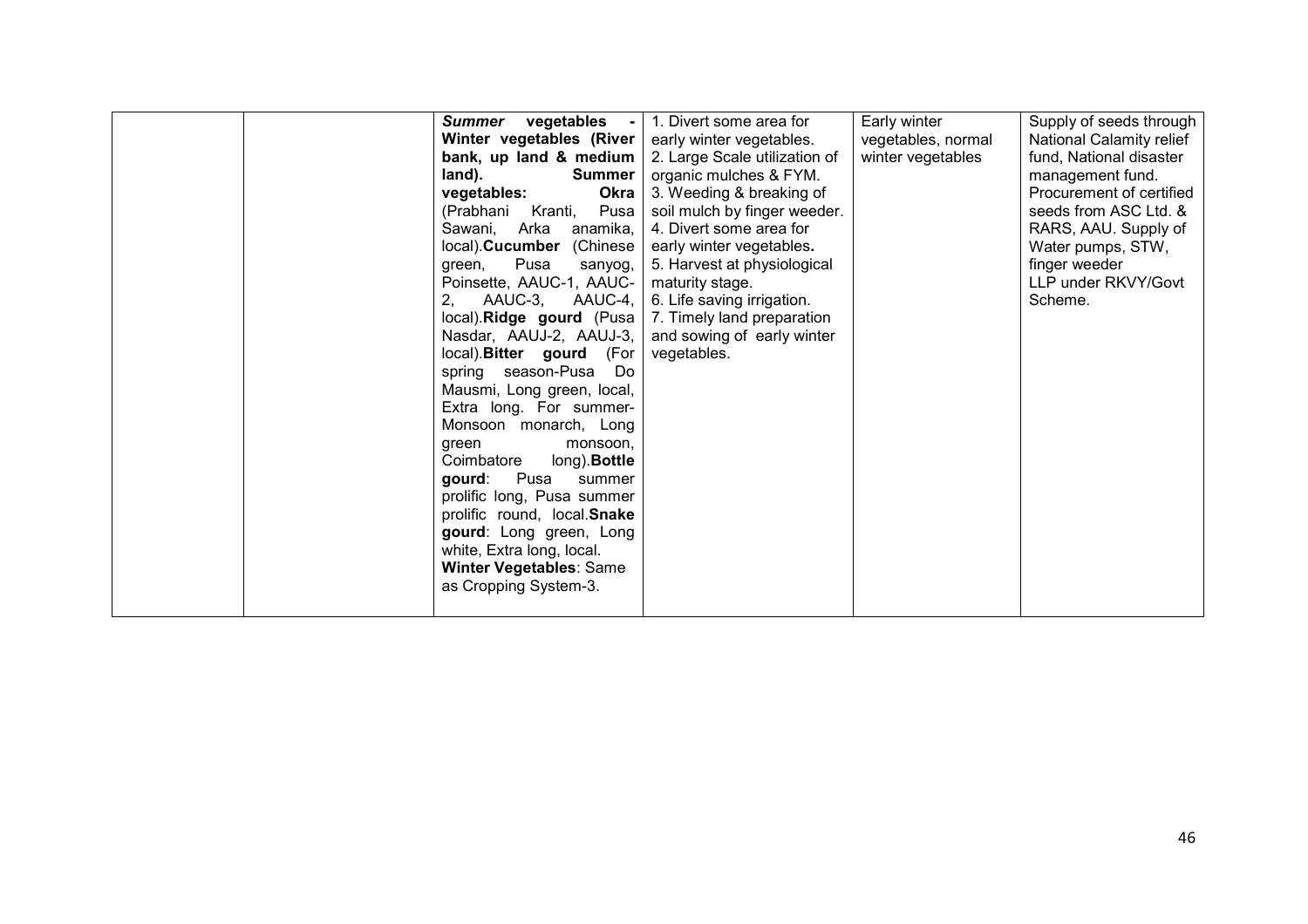#### 2.1.2 Drought - Irrigated situation : Not Applicable

| <b>Condition</b>                                                          |                                                                                   |                                                             | <b>Suggested Contingency measures</b> |                       |                                      |  |
|---------------------------------------------------------------------------|-----------------------------------------------------------------------------------|-------------------------------------------------------------|---------------------------------------|-----------------------|--------------------------------------|--|
|                                                                           | <b>Major Farming</b><br>situation'                                                | <b>Normal Crop/cropping</b><br>system <sup>9</sup>          | Change in crop/cropping<br>system'    | Agronomic<br>measures | <b>Remarks on</b><br>Implementation' |  |
| <b>Delayed</b><br>release of<br>water in<br>canals due to<br>low rainfall | 1) Farming Situation<br>Low land tube well<br><b>Irrigated Canal</b><br>red soils | <b>Cropping System:1</b><br>Paddy (sub merged<br>condition) |                                       |                       |                                      |  |

| <b>Condition</b>                                                   |                                                |                                                    | <b>Suggested Contingency measures</b> |                       |                                      |  |
|--------------------------------------------------------------------|------------------------------------------------|----------------------------------------------------|---------------------------------------|-----------------------|--------------------------------------|--|
|                                                                    | <b>Major Farming</b><br>situation <sup>'</sup> | <b>Normal Crop/cropping</b><br>system <sup>9</sup> | Change in crop/cropping<br>svstem"    | Agronomic<br>measures | <b>Remarks on</b><br>Implementation' |  |
| Limited<br>release of<br>water in<br>canals due to<br>low rainfall | 1) Farming Situation                           | <b>Cropping System:1</b>                           |                                       |                       |                                      |  |

| <b>Condition</b>                                                                          |                                                |                                                    | <b>Suggested Contingency measures</b> |                     |                                      |  |
|-------------------------------------------------------------------------------------------|------------------------------------------------|----------------------------------------------------|---------------------------------------|---------------------|--------------------------------------|--|
|                                                                                           | <b>Major Farming</b><br>situation <sup>'</sup> | <b>Normal Crop/cropping</b><br>system <sup>9</sup> | Change in crop/cropping<br>system"    | Agronomic measures' | <b>Remarks on</b><br>Implementation' |  |
| Non release of<br>water in canals<br>under delayed<br>onset of<br>monsoon in<br>catchment | 1) Farming Situation                           | <b>Cropping System:1</b>                           |                                       |                     |                                      |  |

| <b>Condition</b>       |                                   |                                                    | <b>Suggested Contingency measures</b>    |                           |                               |
|------------------------|-----------------------------------|----------------------------------------------------|------------------------------------------|---------------------------|-------------------------------|
|                        | <b>Maior Farming</b><br>situation | <b>Normal Crop/cropping</b><br>svstem <sup>s</sup> | <b>Change in crop/cropping</b><br>svstem | <b>Agronomic measures</b> | Remarks on<br>Implementation' |
| <b>Lack of inflows</b> | 1) Farming Situation              | <b>Cropping System:1</b>                           |                                          |                           |                               |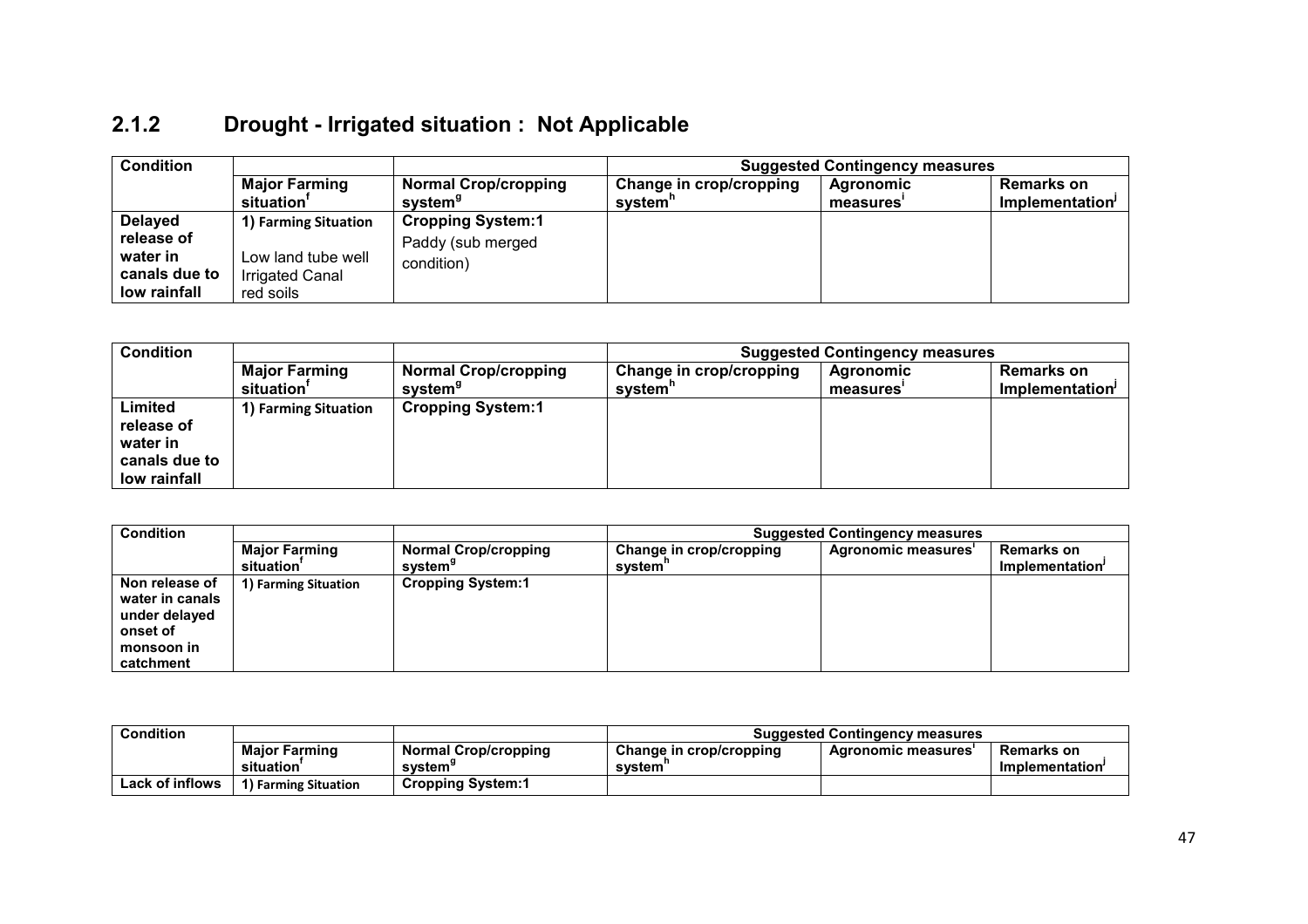| <b>Condition</b> |               |                             | <b>Suggested Contingency measures</b> |                    |                   |  |
|------------------|---------------|-----------------------------|---------------------------------------|--------------------|-------------------|--|
|                  | Major Farming | <b>Normal Crop/cropping</b> | Change in crop/cropping               | Agronomic measures | <b>Remarks on</b> |  |
|                  | situation'    | system <sup>9</sup>         | svstem'                               |                    | Implementation'   |  |
| into tanks due   |               | <b>Cropping System:2</b>    |                                       |                    |                   |  |
| to insufficient  |               |                             |                                       |                    |                   |  |
| /delaved onset   |               |                             |                                       |                    |                   |  |
| of monsoon       |               |                             |                                       |                    |                   |  |

| <b>Condition</b>                                                      |                                            |                                                    | <b>Suggested Contingency measures</b> |                    |                                      |
|-----------------------------------------------------------------------|--------------------------------------------|----------------------------------------------------|---------------------------------------|--------------------|--------------------------------------|
|                                                                       | <b>Major Farming</b><br>situation'         | <b>Normal Crop/cropping</b><br>system <sup>9</sup> | Change in crop/cropping<br>system'    | Agronomic measures | <b>Remarks on</b><br>Implementation' |
| <b>Insufficient</b><br>groundwater<br>recharge due<br>to low rainfall | 1) Farming Situation<br>Tube well red soil | <b>Cropping System:1</b>                           |                                       |                    |                                      |

#### **2.2 Unusual rains (untimely, unseasonal etc)** (for both rainfed and irrigated situations)

| <b>Condition</b>                                                        | <b>Suggested contingency measure</b>                                                                                                  |                                                                                                                                           |                                                            |                                                                                         |  |
|-------------------------------------------------------------------------|---------------------------------------------------------------------------------------------------------------------------------------|-------------------------------------------------------------------------------------------------------------------------------------------|------------------------------------------------------------|-----------------------------------------------------------------------------------------|--|
| Continuous high rainfall in a<br>short span leading to water<br>logging | Vegetative stage <sup>k</sup>                                                                                                         | <b>Flowering</b><br>stage <sup>'</sup>                                                                                                    | Crop maturity stage <sup>m</sup>                           | Post harvest <sup>"</sup>                                                               |  |
| Paddy                                                                   | Provide drainage<br>Gap filling in damaged patches<br>if seedlings are available<br>Top dressing of urea after the<br>recess of rains | Provide<br>drainage<br>Provide<br>necessary<br>control<br>measures<br>against<br>outbreak of<br>caseworm,<br>gundi bug and<br>stem borer. | Drain out<br>Harvesting at physiological<br>maturity stage | Shift to safer place<br>Dry in shade in a well ventilated<br>space and turn frequently. |  |
| Rajmah                                                                  | Provide drainage<br>Re-sowing of short duration late                                                                                  | Provide<br>drainage                                                                                                                       | Drain out<br>Harvesting at physiological                   | Shift to safe place.<br>Dry in shade and turn frequently                                |  |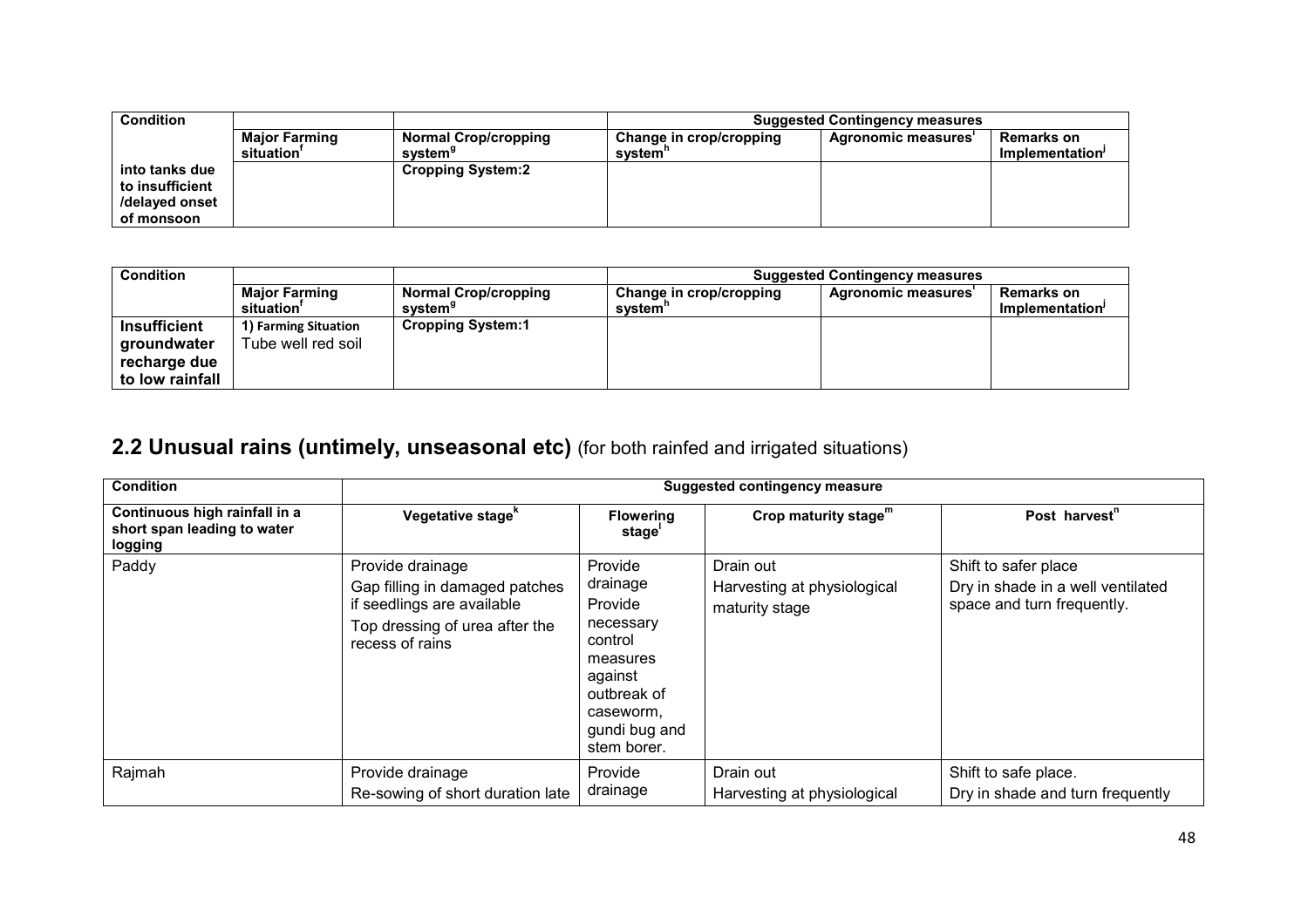|                     | variety.                                                                                                                            |                                                                                               | maturity stage and Harvest of<br>rajmah for vegetable<br>purpose<br>Use as fodder               |                                                                                       |
|---------------------|-------------------------------------------------------------------------------------------------------------------------------------|-----------------------------------------------------------------------------------------------|-------------------------------------------------------------------------------------------------|---------------------------------------------------------------------------------------|
| Potato              | Provide drainage<br>Take protective measures<br>against late blight of potato.                                                      | Provide<br>drainage<br>Take protective<br>measures<br>against late<br>blight of potato.       | Drain out excess water<br>Harvest at physiological<br>maturity stage                            | Dry in shade.<br>Safe storage against storage pests<br>and diseases                   |
| Toria               | Provide drainage<br>Re-sowing of short duration late<br>variety                                                                     | Provide<br>drainage<br>Take protective<br>measures<br>against aphids.                         | Drain out excess water<br>Harvest at physiological<br>maturity stage<br>Use as leafy vegetables | Dry in shade.<br>Safe storage against storage pests<br>and diseases                   |
| Pea                 | Provide drainage<br>Resowing of short duration late<br>variety.                                                                     | Provide<br>drainage                                                                           | Drain out excess water<br>Harvest for vegetable purpose<br>Use as animal fodder                 | Dry in shade and turn frequently.<br>Safe storage against storage pest<br>and disease |
| <b>Horticulture</b> |                                                                                                                                     |                                                                                               |                                                                                                 |                                                                                       |
| Summer vegetables   | Provide drainage<br>Re-sowing of short duration late<br>variety<br>Need based protective<br>measures against pests and<br>diseases. | Provide<br>drainage                                                                           | Drain out<br>Harvesting at physiological<br>maturity stage<br>Use as fodder                     | Segregation of infested vegetables<br>& destruction<br>Use as fodder                  |
| Winter vegetables   | Provide drainage<br>Re-sowing of short duration late<br>variety<br>Need based protective<br>measures against pests and<br>diseases. | Provide<br>drainage<br>Need based<br>protective<br>measures<br>against pests<br>and diseases. | Drain out<br>Harvesting at physiological<br>maturity stage<br>Use as animal feed                | Segregation of infested vegetables<br>& destruction<br>Use as animal feed             |
| Chilli              | Provide drainage                                                                                                                    | Provide                                                                                       | Drain out                                                                                       | Segregation of infested vegetables                                                    |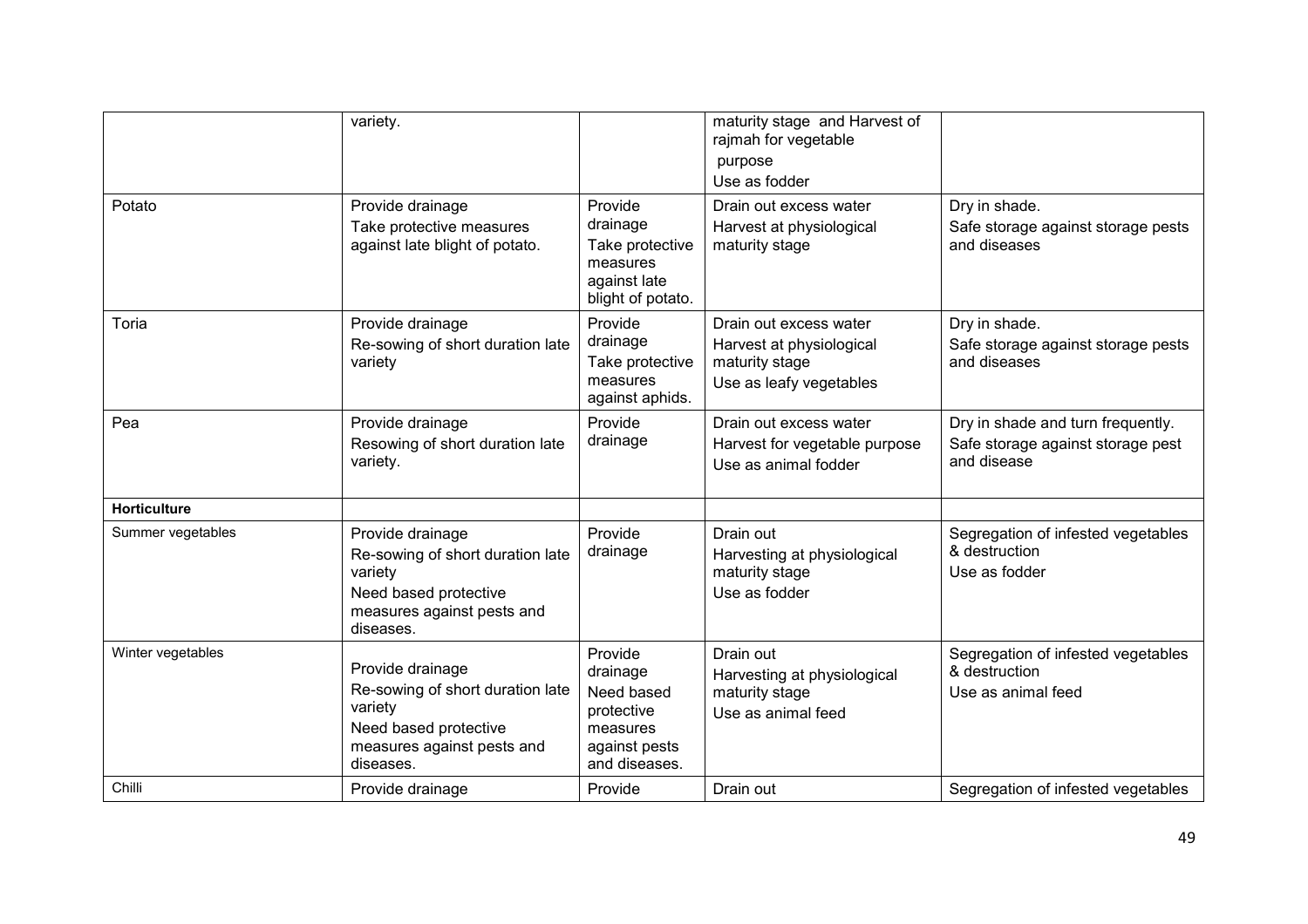|                                                                      | Re-sowing of short duration late<br>variety<br>Need based protective<br>measures against pests and<br>diseases.                                      | drainage<br>Need based<br>protective<br>measures<br>against pests<br>and diseases.        | Harvesting at physiological<br>maturity stage<br>Harvest for processing | & destruction<br>Dry in well ventilated space.    |
|----------------------------------------------------------------------|------------------------------------------------------------------------------------------------------------------------------------------------------|-------------------------------------------------------------------------------------------|-------------------------------------------------------------------------|---------------------------------------------------|
| Heavy rainfall with high speed<br>winds in a short span <sup>2</sup> |                                                                                                                                                      |                                                                                           | <b>NA</b>                                                               |                                                   |
| Outbreak of pests and diseases<br>due to unseasonal rains            |                                                                                                                                                      |                                                                                           |                                                                         |                                                   |
| Paddy                                                                | Application of chlorpyriphos or<br>Monocrotophos against hispa,<br>stem borer and case worm                                                          | Application of<br>chlorpyriphos<br>or<br>Monocrotophos<br>against case<br>worm            |                                                                         | Safe storage against storage pest<br>and diseases |
| Rajmah                                                               | Application of dimethoate or<br>malathion against aphids,<br>jassids & beetles.                                                                      | Application of<br>dimethoate or<br>malathion<br>against aphids,<br>jassids &<br>beetles.  |                                                                         | Safe storage against storage pest<br>and diseases |
| Potato                                                               | Application of metaxyl<br>alternating with mancozeb for<br>late blight of potato<br>Application of MOC to reduce<br>infestation of red & white ants. | Application of<br>metaxyl<br>alternating with<br>mancozeb for<br>late blight of<br>potato |                                                                         | Safe storage against storage pest<br>and diseases |
| Toria                                                                | Application of chlorpyriphos<br>against insect-pests                                                                                                 | Application of<br>chlorpyriphos<br>against insect-<br>pests                               |                                                                         | Safe storage against storage pest<br>and diseases |
| Pea                                                                  | Application of dichlorovos 100<br>EC or malathion 50 EC against<br>pod borer, leaf miner and<br>aphids.                                              | Application of<br>dichlorovos<br>100 EC or<br>malathion 50                                |                                                                         | Safe storage against storage pest<br>and diseases |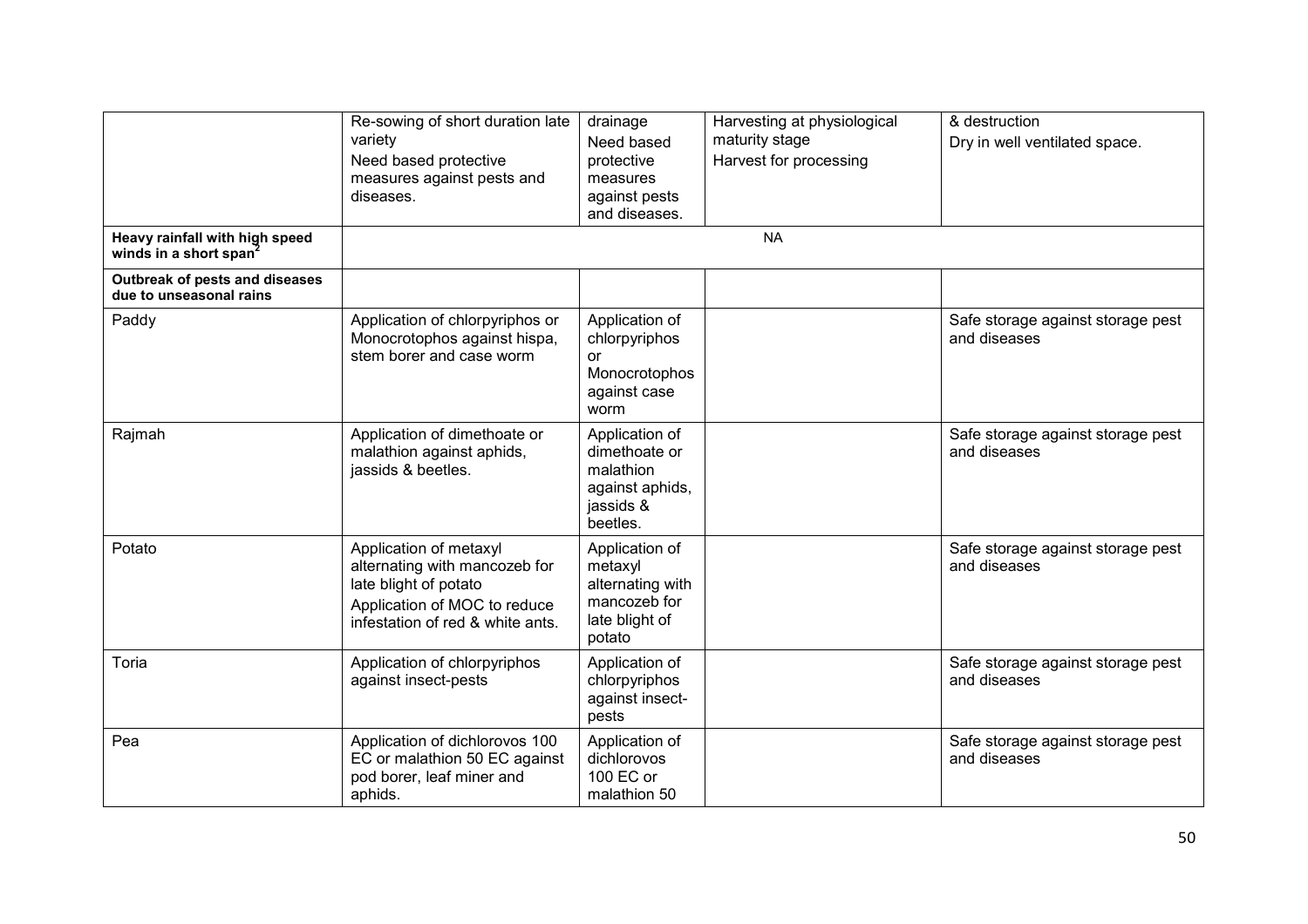|                     | Spray wettable sulphur or<br>tridemorph or dinocap for<br>powder mildew.                                                                                                                             | EC against pod<br>borer, leaf<br>miner and<br>aphids.<br>Spray wettable<br>sulphur or<br>tridemorph or<br>dinocap for<br>powder mildew.                                                                 |               |                                                                           |
|---------------------|------------------------------------------------------------------------------------------------------------------------------------------------------------------------------------------------------|---------------------------------------------------------------------------------------------------------------------------------------------------------------------------------------------------------|---------------|---------------------------------------------------------------------------|
| <b>Horticulture</b> |                                                                                                                                                                                                      |                                                                                                                                                                                                         |               |                                                                           |
| Summer vegetables   | Spray malathion 50 EC against fruit<br>fly, malathion 5% dust for cut<br>worm, and 1% Bordeaux mixture<br>against downy mildew and Bavistin<br>0.1% against powdery mildew.                          | Spray malathion<br>50 EC against<br>fruit fly,<br>malathion 5%<br>dust for cut<br>worm, and 1%<br><b>Bordeaux</b><br>mixture against<br>downy mildew<br>and Bavistin<br>0.1% against<br>powdery mildew. | Use as fodder | Segregation of infested vegetables<br>& destruction<br>Use as fodder      |
| Winter vegetables   | Spray malathion 50 EC against<br>caterpillar and fruit and shoot<br>borer, malathion 5% dust for cut<br>worm.<br>Application of metaxyl<br>alternating with mancozeb<br>against late blight o tomato | Spray malathion<br>50 EC against<br>caterpillar,<br>malathion 5%<br>dust for cut<br>worm,<br>Application of<br>metaxyl<br>alternating with<br>mancozeb<br>against late<br>blight o tomato               |               | Segregation of infested vegetables<br>& destruction<br>Use as animal feed |
| Chilli              |                                                                                                                                                                                                      | Spray captan 50<br>WP against fruit<br>or anthracnose<br>disease                                                                                                                                        |               | Segregation of infested vegetables<br>& destruction                       |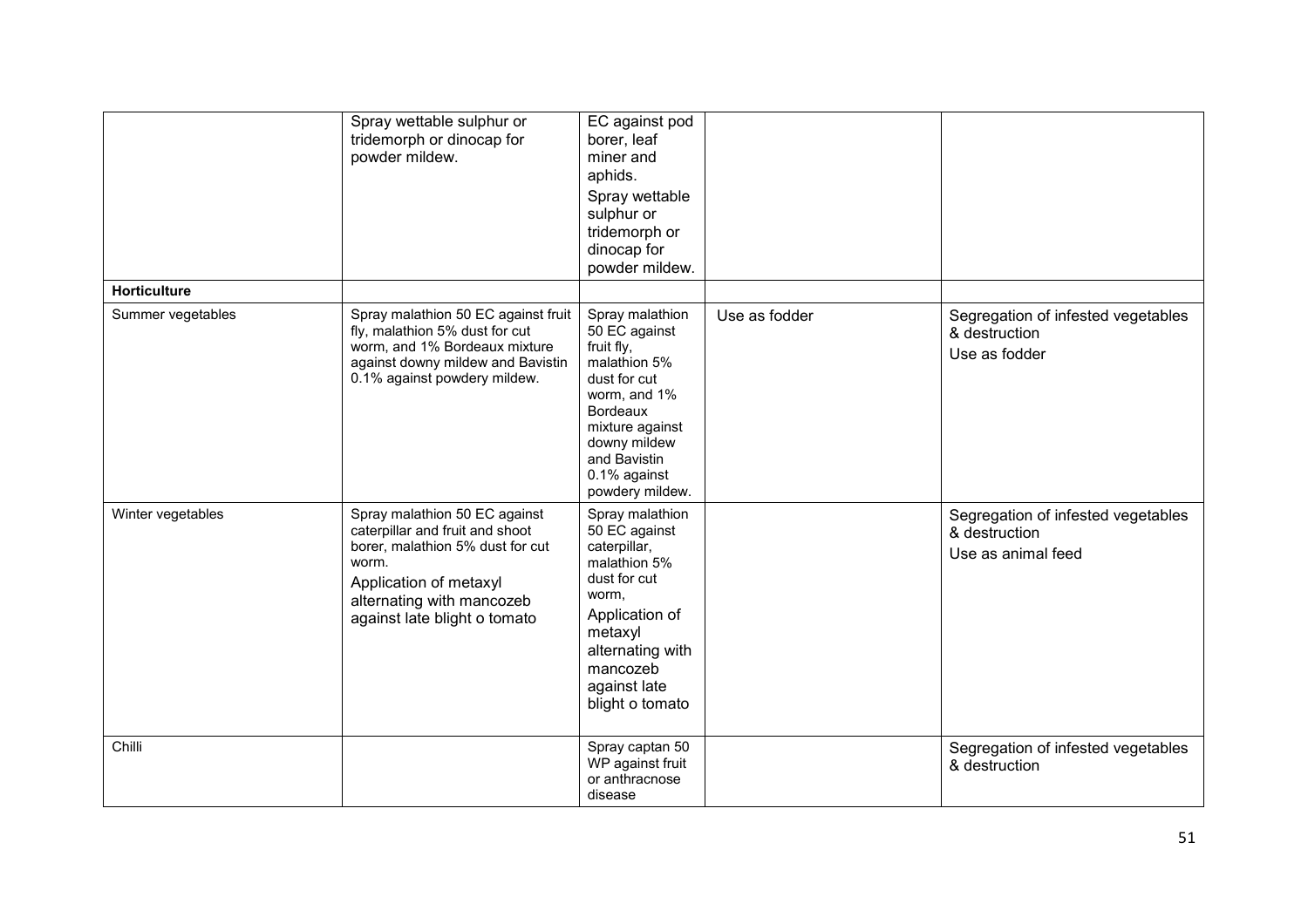| 2.3 Floods: Not applicable |  |  |  |  |
|----------------------------|--|--|--|--|
|----------------------------|--|--|--|--|

| <b>Condition</b>                                            |                                                                     | <b>Suggested contingency measure</b>                                                                                                                                                                                                                                                                                                                                                                                                                                                                                                                                                                                                                                          | $\mathbf{o}$                                                                                                                                                                                                                                                                                                                                                                                                                                                                |                                                                                                                                                                                                                                                                                                                                                                                                                                                                                                         |
|-------------------------------------------------------------|---------------------------------------------------------------------|-------------------------------------------------------------------------------------------------------------------------------------------------------------------------------------------------------------------------------------------------------------------------------------------------------------------------------------------------------------------------------------------------------------------------------------------------------------------------------------------------------------------------------------------------------------------------------------------------------------------------------------------------------------------------------|-----------------------------------------------------------------------------------------------------------------------------------------------------------------------------------------------------------------------------------------------------------------------------------------------------------------------------------------------------------------------------------------------------------------------------------------------------------------------------|---------------------------------------------------------------------------------------------------------------------------------------------------------------------------------------------------------------------------------------------------------------------------------------------------------------------------------------------------------------------------------------------------------------------------------------------------------------------------------------------------------|
| Transient water logging/ partial<br>inundation <sup>1</sup> | Seedling / nursery stage                                            | Vegetative stage                                                                                                                                                                                                                                                                                                                                                                                                                                                                                                                                                                                                                                                              | <b>Reproductive stage</b>                                                                                                                                                                                                                                                                                                                                                                                                                                                   | At harvest                                                                                                                                                                                                                                                                                                                                                                                                                                                                                              |
| Paddy                                                       | Drainage of the Nursery bed,<br>If not possible go for<br>re-sowing | Drainage of excess water.<br>Apply 50% N + 50% K <sub>2</sub> O as<br>top dressing<br>during<br>the<br>tillering stage.<br>In partially damaged field. gap<br>filling may be done by<br>redistributing the tillers.<br>Wet seeding of sprouted<br>seeds (@75-80 kg/ha) of Kmj<br>1-19-1, Kmj 1-17-2, Dhirendra,<br>Mitrasali,<br>Andrewsali<br>and<br>Monoharsali.<br>If transplanting is not possible<br>before mid September, then<br>varieties<br>such<br>early<br>as<br>Sonamukhi, Luit, Culture 1,<br>Chandmoni may be grown as<br>direct seeded rice.<br>Closure planting to check late<br>tillers in case of late planting.<br>Management<br>of pests<br>&<br>diseases | Drainage of excess<br>water. If flood comes<br>during reproductive<br>stage, emphasis should<br>be given on forthcoming<br>rabi crops.<br>Utilization of residual soil<br>moisture and use of<br>recharged soil profile for<br>growing<br>pulses<br>and<br>oilseeds<br>Growing of vegetables<br>after<br>receding<br>flood<br>water and adoption of<br>farming<br>integrated<br>system to obtain more<br>income<br>and<br>to<br>the<br>compensate<br>loss<br>during kharif. | Drainage of excess water. If<br>flood<br>comes<br>during<br>reproductive<br>stage,<br>emphasis should be given<br>on forthcoming rabi crops<br>Supply of seeds and other<br>agro-inputs of rabi crops at<br>subsidized rate, provision of<br>bank loan etc. Wet seeding<br>of short duration<br>Utilization<br>of residual<br>soil<br>moisture<br>of<br>and<br>use<br>recharged<br>soil profile<br>for<br>growing<br>pulses<br>and<br>oilseeds<br>Growing of boro rice<br>after<br>receding flood water |
| Rajmah                                                      | NA                                                                  |                                                                                                                                                                                                                                                                                                                                                                                                                                                                                                                                                                                                                                                                               |                                                                                                                                                                                                                                                                                                                                                                                                                                                                             |                                                                                                                                                                                                                                                                                                                                                                                                                                                                                                         |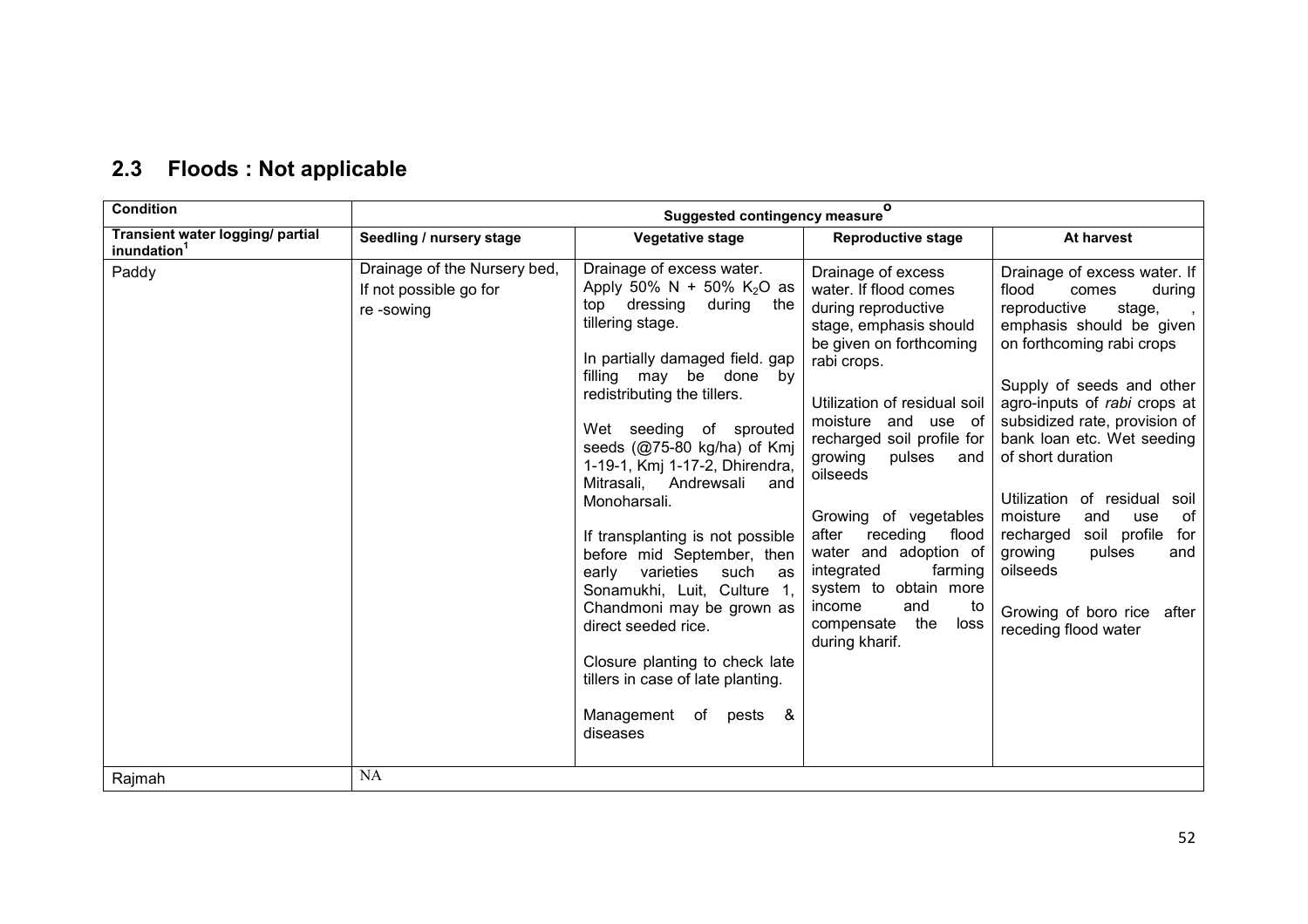| Potato                                                             | <b>NA</b>                                                           |                                                                                                                                                            |                                                                                                                                                                                                                                      |                                                                                                                                                                                                                                                                                                                                                                                                                                                                                                   |  |  |
|--------------------------------------------------------------------|---------------------------------------------------------------------|------------------------------------------------------------------------------------------------------------------------------------------------------------|--------------------------------------------------------------------------------------------------------------------------------------------------------------------------------------------------------------------------------------|---------------------------------------------------------------------------------------------------------------------------------------------------------------------------------------------------------------------------------------------------------------------------------------------------------------------------------------------------------------------------------------------------------------------------------------------------------------------------------------------------|--|--|
| Toria                                                              | <b>NA</b>                                                           |                                                                                                                                                            |                                                                                                                                                                                                                                      |                                                                                                                                                                                                                                                                                                                                                                                                                                                                                                   |  |  |
| Pea                                                                | <b>NA</b>                                                           |                                                                                                                                                            |                                                                                                                                                                                                                                      |                                                                                                                                                                                                                                                                                                                                                                                                                                                                                                   |  |  |
| <b>Horticulture</b>                                                | <b>NA</b>                                                           |                                                                                                                                                            |                                                                                                                                                                                                                                      |                                                                                                                                                                                                                                                                                                                                                                                                                                                                                                   |  |  |
| <b>Continuous submergence</b><br>for more than 2 days <sup>2</sup> |                                                                     |                                                                                                                                                            |                                                                                                                                                                                                                                      |                                                                                                                                                                                                                                                                                                                                                                                                                                                                                                   |  |  |
| Paddy                                                              | Drainage of the Nursery bed,<br>If not possible go for<br>re-sowing | Drainage of excess water.<br>In partially damaged field. gap<br>filling may be done by<br>redistributing the tillers.<br>Management of pests &<br>diseases | Drainage of excess<br>water.<br>Growing of vegetables<br>receding<br>flood<br>after<br>water and adoption of<br>farming<br>integrated<br>system to obtain more<br>income<br>and<br>to<br>the<br>compensate<br>loss<br>during kharif. | Drainage of excess water. If<br>flood<br>comes<br>during<br>reproductive<br>stage,<br>emphasis should be given<br>on forthcoming rabi crops<br>Supply of seeds and other<br>agro-inputs of rabi crops at<br>subsidized rate, provision of<br>bank loan etc. Wet seeding<br>of short duration<br>Utilization of residual<br>soil<br>moisture<br>and<br>of<br>use<br>recharged<br>soil profile<br>for<br>growing<br>pulses<br>and<br>oilseeds<br>Growing of boro rice after<br>receding flood water |  |  |
| Rajmah                                                             | Resowing                                                            | Provide drainage<br>Resowing of late varieties<br>Use as fodder                                                                                            | Harvest for vegetable<br>purpose<br>Use as fodder                                                                                                                                                                                    | Harvest and dry in shade as<br>soon as possible<br>Safe storage against<br>storage pest and diseases                                                                                                                                                                                                                                                                                                                                                                                              |  |  |
| Potato                                                             | Resowing                                                            | Provide drainage<br>Resowing of late varieties                                                                                                             | Provide drainage                                                                                                                                                                                                                     | Harvest and dry in shade as<br>soon as possible<br>Safe storage against<br>storage pest and diseases                                                                                                                                                                                                                                                                                                                                                                                              |  |  |
| Toria                                                              | Resowing                                                            | Provide drainage                                                                                                                                           | Provide drainage                                                                                                                                                                                                                     | Harvest and dry in shade as                                                                                                                                                                                                                                                                                                                                                                                                                                                                       |  |  |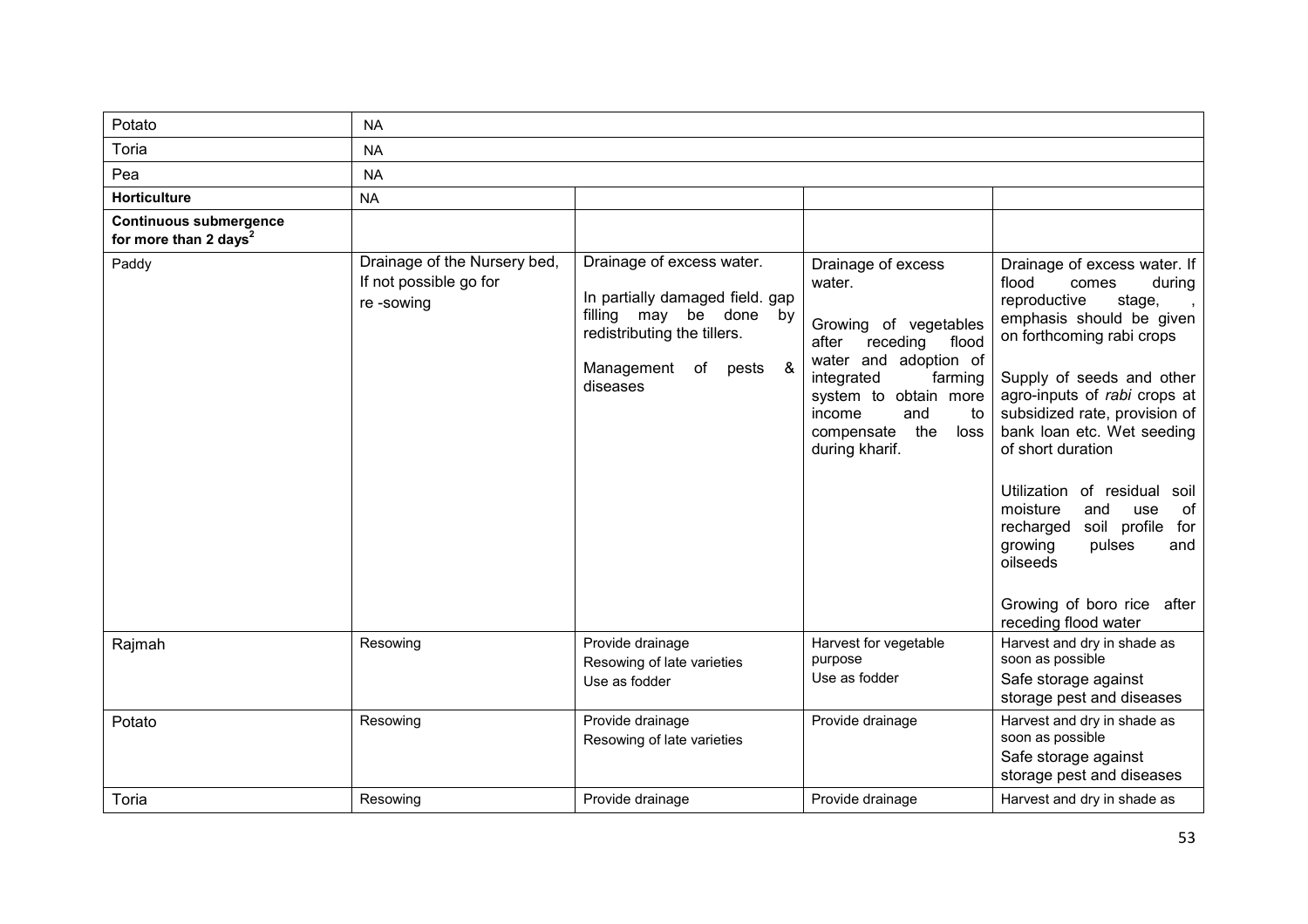|                                  |           | Resowing of late varieties                     | Use as fodder                          | soon as possible<br>Safe storage against<br>storage pest and diseases                                |
|----------------------------------|-----------|------------------------------------------------|----------------------------------------|------------------------------------------------------------------------------------------------------|
| Pea                              | Resowing  | Provide drainage<br>Resowing of late varieties | Provide drainage<br>Use as fodder      | Harvest and dry in shade as<br>soon as possible<br>Safe storage against<br>storage pest and diseases |
| <b>Horticulture</b>              |           |                                                |                                        |                                                                                                      |
| Summer vegetables                | Resowing  | Provide drainage<br>Resowing of late varieties | Provide drainage<br>Use as animal feed | Harvest and dry in shade as<br>soon as possible<br>Safe storage against<br>storage pest and diseases |
| Winter Vegetable                 | <b>NA</b> |                                                |                                        |                                                                                                      |
| Chilli                           | <b>NA</b> |                                                |                                        |                                                                                                      |
| Sea water intrusion <sup>3</sup> | <b>NA</b> |                                                |                                        |                                                                                                      |

#### 2.4 Extreme events: Heat wave / Cold wave/Frost/ Hailstorm /Cyclone : Not experienced

| <b>Extreme event type</b>     | Suggested contingency measure' |                         |                           |                   |  |
|-------------------------------|--------------------------------|-------------------------|---------------------------|-------------------|--|
|                               | Seedling / nursery stage       | <b>Vegetative stage</b> | <b>Reproductive stage</b> | <b>At harvest</b> |  |
| <b>Heat Wave</b> <sup>p</sup> | <b>NA</b>                      |                         |                           |                   |  |
| Cold wave <sup>q</sup>        | <b>NA</b>                      |                         |                           |                   |  |
| <b>Frost</b>                  | <b>NA</b>                      |                         |                           |                   |  |
| <b>Hailstorm</b>              | <b>NA</b>                      |                         |                           |                   |  |
| Cyclone                       | <b>NA</b>                      |                         |                           |                   |  |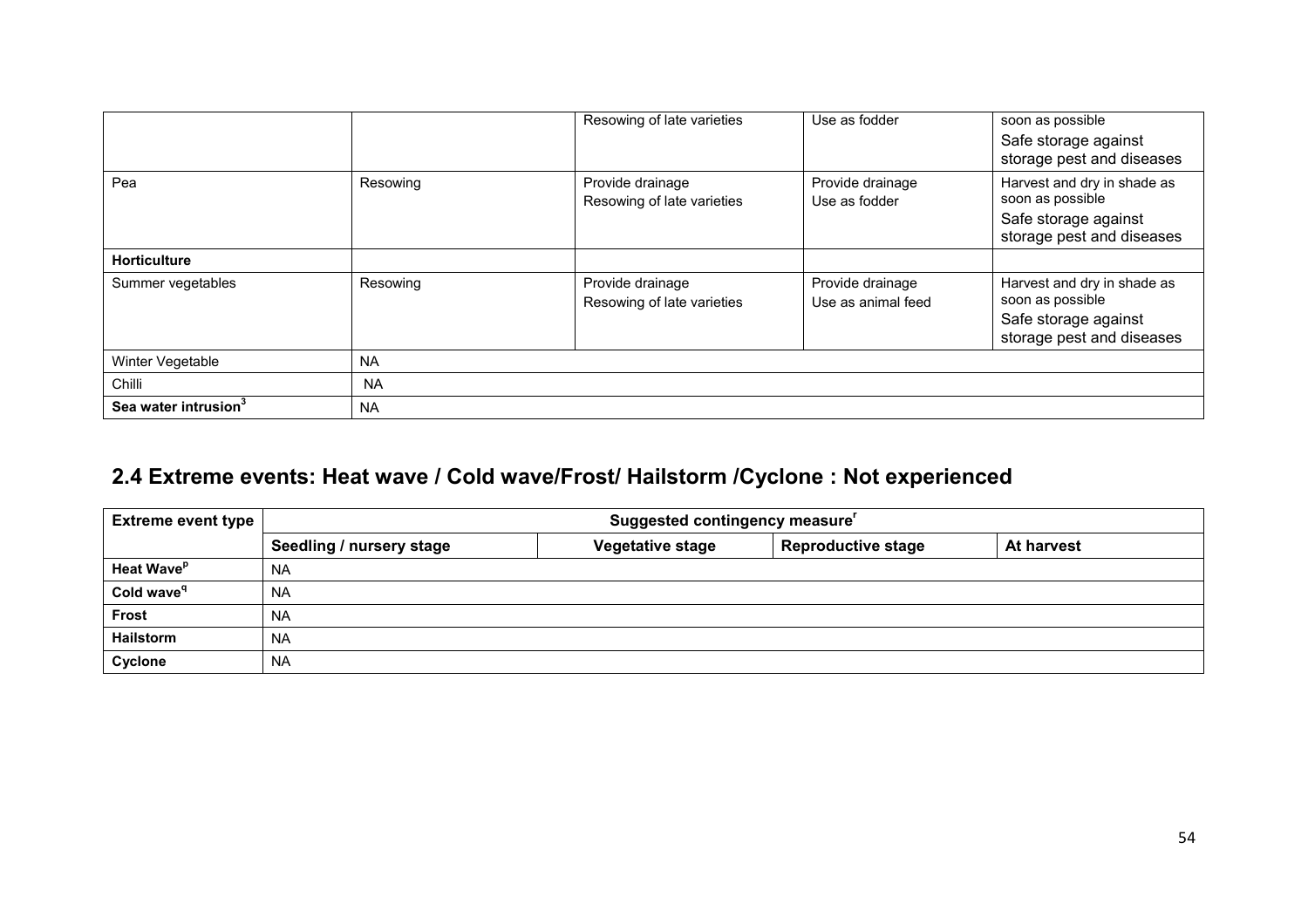## 2.5 Contingent strategies for Livestock, Poultry & Fisheries

#### 2.5.1 Livestock

|                                 | <b>Suggested contingency measures</b>                                                                                                                                                                                                                                                                                                                                                                                             |                                                                                                                                                                                                                                                                                                                                                                                                                                                                                                                                               |                                                      |  |
|---------------------------------|-----------------------------------------------------------------------------------------------------------------------------------------------------------------------------------------------------------------------------------------------------------------------------------------------------------------------------------------------------------------------------------------------------------------------------------|-----------------------------------------------------------------------------------------------------------------------------------------------------------------------------------------------------------------------------------------------------------------------------------------------------------------------------------------------------------------------------------------------------------------------------------------------------------------------------------------------------------------------------------------------|------------------------------------------------------|--|
|                                 | Before the event <sup>s</sup>                                                                                                                                                                                                                                                                                                                                                                                                     | During the event                                                                                                                                                                                                                                                                                                                                                                                                                                                                                                                              | After the event                                      |  |
| <b>Drought</b>                  |                                                                                                                                                                                                                                                                                                                                                                                                                                   |                                                                                                                                                                                                                                                                                                                                                                                                                                                                                                                                               |                                                      |  |
| Feed and fodder<br>availability | Insurance<br>Encourage perennial fodder on bunds and<br>waste land on community basis & near rivers<br>Establishing fodder banks, encouraging<br>fodder crops in irrigated area.<br>On boundaries of agricultural field trees or<br>shrubs like Sesbania, Subabul, Neem etc<br>should be planted.<br>Use excess fodder as silage/hay. Training &<br>awareness camp among extension personnel<br>for needful at time of exigencies | Utilizing fodder from perennial trees and<br>Fodder bank reserves<br>Utilizing fodder stored in silos<br>Transporting excess fodder from adjoining<br>districts<br>Use of feed mixtures<br>Utilizing the existing crops which fail due to<br>drought<br>Use of unconventional livestock feed such as<br>banana plant, Crop residues such as water<br>hyacinth and other like tree pods and seeds<br>etc.<br>Improving poor quality roughages by<br>ammonia treatment, urea treatment, urea<br>molasses mineral block etc and feeding<br>them. | Availing Insurance<br>Culling unproductive livestock |  |
| Drinking water                  | Preserving water in the tank for drinking<br>purpose with proper sanitation.<br>Excavation of ponds & Bore wells.<br>Training & awareness camp among<br>extension personnel                                                                                                                                                                                                                                                       | Using preserved water in the tanks for<br>drinking<br>Wherever ground water resources are<br>available<br>priority for drinking purpose<br>Animals not to be exposed to sun and they                                                                                                                                                                                                                                                                                                                                                          |                                                      |  |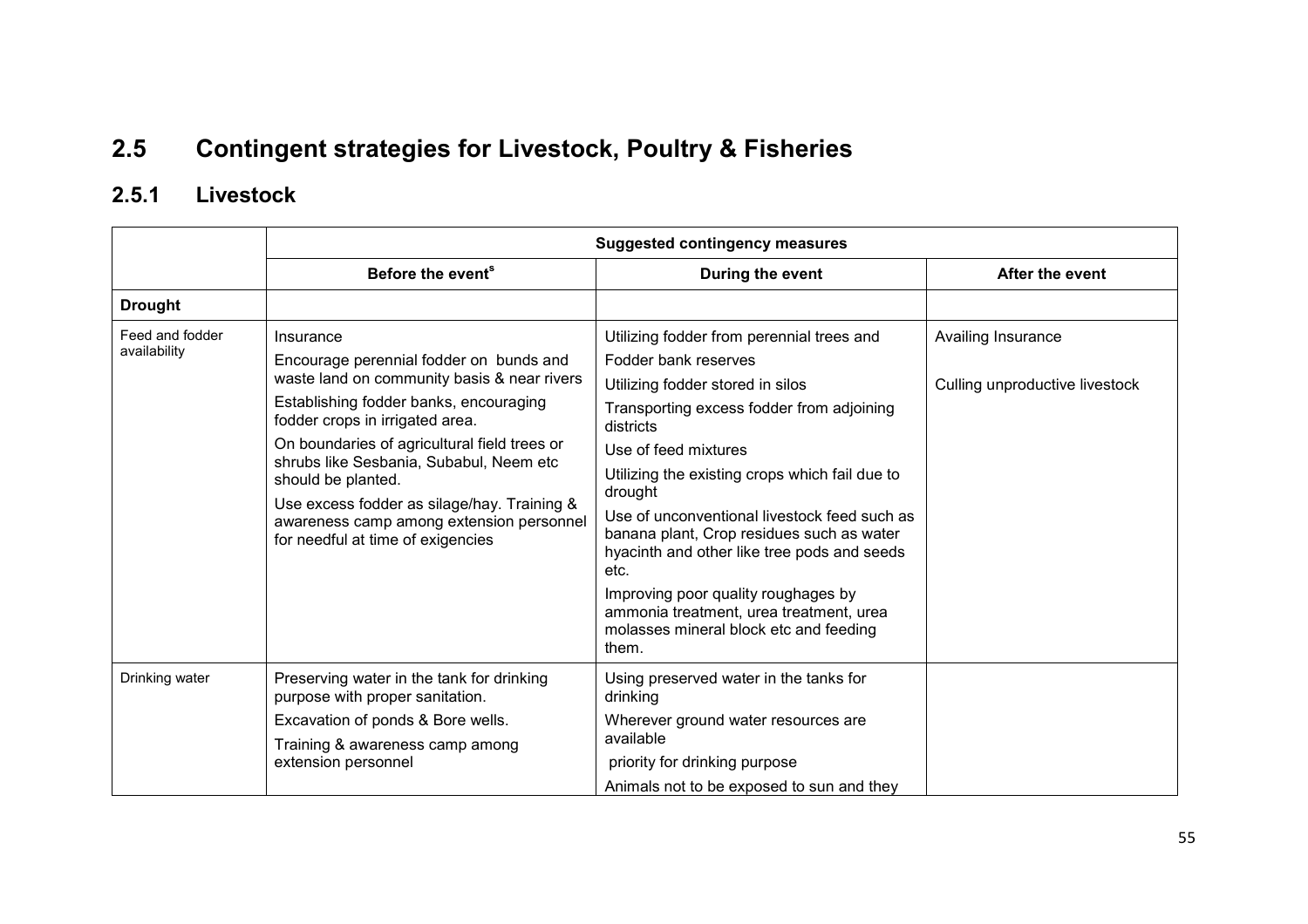|                                  |                                                                                                                                                                                                                                                                                                    | should be commonly stall fed.                                                                                                                                                                                                                                                                                                  |                                                                                                                                                                                                                          |
|----------------------------------|----------------------------------------------------------------------------------------------------------------------------------------------------------------------------------------------------------------------------------------------------------------------------------------------------|--------------------------------------------------------------------------------------------------------------------------------------------------------------------------------------------------------------------------------------------------------------------------------------------------------------------------------|--------------------------------------------------------------------------------------------------------------------------------------------------------------------------------------------------------------------------|
| Health and disease<br>management | Veterinary preparedness with medicines and<br>vaccines                                                                                                                                                                                                                                             | Conducting mass animal Health Camps and<br>treating the affected ones in Campaign                                                                                                                                                                                                                                              | Culling sick animals                                                                                                                                                                                                     |
|                                  | Training & awareness camp among<br>extension personnel                                                                                                                                                                                                                                             | Supplementation of vitamins and mineral<br>mixtures.                                                                                                                                                                                                                                                                           |                                                                                                                                                                                                                          |
| <b>Floods</b>                    |                                                                                                                                                                                                                                                                                                    |                                                                                                                                                                                                                                                                                                                                |                                                                                                                                                                                                                          |
| Feed and fodder<br>availability  | Insurance<br>Encourage perennial fodder on bunds and<br>waste land on community basis & near rivers<br>Establishing fodder banks, encouraging<br>fodder crops in irrigated area.<br>On boundaries of agricultural field trees or<br>shrubs like Sesbania, Subabul, Neem etc                        | Priorities wise feeding like suckling animals<br>followed by nursing mothers, producing and<br>working animals, sick and old animals, adult<br>stovers that got soaked during floods need<br>not be thrown away out right.<br>They can be fed to animals as long as rotting<br>or fungal growth has not set in. Partial drying | Provision of supplementary<br>feeding (concentrate / Roughage)<br>with vitamin & minerals.                                                                                                                               |
|                                  | should be planted.<br>Establish fodder bank with dry straw &dry<br>feed at least for 2 weeks.<br>Training & awareness camp among<br>extension personnel for needful at time of<br>exigencies.                                                                                                      | chuffing and sprinkling available concentrate<br>mixture can improve intake and utility.                                                                                                                                                                                                                                       |                                                                                                                                                                                                                          |
| Drinking water                   | Preserve safe drinking water in community<br>tanks which is not prone to seepage of rain or<br>flood water, Arrange chlorine tablets for<br>sanitization of water and bleaching powder<br>for disinfection of habitats & shelter places,<br>Training & awareness camp among<br>extension personnel | Drinking water is made available to the<br>animals in any kind of clean container<br>available with the farmer.                                                                                                                                                                                                                | Provision of clean drinking water.                                                                                                                                                                                       |
| Health and disease<br>management | Prior construction of shelter places in<br>elevated points,<br>Vaccination of livestock<br>Keep the emergency service kit (first Aid<br>Requisites) along with surgical kit if available.<br>Consult the veterinary doctors in emergency.                                                          | There should be one veterinarian with 3 to 4<br>village to work with the help of local<br>volunteers.<br>The team should be well equipped with<br>contingent items like bandages, tourniquet<br>ropes, drugs including painkillers, antiseptics,<br>antibiotics, anti-venom and anti-shock drugs                               | Prompt and appropriate attention<br>to injuries by providing necessary<br>medicines to the livestock<br>owners.<br>Vaccination campaign against<br>common endemic diseases of the<br>areas (like H.S. B.Q, Anthrax etc.) |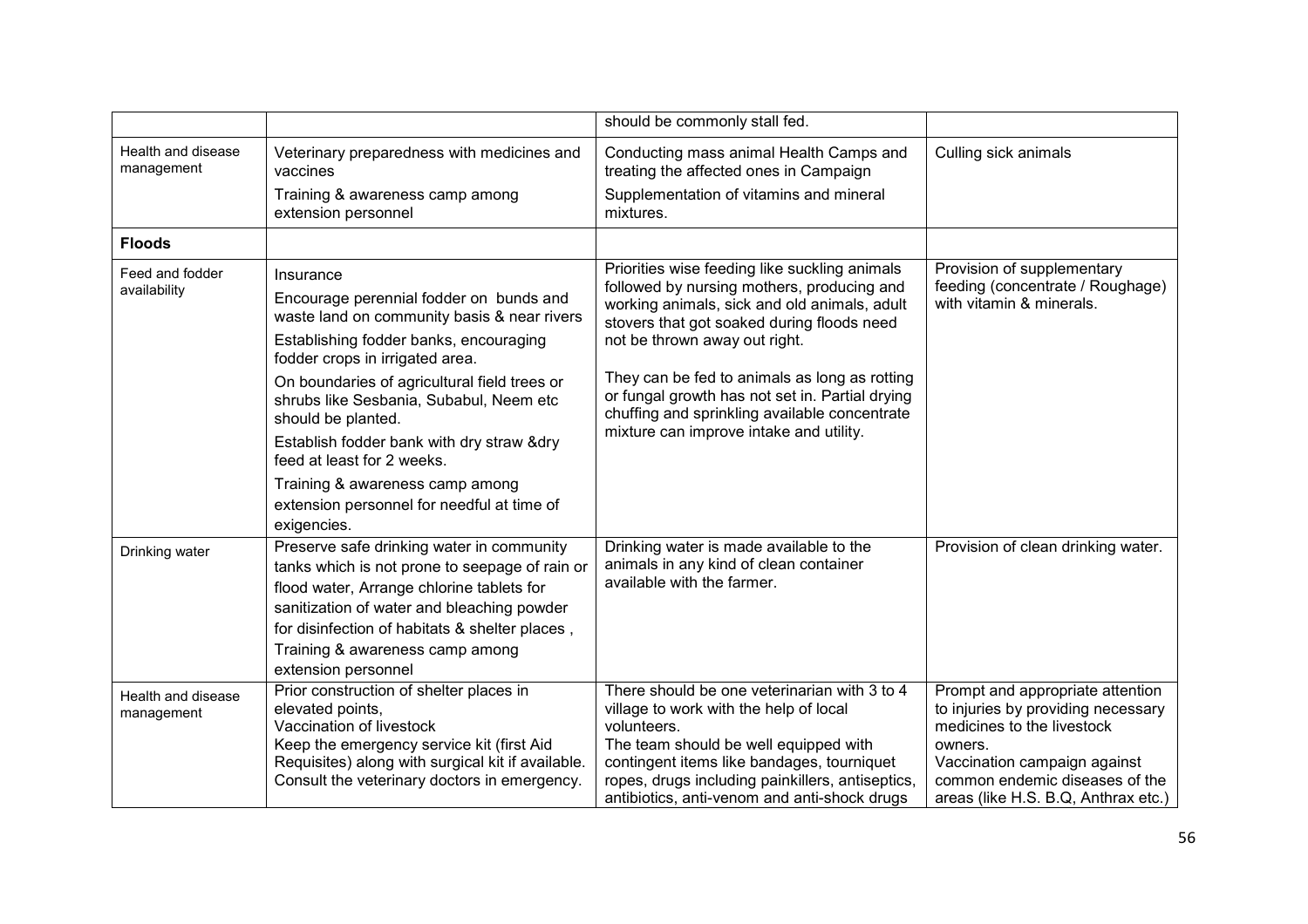|                            | The necessary animal treatment facilities<br>(contingent items) should be made available<br>in the village level. | etc.<br>Keep the animals loose in paddock<br>(sheltered or unsheltered)<br>Releasing animals from the unnatural and<br>harmful position or situation, binding broken<br>limbs, administering painkillers, anti-poison<br>and anti-shock drugs, Performing euthanasia<br>on hopelessly injured and suffering animals<br>with the consent of their owners. | must be taken up urgently.<br>Necessary steps should be taken<br>for the control of non-specific<br>digestive and respiratory<br>infections in consultation of local<br>veterinary personals.<br>Improving shed hygiene<br>especially in the farmers<br>household through cleaning and<br>disinfection |
|----------------------------|-------------------------------------------------------------------------------------------------------------------|----------------------------------------------------------------------------------------------------------------------------------------------------------------------------------------------------------------------------------------------------------------------------------------------------------------------------------------------------------|--------------------------------------------------------------------------------------------------------------------------------------------------------------------------------------------------------------------------------------------------------------------------------------------------------|
| Cyclone                    | <b>NA</b>                                                                                                         |                                                                                                                                                                                                                                                                                                                                                          |                                                                                                                                                                                                                                                                                                        |
| Heat wave and<br>cold wave | <b>NA</b>                                                                                                         |                                                                                                                                                                                                                                                                                                                                                          |                                                                                                                                                                                                                                                                                                        |

#### 2.5.2 Poultry

|                              | <b>Suggested contingency measures</b>                                                                                         | <b>Convergence/linkages</b><br>with ongoing<br>programs, if any |                                                                         |  |
|------------------------------|-------------------------------------------------------------------------------------------------------------------------------|-----------------------------------------------------------------|-------------------------------------------------------------------------|--|
|                              | Before the event <sup>a</sup><br>During the event<br>After the event                                                          |                                                                 |                                                                         |  |
| <b>Drought</b>               |                                                                                                                               |                                                                 |                                                                         |  |
| Shortage of feed ingredients | Insurance.<br>Ensure procurement of<br>feed ingredients<br>sufficiently ahead of<br>incidence<br>Establish feed serve<br>bank | Utilizing from feed<br>serve banks                              | Availing insurance<br><b>Strengthening feed Reserve</b><br><b>Banks</b> |  |
| Drinking water               | Check water source for<br>ensuring sufficient<br>potable water during                                                         | Attempt will be<br>made to provide<br>sanitized drinking        | Availability of water will be<br>ensured by digging of bore<br>well     |  |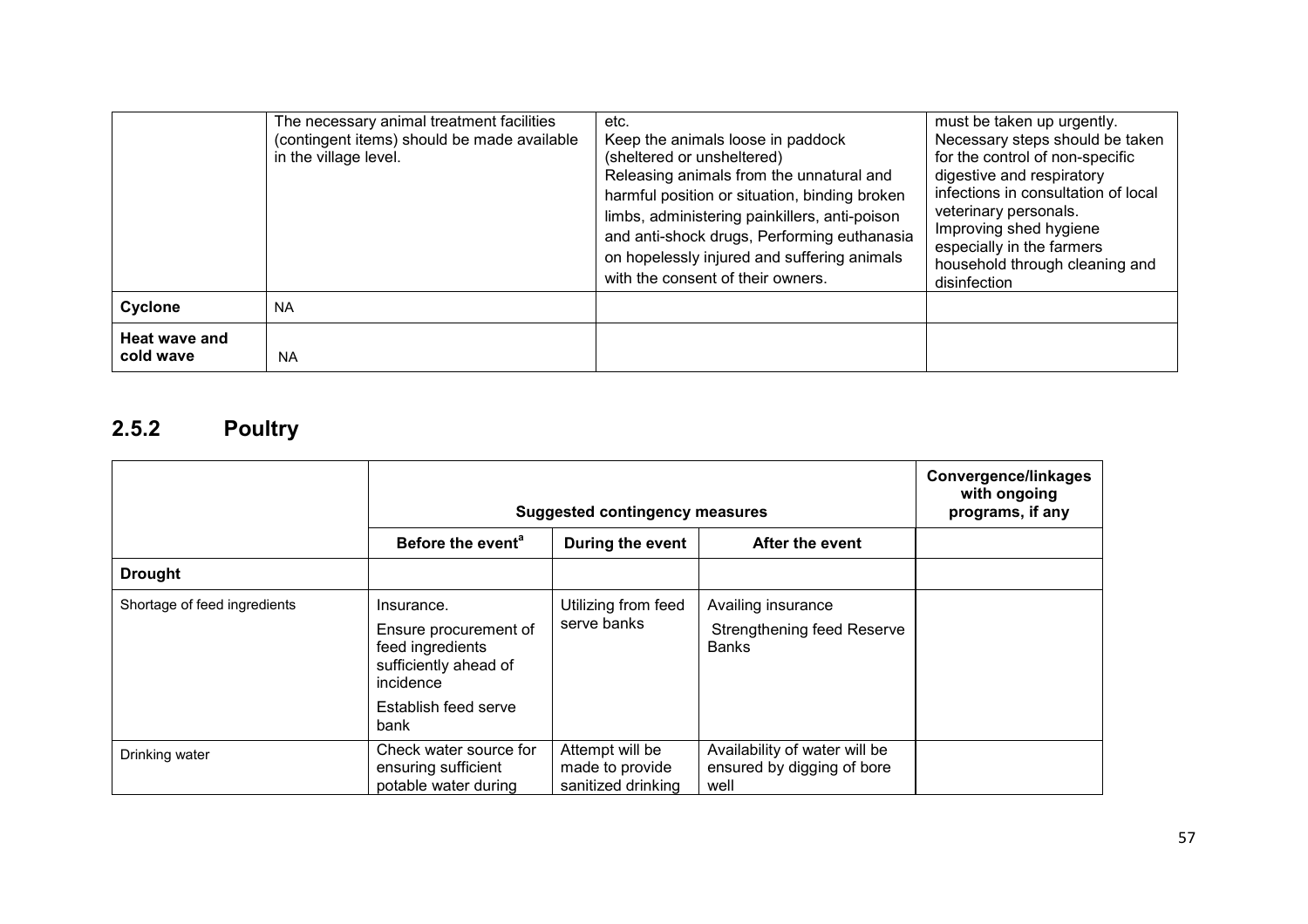|                               | draught                                                                                                                                                                                              | water                                                                                                                                                 |                                                                                                                                                                        |  |
|-------------------------------|------------------------------------------------------------------------------------------------------------------------------------------------------------------------------------------------------|-------------------------------------------------------------------------------------------------------------------------------------------------------|------------------------------------------------------------------------------------------------------------------------------------------------------------------------|--|
| Health and disease management | Procurement of<br>vaccines and medicines<br>and antistress agent.<br>Feeding antibiotics<br>Procurement of litter<br>materials                                                                       | Campaign and<br><b>Mass Vaccination</b><br>Continue feeding<br>of antistress agent                                                                    | Culling affected birds                                                                                                                                                 |  |
| <b>Floods</b>                 |                                                                                                                                                                                                      |                                                                                                                                                       |                                                                                                                                                                        |  |
| Shortage of feed ingredients  | Ensure procurement of<br>feed ingredients /<br>compound feed<br>sufficiently ahead as<br>feed supply to the farm<br>because road<br>connectivity may be<br>hampered due to<br>submergence/land slide | Supply the<br>compound feed to<br>the poultry farm<br>under submerged<br>area                                                                         | Supply will continue till the<br>situation is improved                                                                                                                 |  |
| Drinking water                | Protect the water<br>sources from<br>submergence                                                                                                                                                     | Attempt will be<br>made to provide<br>sanitized drinking<br>water                                                                                     | Water sources will sanitized<br>with bleaching powder or<br>any water sanitizer                                                                                        |  |
| Health and disease management | Procurement of<br>vaccines and<br>medicines.<br>Feeding antibiotics<br>Procurement of litter<br>materials                                                                                            | Continue feeding<br>antibiotics<br>Prevent entrance<br>of flood water to<br>the shed<br>Replace wet litter<br>Proper disposal of<br>dead birds if any | Disinfection of the farm<br>premises.<br>Feeding antibiotics And<br>deworming.<br>Replace wet litter<br>Disinfection of sheds. Proper<br>disposal of dead birds if any |  |
| Cyclone                       | <b>NA</b>                                                                                                                                                                                            |                                                                                                                                                       |                                                                                                                                                                        |  |
| Heat wave and cold wave       | <b>NA</b>                                                                                                                                                                                            |                                                                                                                                                       |                                                                                                                                                                        |  |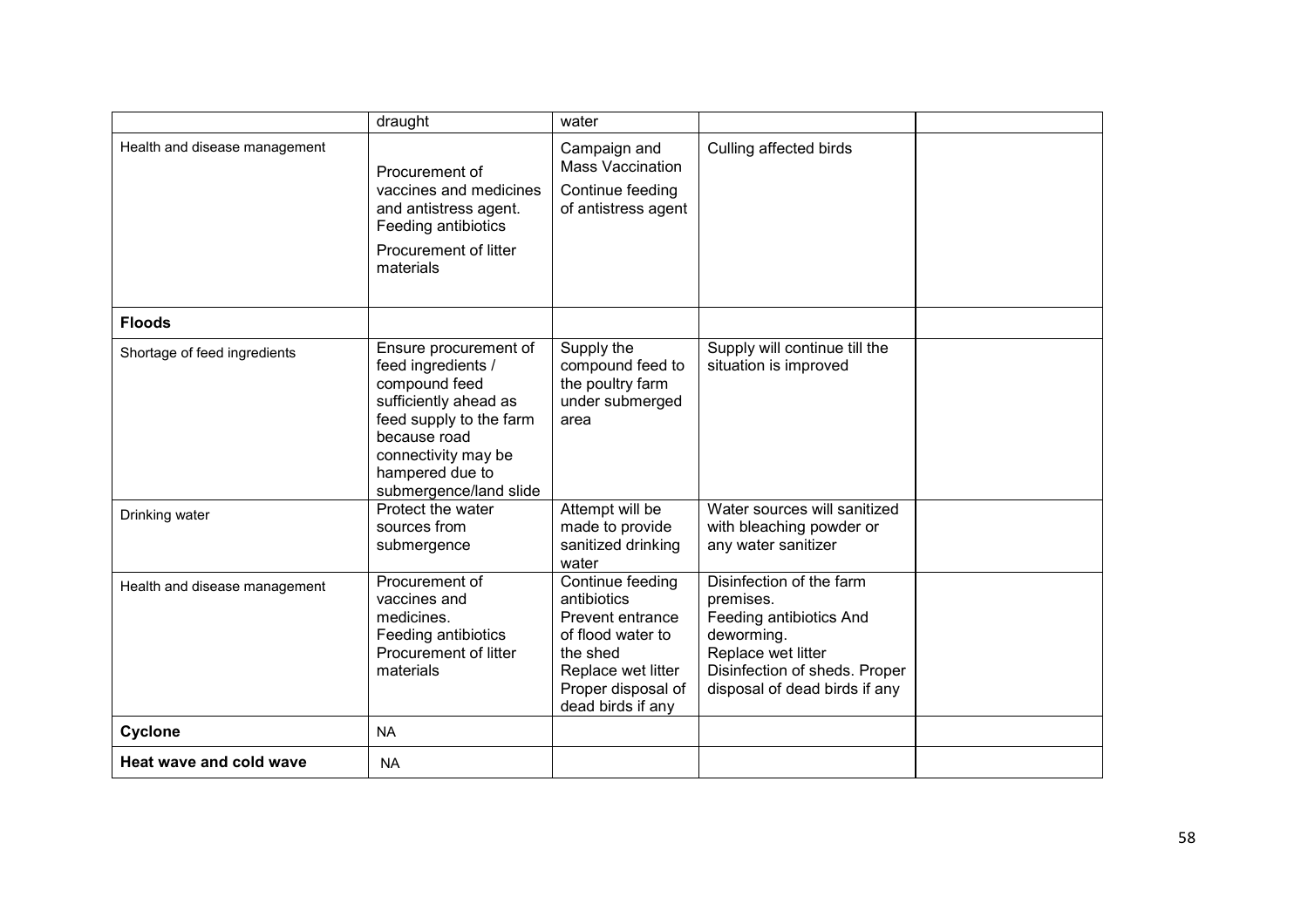#### 2.5.3 Fisheries/ Aquaculture

|                                                                | <b>Suggested contingency measures</b>                                                         |                                                                                                         |                                                                                     |  |  |
|----------------------------------------------------------------|-----------------------------------------------------------------------------------------------|---------------------------------------------------------------------------------------------------------|-------------------------------------------------------------------------------------|--|--|
|                                                                | Before the event <sup>a</sup>                                                                 | During the event                                                                                        | After the event                                                                     |  |  |
| 1) Drought                                                     |                                                                                               |                                                                                                         |                                                                                     |  |  |
| A. Capture                                                     |                                                                                               |                                                                                                         |                                                                                     |  |  |
| Marine                                                         | <b>NA</b>                                                                                     |                                                                                                         |                                                                                     |  |  |
| Inland                                                         |                                                                                               |                                                                                                         |                                                                                     |  |  |
| (i) Shallow water depth due to<br>insufficient rains/inflow    | harvest<br>Supplementary<br>water<br>structures like pond and tanks<br>have to be developed.  | Restrict lifting of water for<br>irrigation purpose.                                                    | Excavate the ponds to increase<br>the depth.                                        |  |  |
|                                                                | Renovation and maintenance of<br>existing water harvest structures                            | Partial harvest of the stock,<br>market the produce to reduce<br>the density of population in<br>ponds. | Try to release water into the pond<br>if it rains in off-season                     |  |  |
|                                                                | Control<br>of<br>water<br>seepage<br>measures should be taken well in<br>advance              | Training to the farmers,<br>extension functionaries and<br>NGO <sub>s</sub> .                           |                                                                                     |  |  |
|                                                                | Growing of horticultural crops on<br>bund to provide shade and to<br>reduce evaporation loss. |                                                                                                         |                                                                                     |  |  |
| (ii) Changes in water quality                                  | Prepare to release water into the<br>habitat                                                  | Mixing of water from the water<br>harvest structure like ponds and<br>tanks into the fish habitat.      | Monitoring the water quality and<br>health of aquatic organisms                     |  |  |
| <b>B.</b> Aquaculture                                          |                                                                                               |                                                                                                         |                                                                                     |  |  |
| (i) Shallow water in ponds due to<br>insufficient rains/inflow | Reduce the stocking density of<br>fishes by harvesting the<br>marketable sized fishes.        | Application of feed & FYM should<br>be restricted                                                       | After drought one partial harvesting<br>should be done to check the fish<br>health. |  |  |
|                                                                | At one side of the pond, depth                                                                | Netting over pond surface can be<br>made in those areas where attack                                    | Lime should be applied at proper                                                    |  |  |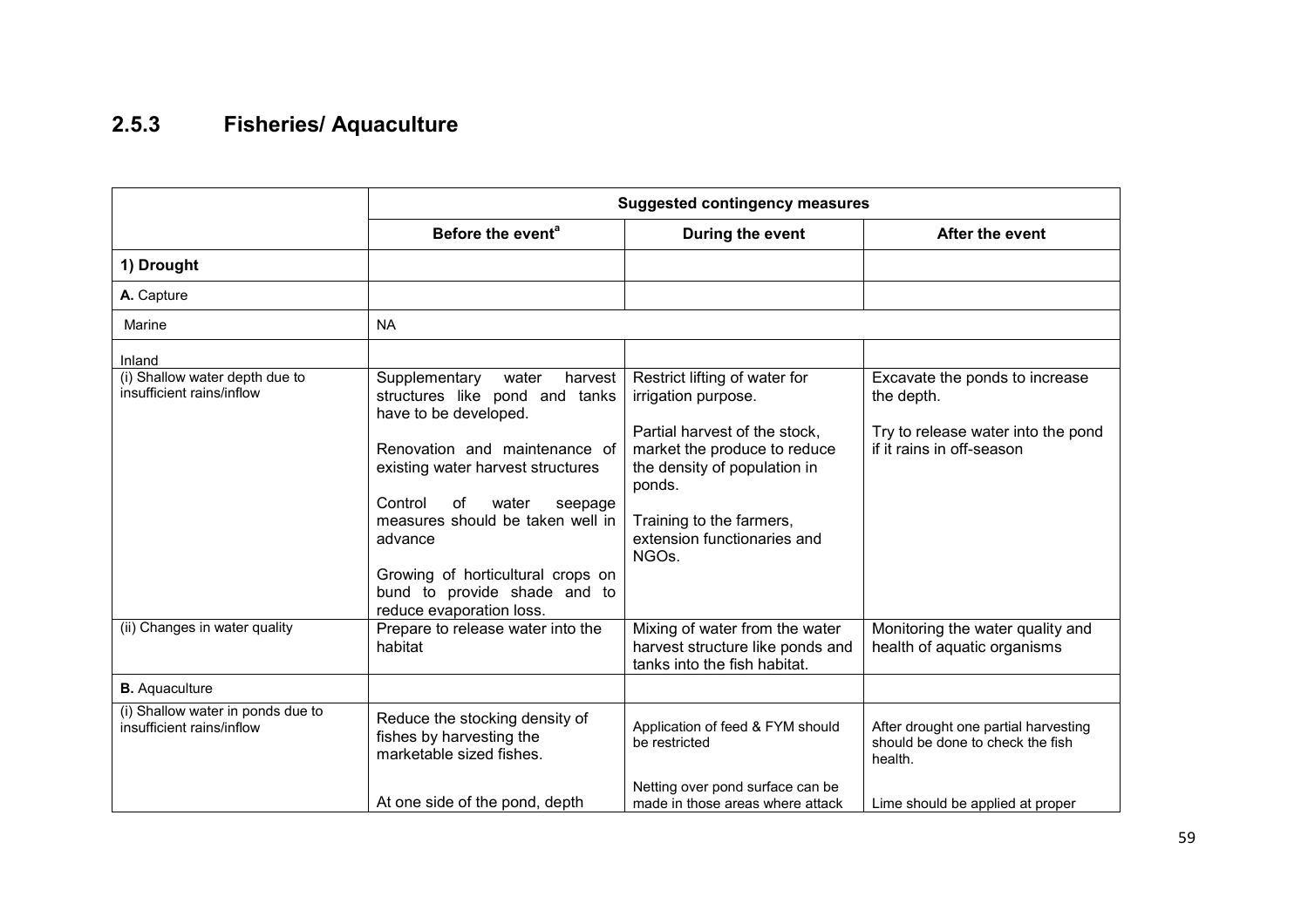|                                                                         | should be made more by digging<br>so that during drought fishes can<br>take shelter in this deeper portion<br>of the pond. | of predatory bird is dominant.<br>Frequent netting activities should<br>be restricted.                 | dose.<br>Restock the pond with fingerlings if<br>available.                                     |
|-------------------------------------------------------------------------|----------------------------------------------------------------------------------------------------------------------------|--------------------------------------------------------------------------------------------------------|-------------------------------------------------------------------------------------------------|
|                                                                         |                                                                                                                            | KMnO <sub>4</sub> can be applied @ 2-4 ppm                                                             |                                                                                                 |
| (ii) Impact of salt load build up in<br>ponds / change in water quality | Growth of Azolla pinnata should be<br>encouraged to check eutrophication<br>and excessive evaporation.                     | Don't make any disturbances in the<br>pond from outside like netting,<br>application of feed, FYM etc. | After drought check water quality and<br>fish health.                                           |
|                                                                         | Lime should be applied according to<br>pH of water                                                                         | Activities like bathing, washing<br>domestic animals should be<br>stopped.                             | When fish health & water quality<br>becomes normal start feeding and<br>fertilizing activities. |
| (iii) Any other                                                         |                                                                                                                            |                                                                                                        |                                                                                                 |
| 2) Floods                                                               |                                                                                                                            |                                                                                                        |                                                                                                 |
| A. Capture                                                              |                                                                                                                            |                                                                                                        |                                                                                                 |
| <b>B.</b> Aquaculture                                                   |                                                                                                                            |                                                                                                        |                                                                                                 |
| (i) Inundation with flood water                                         | Construction of humane shelter.                                                                                            | Bamboo screen or nylon nets                                                                            | Lime should be applied at proper                                                                |
|                                                                         | Storage of sand filled bags for<br>emergency use.                                                                          | should be placed round the<br>pond dyke.                                                               | dose.<br>Repeated netting should be done                                                        |
|                                                                         | Broken dykes of pond should be<br>repaired.                                                                                | Stop<br>application<br>of<br>feed,<br>fertilizer and lime.                                             | to check fish health & entry of any<br>unwanted & predatory fishes.                             |
|                                                                         | Height of the pond dyke should be                                                                                          | If flood level starts decreasing<br>apply $KMnO4 @ 2-4 ppm.$                                           | Apply $KMnO4 @ 2-4 ppm.$                                                                        |
|                                                                         | increased above the flood level.                                                                                           |                                                                                                        | Relief operation will continue.                                                                 |
|                                                                         | Bamboo screen or nylon nets<br>should be made ready for sudden                                                             | Timely broadcast and telecast<br>of<br>and<br>other<br>types                                           | Settlement of insurance.                                                                        |
|                                                                         | rise in flood level.                                                                                                       | announcement warning about<br>the danger level with respect to                                         | Financial support to other people.                                                              |
|                                                                         | Inlets and outlets of the ponds<br>should be checked for working<br>condition.                                             | water level.<br>Evacuation of people to flood                                                          |                                                                                                 |